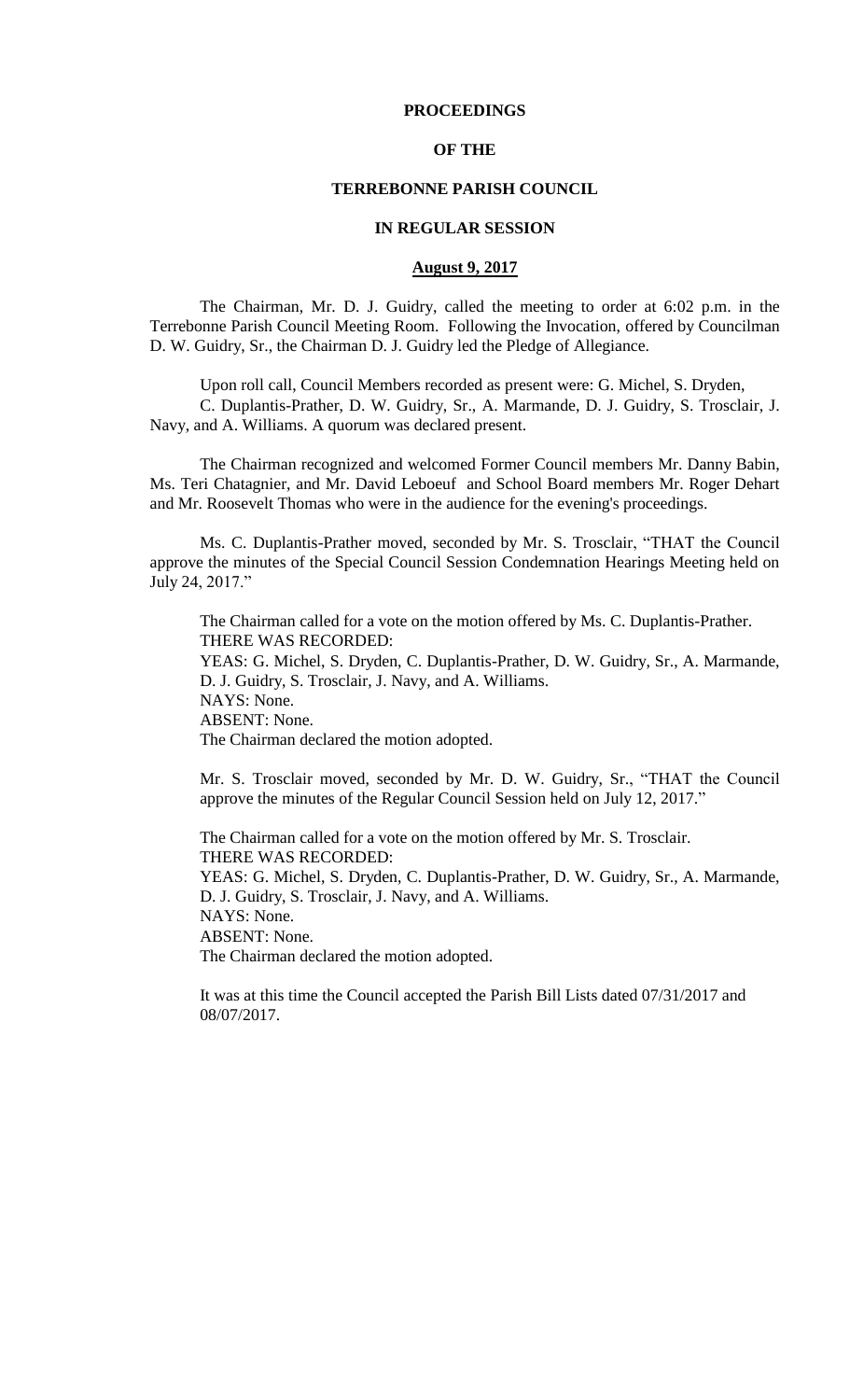| <b>OFFERED BY:</b> | MR. D. W. GUIDRY, SR.   |
|--------------------|-------------------------|
| SECONDED:          | <b>MR. S. TROSCLAIR</b> |

## **RESOLUTION NO. 17-262**

A resolution rescinding Resolution No. 17-227 to correct the terminology of the call of election for the Recreation District No. 9.

**WHEREAS,** the Bond Counsel has recommended rescinding the aforementioned resolution to correct terminology and the dates of the bond years, as presented in the said resolution.

**NOW, THEREFORE BE IT RESOLVED** that the Terrebonne Parish Council rescinds Resolution No. 17-227.

#### **THERE WAS RECORDED:**

YEAS: G. Michel, S. Dryden, C. Duplantis-Prather, D. W. Guidry, Sr., A. Marmande, D. J. Guidry, S. Trosclair, J. Navy, and A. Williams. NAYS: None. ABSTAINING: None. ABSENT: None. The Chairman declared the resolution adopted on this the 9th day of August, 2017.

| <b>OFFERED BY:</b>  | MR. D. W. GUIDRY, SR.    |
|---------------------|--------------------------|
| <b>SECONDED BY:</b> | MS. C. DUPLANTIS-PRATHER |

## **RESOLUTION NO. 17-263**

A resolution approving the holding of an election in Recreation District No. 9 of the Parish of Terrebonne, State of Louisiana, on Saturday, November 18, 2017, to authorize the levy of a special tax therein.

WHEREAS, the Board of Commissioners the ("Governing Authority) of Recreation District No. 9 of the Parish of Terrebonne, State of Louisiana, acting as the governing authority of said District, adopted a resolution on June 13, 2017, calling a special election in the District on Saturday, November 18, 2017, to authorize the levy of a special tax therein; and

WHEREAS, the Governing Authority has requested that this Parish Council, acting as the governing authority of the Parish of Terrebonne, State of Louisiana, give its consent and authority for the District to hold the aforesaid election, and in the event that the election carries to continue to levy and collect the special tax provided for therein; and

WHEREAS, as required by Article VI, Section 15 of the Constitution of the State of Louisiana of 1974, it is now the desire of this Parish Council to approve the holding of said election and in the event that the election carries, to continue to levy and collect the special tax provided for therein;

NOW, THEREFORE, BE IT RESOLVED by the Parish Council of the Parish of Terrebonne, State of Louisiana, acting as the governing authority of said Parish, that:

SECTION 1. In compliance with the provisions of Article VI, Section 15 of the constitution of the State of Louisiana of 1974 and R.S. 33:1415, and in accordance with the request of the Board of Commissioners of Recreation District No. 9 of the Parish of Terrebonne, State of Louisiana, this Parish Council hereby approves the holding of an election in the District, on Saturday, November 18, 2017, at which election there will be submitted the following proposition, to-wit: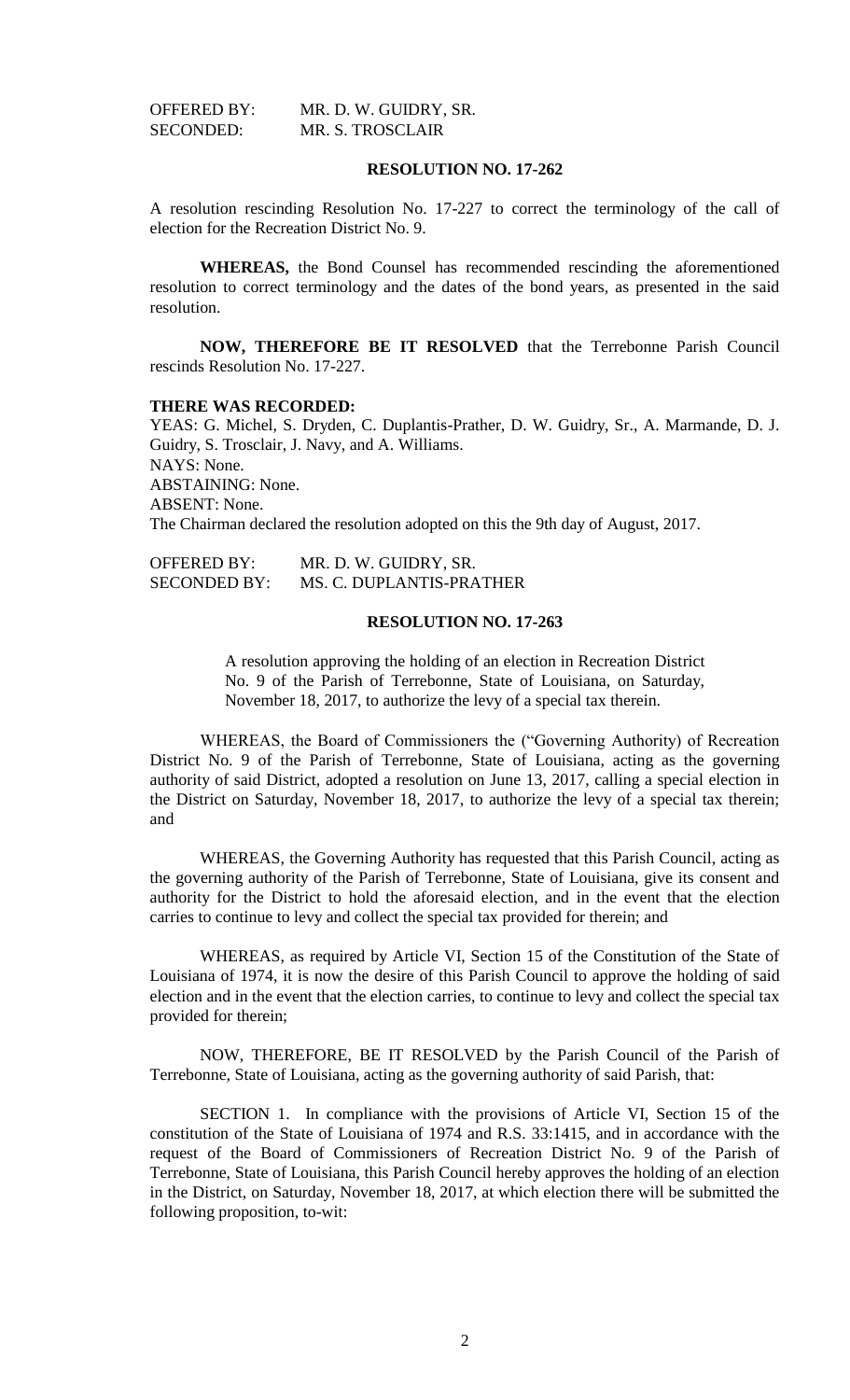## **PROPOSITION** (MILLAGE RENEWAL)

Shall Recreation District No. 9 of the Parish of Terrebonne, State of Louisiana (the "District"), levy and collect a special tax of fifteen (15) mills on all property subject to taxation in said District (an estimated \$770,000 reasonably expected at this time to be collected from the levy of the tax for an entire year), for a period of ten (10) years, beginning with the year 2019 and ending with the year 2028, for the purpose of acquiring, constructing, improving, maintaining and operating recreation facilities in said District, including the purchase of equipment therefor?

SECTION 2. In the event the election carries, this Parish Council does hereby further consent to and authorize the District to continue to levy and collect the special tax provided for therein.

This resolution having been submitted to a vote, the vote thereon was as follows: **THERE WAS RECORDED:**

YEAS: G. Michel, S. Dryden, C. Duplantis-Prather, D. W. Guidry, Sr., A. Marmande, D. J. Guidry, S. Trosclair, J. Navy, and A. Williams. NAYS: None. ABSTAINING: None.

ABSENT: None.

And the resolution was declared adopted on this, the  $9<sup>th</sup>$  day of August, 2017.

| <b>OFFERED BY:</b>  | MS. A. WILLIAMS          |
|---------------------|--------------------------|
| <b>SECONDED BY:</b> | MS. C. DUPLANTIS-PRATHER |

#### **RESOLUTION NO. 17-264**

A resolution approving the issuance of not exceeding Nine Million Dollars (\$9,000,000) of Hospital Service District No. 1 of the Parish of Terrebonne, State of Louisiana Hospital Revenue Refunding Bonds (Terrebonne General Medical Center Project) Series 2017, as qualified 501(c)(3) Bonds under the applicable provisions of the Internal Revenue Code.

**WHEREAS**, the Board of Commissioners of Hospital Service District No. 1 of the Parish of Terrebonne, State of Louisiana (the "Board"), acting as the governing authority of Hospital Service District No. 1 of the Parish of Terrebonne, State of Louisiana (the "District"), proposes to issue not exceeding Nine Million Dollars (\$9,000,000) of Hospital Revenue Refunding Bonds (Terrebonne General Medical Center Project) Series 2017 (the "Bonds"); and

**WHEREAS**, the District is required to issue the Bonds as qualified  $501(c)(3)$  Bonds under the applicable provisions of the Internal Revenue Code of 1986, as amended (the "Code"); and

**WHEREAS**, the provisions of Section 215 of the Tax Equity and Fiscal Responsibility Act of 1982 ("TEFRA") and Section 147(f) of the Code require that an applicable elected representative of a governmental unit approve the issuance of revenue bonds after a public hearing following reasonable public notice; and

**WHEREAS**, the District authorized the publication of a notice of public hearing (the "TEFRA Notice") relating to the Bonds; and

**WHEREAS**, the TEFRA Notice was published on July 21, 2017 in *The Courier,* a newspaper published in Houma, Louisiana, and of general circulation in the Parish of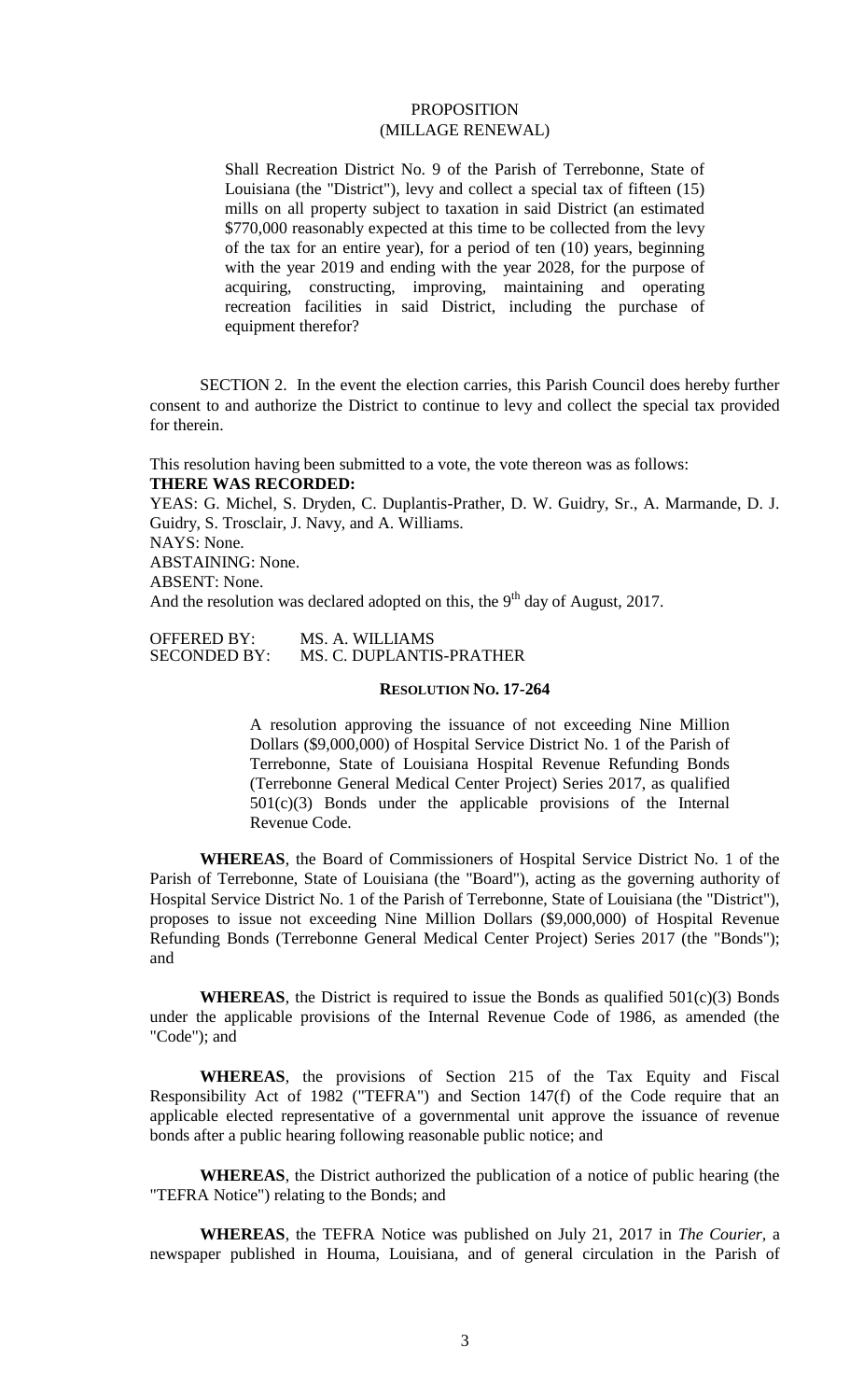Terrebonne, State of Louisiana, in a manner sufficient to inform the public and potential competitors of the subject, date and place of such public hearing; and

**WHEREAS**, pursuant to the terms of the TEFRA Notice, the Chief Operating Officer of the Hospital, on behalf of the District, held a public hearing at the Medical Atrium Conference Room of the Hospital on August 9, 2017, at 9:00 a.m., at which the public was given an opportunity to be heard and at which no objections were received; and

**WHEREAS**, the Terrebonne Parish Council of the Parish of Terrebonne, State of Louisiana (this "Parish Council"), as the elected legislative body of the Parish of Terrebonne, State of Louisiana, now further desires to approve the issuance of the Bonds under the applicable provisions of the Code in accordance with the aforesaid TEFRA requirements;

**NOW, THEREFORE, BE IT RESOLVED** by this Parish Council, acting as the governing authority of the Parish of Terrebonne, State of Louisiana, that:

**SECTION 1.** In accordance with the provisions of Section 215 of the TEFRA and

Section 147(f) of the Code, the issuance of the Bonds as qualified  $501(c)(3)$  Bonds under the

applicable provisions of the Code is hereby approved if it is determined to issue the Bonds on

a tax-exempt basis.

This resolution having been submitted to a vote, the vote thereon was as follows:

#### **THERE WAS RECORDED:**

YEAS: G. Michel, S. Dryden, C. Duplantis-Prather, D. W. Guidry, Sr., A. Marmande, D. J. Guidry, S. Trosclair, J. Navy, and A. Williams. NAYS: None. ABSTAINING: None. ABSENT: None. The Chairman declared the resolution adopted on this the 9th day of August 2017.

The Council discussed possible action on an Application of Appeal from Mr. Lance A. Pellegrin et ux, and Mr. Charles A. Duplantis, et ux; Semple Plantation; Variance Denial Appeal of the Houma-Terrebonne Planning Commission decision with regards to a variance from the 250' fire hydrant distance requirement.

Mr. Alex Ostheimer, Planning Commission Member, read aloud a letter presented to the Council urging the Council to sustain the Planning Commission's decision made at their July 20, 2017 meeting to deny the variance.

Councilman S. Trosclair read several professional opinions regarding the initial issue of the appeal and requested additional clarification on the location of the fire hydrant in question.

Mr. Tony Pellegrin, Jr., Fire District #5 Fire Chief, clarified that the location of the hydrant would be based from the "center of roadway" into the property.

Mr. Christopher Pulaski, Planning and Zoning Director, suggested that the variance instead be based on property line to help prevent confusion in the future.

Councilwoman C. Duplantis-Prather disclosed that she would be able to vote on the matter without a conflict of interest as the applicant, Mr. Charles Duplantis, making the appeal was not a relative of hers.

Mr. S. Trosclair moved "THAT the Council reverse the Planning Commission decision and grant the variance requested for Lots 4234 and 4236 on Country Drive." **\****Motion is amended after discussion.*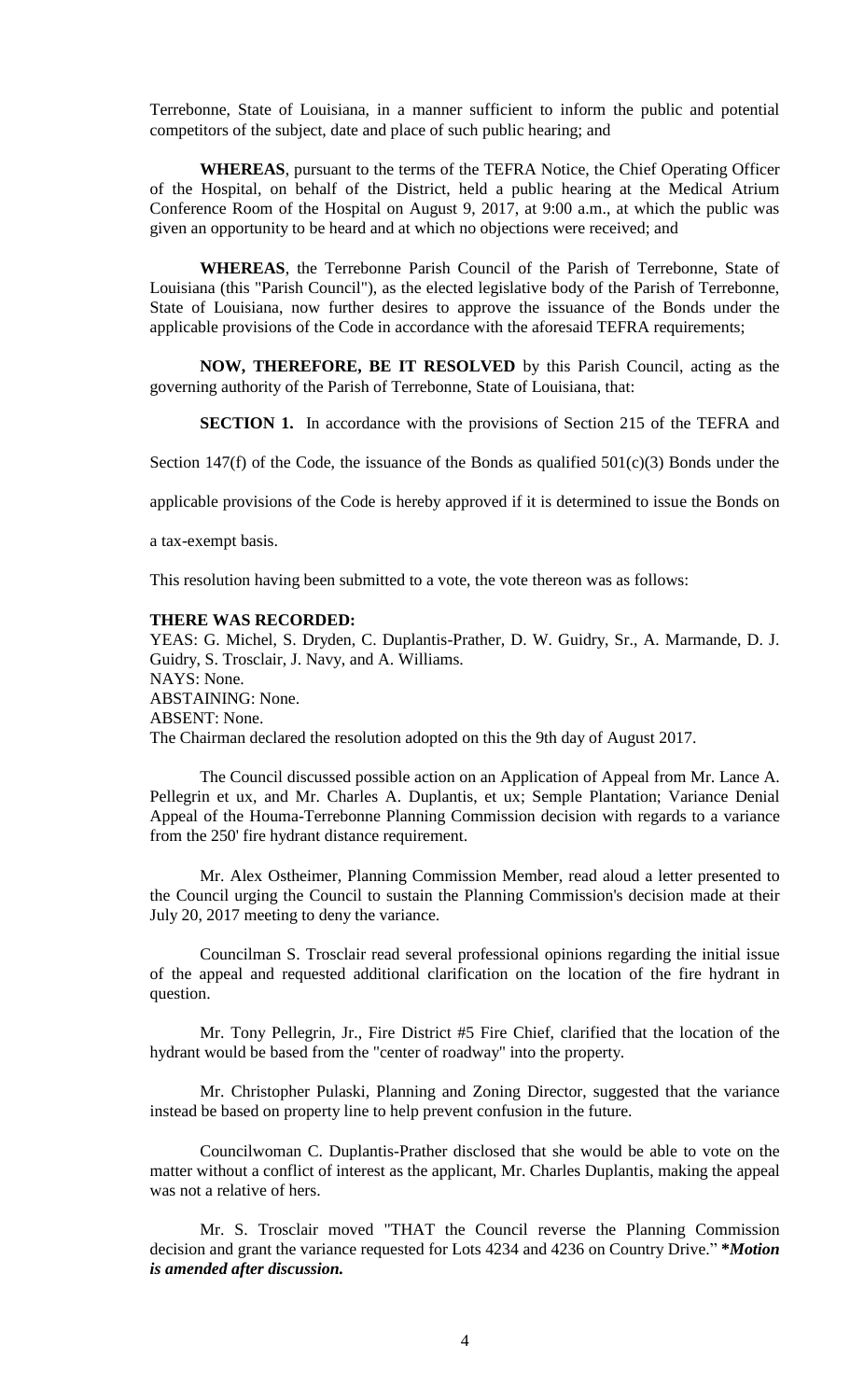Mr. Jim Ernie, Houma resident, voiced his concerns for fire hydrant installations and regulations with regards to a firefighter's ability to operate within given sets of distance.

Per a request from Mr. Pulaski, Councilman S. Trosclair asked that the motion on the table be amended to include the 300 feet setback from the property frontage line for any structure built or moved onto for the two lots.

\*Mr. S. Trosclair amended the motion, seconded by Mr. D. W. Guidry, Sr. "THAT the Council reverse the Planning Commission's decision and grant the variance requested for Lots 4234 and 4236 on Country Drive and include a note and demarcation on the final plat to read '300 feet maximum setback from the front property line for any structure built or moved onto the two lots'."

The Chairman called for a vote on the motion offered by Mr. S. Trosclair. THERE WAS RECORDED: YEAS: G. Michel, S. Dryden, C. Duplantis-Prather, D. W. Guidry, Sr., A. Marmande, D. J. Guidry, S. Trosclair, J. Navy, and A. Williams. NAYS: None. ABSENT: None. The Chairman declared the motion adopted.

Mr. Floyd Bergeron, Houma resident, spoke to the Council relative to the Terrebonne Parish Consolidated Government "Recreation" and shared his concerns and suggestions for improving the recreation districts.

Ms. C. Duplantis-Prather moved, seconded by Ms. A. Williams, "THAT, it now being 6:30 p.m., the Council open public hearings."

The Chairman called for a vote on the motion offered by Ms. C. Duplantis-Prather. THERE WAS RECORDED: YEAS: G. Michel, S. Dryden, C. Duplantis-Prather, D. W. Guidry, Sr., A. Marmande, D. J. Guidry, S. Trosclair, J. Navy, and A. Williams. NAYS: None. ABSENT: None. The Chairman declared the motion adopted.

The Chairman recognized the public for comments on the following:

A. A proposed ordinance that will establish a "No Parking Zone" along both sides of Cypress Village Drive, from Southdown Mandalay Road to Catherine Drive.

There were no comments from the public on the proposed ordinance.

Mr. G. Michel moved, seconded by Mr. D. W. Guidry, Sr., "THAT the Council close the aforementioned public hearing."

The Chairman called for a vote on the motion offered by Mr. G. Michel. THERE WAS RECORDED: YEAS: G. Michel, S. Dryden, C. Duplantis-Prather, D. W. Guidry, Sr., A. Marmande, D. J. Guidry, S. Trosclair, J. Navy, and A. Williams. NAYS: None. ABSENT: None. The Chairman declared the motion adopted.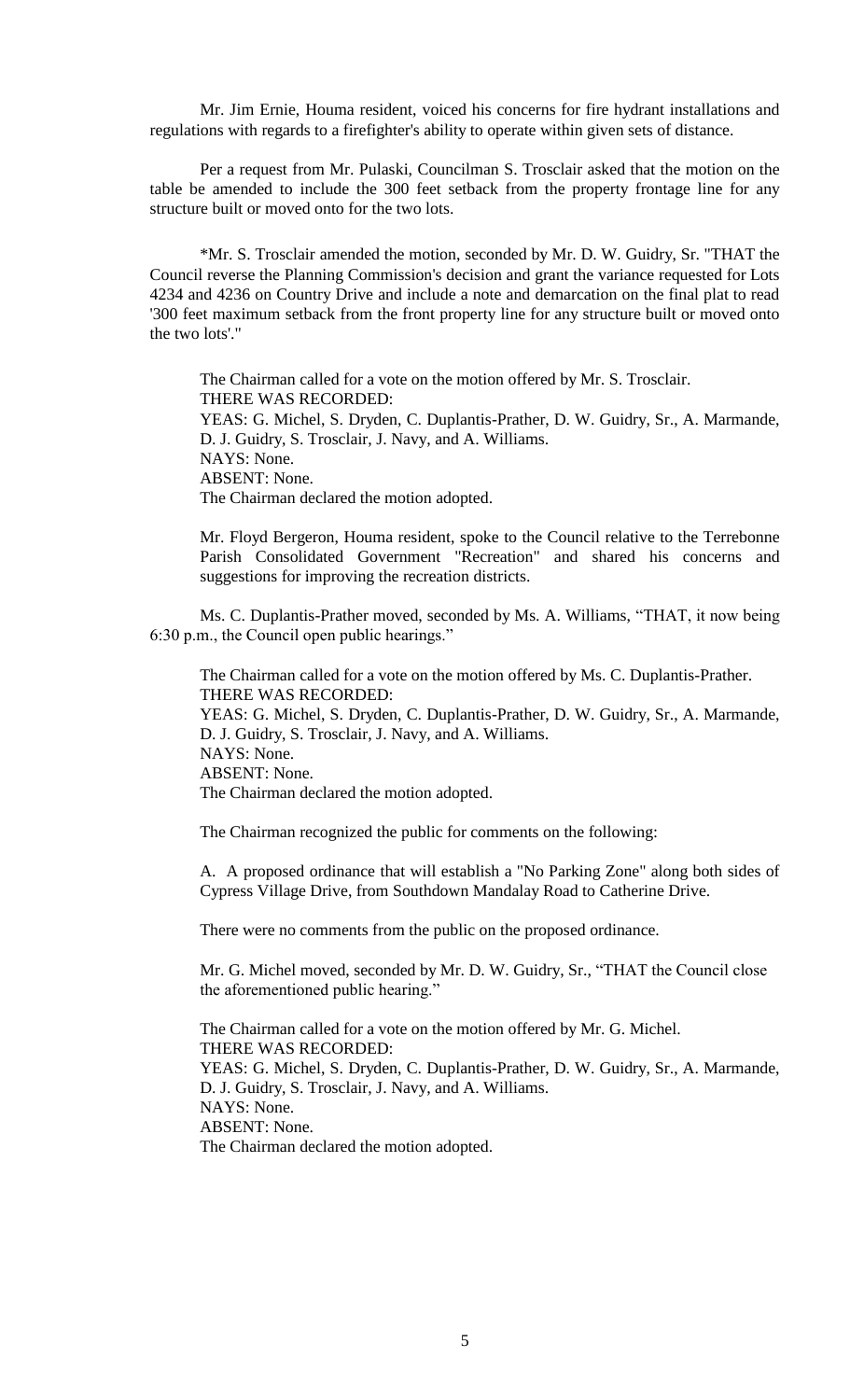#### **ORDINANCE NO. 8868**

AN ORDINANCE AMENDING THE PARISH CODE OF TERREBONNE PARISH, CHAPTER 18. MOTOR VEHICLES AND TRAFFIC, ARTICLE V. STOPPING, STANDING AND PARKING, DIVISION 2. PARISH, SECTION 18-223. NO PARKING ZONES, TO ESTABLISH A "NO PARKING ZONE" ALONG BOTH SIDES OF CYPRESS VILLAGE DRIVE, FROM SOUTHDOWN MANDALAY ROAD TO CATHERINE DRIVE; TO PROVIDE FOR THE INSTALLATION OF SAID SIGNS, AND TO ADDRESS OTHER MATTERS RELATIVE THERETO.

## **SECTION I**

**BE IT ORDAINED** by the Terrebonne Parish Council, in regular session convened, acting pursuant to the authority invested in it by the Constitution and laws of the State of Louisiana, the Home Rule Charter for a Consolidated Government for Terrebonne Parish, and including, but not limited to, LSA R.S. 33:1368 and other statutes of the State of Louisiana, to amend the Parish Code of Terrebonne Parish, Chapter 18, Article V, Section 18-223 to create a No Parking Zone along both sides of Cypress Village Drive, from Southdown Mandalay Road to Catherine Drive and to provide for the installation of said signs.

### **SECTION II**

If any word, clause, phrase, section or other portion of this ordinance shall be declared null, void, invalid, illegal, or unconstitutional, the remaining words, clauses, phrases, sections or other portions of this ordinance shall remain in full force and effect, the provisions of this section hereby being declared to be severable.

#### **SECTION III**

Any ordinance or part thereof in conflict herewith is hereby repealed.

## **SECTION IV**

This ordinance shall become effective upon approval by the Parish President or as otherwise provided in Section 2-13(b) of the Home Rule Charter for a Consolidated Government for Terrebonne Parish, whichever occurs sooner.

This ordinance, having been introduced and laid on the table for at least two weeks, was voted upon as follows:

THERE WAS RECORDED: YEAS: G. Michel, S. Dryden, C. Duplantis-Prather, D.W. Guidry, Sr., A. Marmande, D.J. Guidry, S. Trosclair, J. Navy and A. Williams. NAYS: None. NOT VOTING: None. ABSTAINING: None. ABSENT: None.

The Chairman declared the ordinance adopted on this, the 9th day August 2017.

The Chairman recognized the public for comments on the following:

B. A proposed ordinance that will amend the 2017 Adopted Operating Budget and Budgeted Positions of the Terrebonne Parish Consolidated Government for the following items and to provide for related matters: General Fund-Housing & Human Service, \$5,000 Public Safety Fund, (\$7,539) Parish Prisoners Fund, \$20,000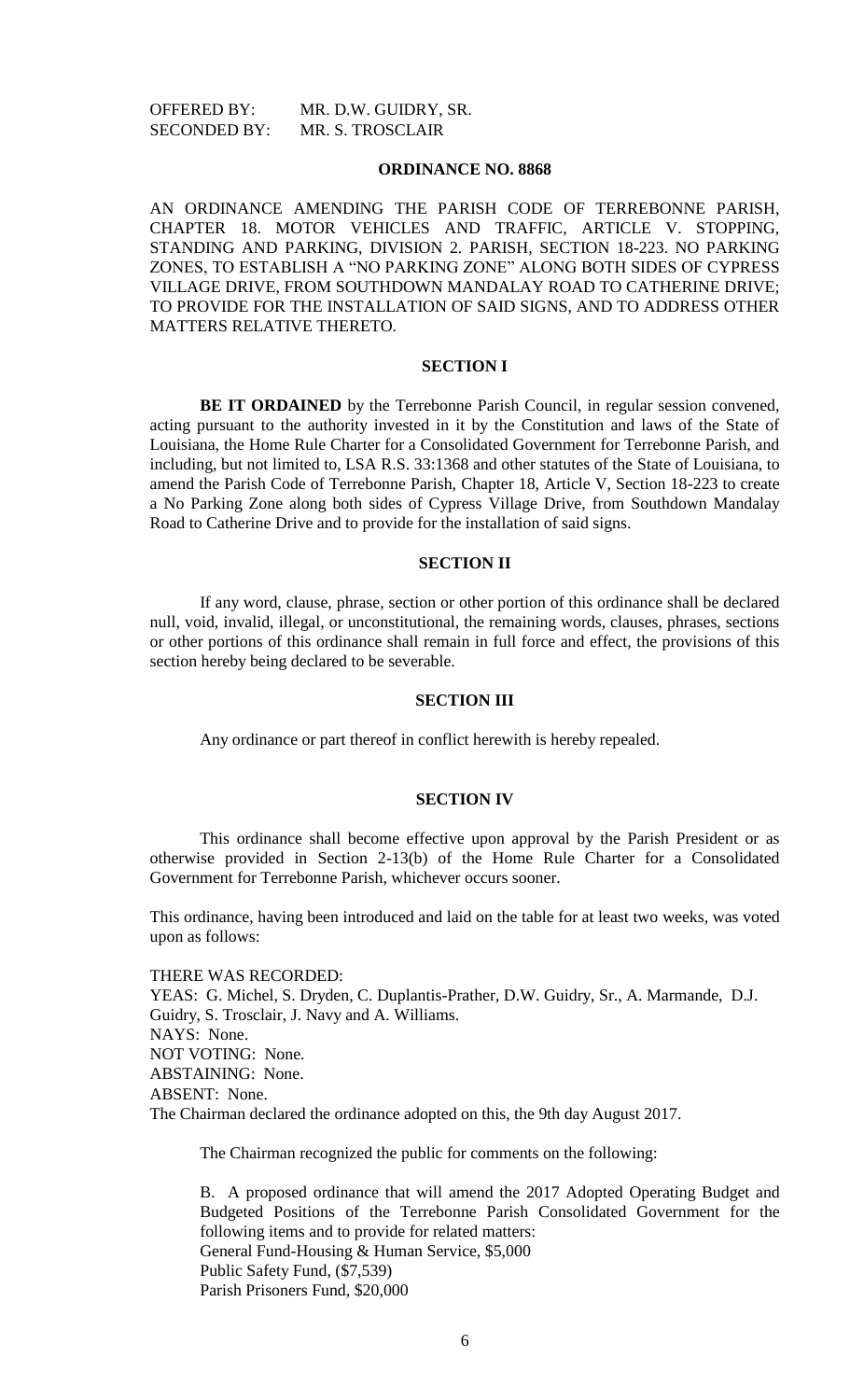Road & Bridge-One New Position, -0- Criminal Court Fund-SPARC, (\$25,000) Delete one Program Director Add one Caseworker Parishwide Recreation-Recreation District #11-2017 Budget General Fund-Auction, \$5,744.

There were no comments from the public on the proposed ordinance.

Ms. A. Williams moved, seconded by Mr. S. Trosclair, "THAT the Council close the aforementioned public hearing."

The Chairman called for a vote on the motion offered by Ms. A. Williams. THERE WAS RECORDED: YEAS: G. Michel, S. Dryden, C. Duplantis-Prather, D. W. Guidry, Sr., A. Marmande, D. J. Guidry, S. Trosclair, J. Navy, and A. Williams. NAYS: None. ABSENT: None. The Chairman declared the motion adopted.

OFFERED BY: MS. A. WILLIAMS SECONDED BY: MR. S. TROSCLAIR

#### **ORDINANCE NO. 8869**

AN ORDINANCE TO AMEND THE 2017 ADOPTED OPERATING BUDGET AND BUDGETED POSITIONS OF THE TERREBONNE PARISH CONSOLIDATED GOVERNMENT FOR THE FOLLOWING ITEMS AND TO PROVIDE FOR RELATED MATTERS.

- **I. GENERAL FUND-HOUSING & HUMAN SERVICE, \$5,000**
- **II. PUBLIC SAFETY FUND, (\$7,539)**
- **III. PARISH PRISONERS FUND, \$20,000**
- **IV. ROAD & BRIDGE-ONE NEW POSITION, -0-**
- **V. CRIMINAL COURT FUND-SPARC, (\$25,000)**
- **A. DELETE ONE PROGRAM DIRECTOR**
- **B. ADD ONE CASEWORKER**

**VI. PARISHWIDE RECREATION-RECREATION DISTRICT #11-**

**2017 BUDGET**

**VII. GENERAL FUND-AUCTION, \$5,744**

#### **SECTION I**

**WHEREAS,** South Louisiana Bank desires to provide a grant to the Terrebonne Parish Consolidated Government, Department of Housing and Human Service, Community Development Division for \$5,000, and

**WHEREAS,** the funds will be used to install handicap accessibility features in the homes of eligible low income persons.

**NOW, THEREFORE BE IT ORDAINED,** by the Terrebonne Parish Council, on behalf of the Terrebonne Parish Consolidated Government, that the 2017 Adopted Operating Budget of the Terrebonne Parish Consolidated Government be amended for the Housing and Human Service Department. (Attachment A)

## **SECTION II**

**WHEREAS,** the Justice Assistance Grant (JAG) funds reimburse Police Overtime costs of community policing efforts, and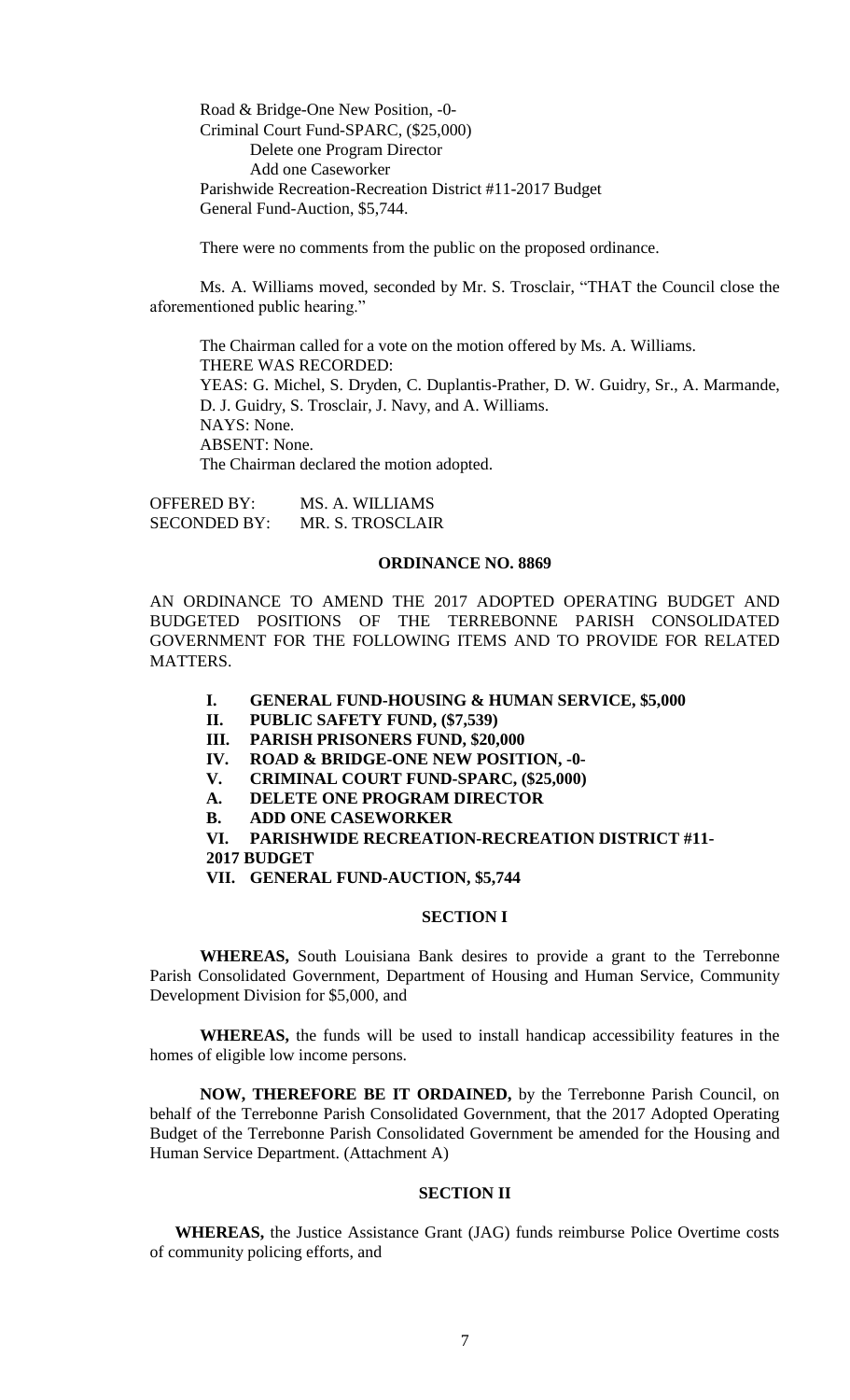**WHEREAS,** the JAG Grant award 2016-DJ-BX-0321 funding was incorporated in the 2017 Parish Budget JAG Fund with the associated payroll credits budgeted at the Public Safety Fund, and

**WHEREAS,** the budget for the JAG Grant needs to be adjusted by \$7,539 to reflect the amount of funds to be reimbursed in 2017.

**NOW, THEREFORE BE IT FURTHER ORDAINED,** by the Terrebonne Parish Council, on behalf of the Terrebonne Parish Consolidated Government, that the 2017 Adopted Operating Budget be amended to recognize the adjustment for the JAG Grant. (Attachment B)

## **SECTION III**

**WHEREAS,** funding is needed for the Parish Prisoners Fund for building repairs to the jail, and

**WHEREAS,** the funding source is from the Parish Prisoners Fund balance for \$20,000.

**NOW, THEREFORE BE IT FURTHER ORDAINED,** by the Terrebonne Parish Council, on behalf of the Terrebonne Parish Consolidated Government, that the 2017 Adopted Operating Budget be amended to recognize the funding for the Parish Prisoner Fund. (Attachment C)

#### **SECTION IV**

**WHEREAS,** Administration is requesting to amend the Budgeted Positions for the Road and Bridge Fund, by increasing its personnel to include an additional Equipment Operator III Grade 107, and

**WHEREAS,** there will be no additional cost for the position in the Personal Services accounts.

**NOW, THEREFORE BE IT FURTHER ORDAINED,** by the Terrebonne Parish Council, on behalf of the Terrebonne Parish Consolidated Government, that the 2017 Budgeted Positions be amended for the Road and Bridge Fund. (Attachment D)

### **SECTION V**

**WHEREAS,** Administration is requesting to amend the Operating Budget and Budgeted Positions for the Criminal Court Fund SPARC Program, by deleting a Program Director Grade 208 and increasing its personnel to include an additional Caseworker Grade 104, and

**WHEREAS,** the cost of salaries and related taxes/benefits will decrease by an estimated \$25,000.

**NOW, THEREFORE BE IT FURTHER ORDAINED,** by the Terrebonne Parish Council, on behalf of the Terrebonne Parish Consolidated Government, that the 2017 Operating Budget and Budgeted Positions be amended for the Criminal Court Fund SPARC Program. (Attachment E)

### **SECTION VI**

**WHEREAS,** Terrebonne Parish Consolidated Government (TPCG) pays the payroll and other expenses for Recreation District #11 who then reimburses TPCG, and

**WHEREAS,** the budget for 2017 needs to be deleted in the Parishwide Recreation Fund now that Recreation District #11 is handling the activities of the District.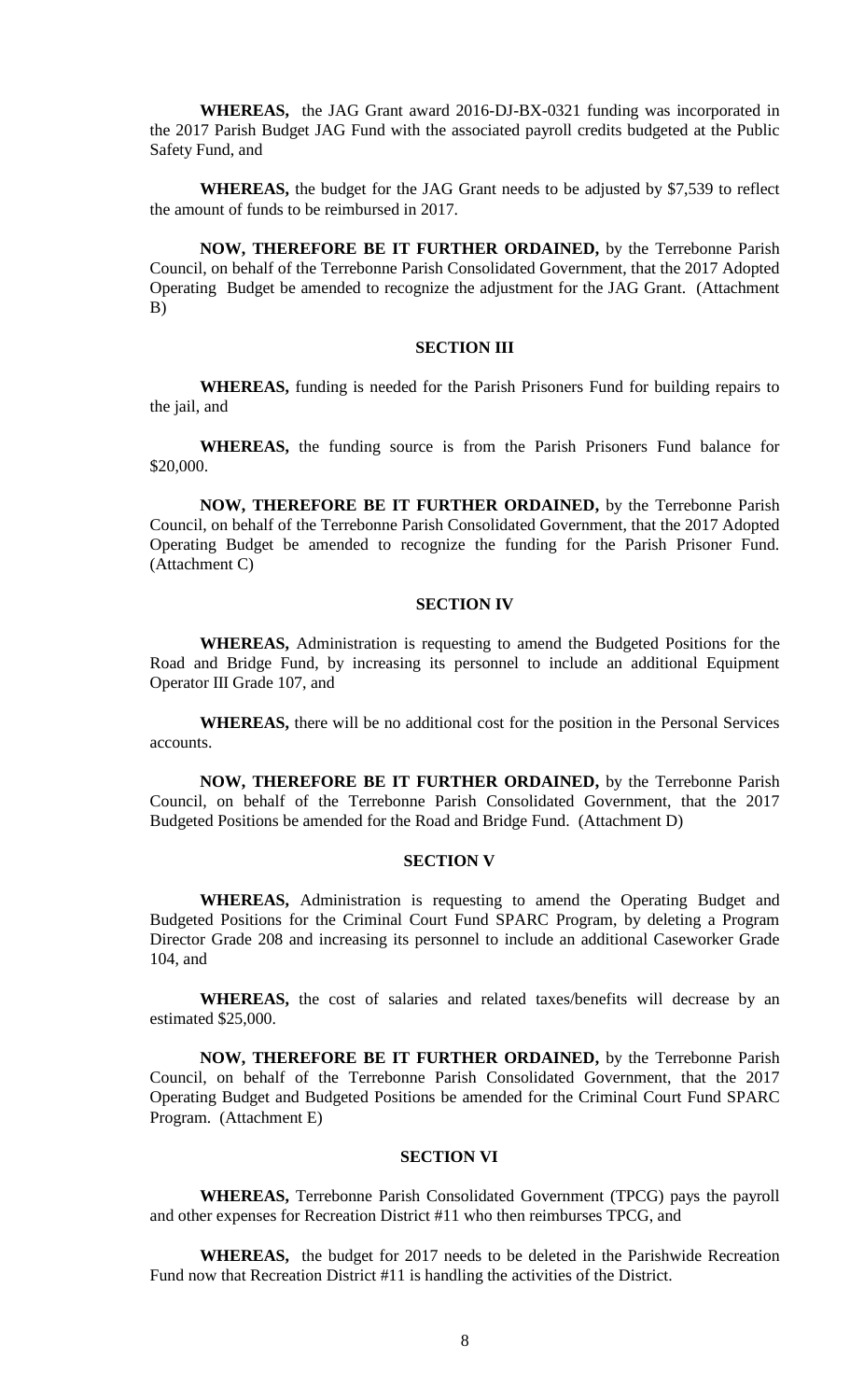**NOW, THEREFORE BE IT FURTHER ORDAINED**, by the Terrebonne Parish Council, on behalf of the Terrebonne Parish Consolidated Government, that the 2017 Adopted Operating Budget be deleted for Recreation District #11 from the Parishwide Recreation Fund. (Attachment F)

## **SECTION VII**

**WHEREAS,** Terrebonne Parish Consolidated Government Purchasing Department held a public auction selling surplus items, and

**WHEREAS,** the General Fund items sold amounted to \$5,744 to be recognized in the Sale of General Fixed Assets revenue account, and

**WHEREAS,** the General Fund amount collected from the auction will be transferred to the Drainage Department to purchase various items in the Diesel/Pumps account.

**NOW, THEREFORE BE IT FURTHER ORDAINED,** by the Terrebonne Parish Council, on behalf of the Terrebonne Parish Consolidated Government, that the 2017 Adopted Operating Budget be amended to recognize the revenues in General Fund and the transfer to the Drainage Department. (Attachment G)

#### **SECTION VIII**

If any word, clause, phrase, section or other portion of this ordinance shall be declared null, void, invalid, illegal, or unconstitutional, the remaining words, clauses, phrases, sections and other portions of this ordinance shall remain in full force and effect, the provisions of this ordinance hereby being declared to be severable.

## **SECTION IX**

This ordinance shall become effective upon approval by the Parish President or as otherwise provided in Section 2-13(b) of the Home Rule Charter for a Consolidated Government for Terrebonne Parish, whichever occurs sooner.

This ordinance, having been introduced and laid on the table for at least two weeks, was voted upon as follows:

THERE WAS RECORDED: YEAS: G. Michel, S. Dryden, C. Duplantis-Prather, D.W. Guidry, Sr., A. Marmande, D.J. Guidry, S. Trosclair, J. Navy and A. Williams. NAYS: None. NOT VOTING: None. ABSTAINING: None. ABSENT: None. The Chairman declared the ordinance adopted on this, the 9th day August 2017.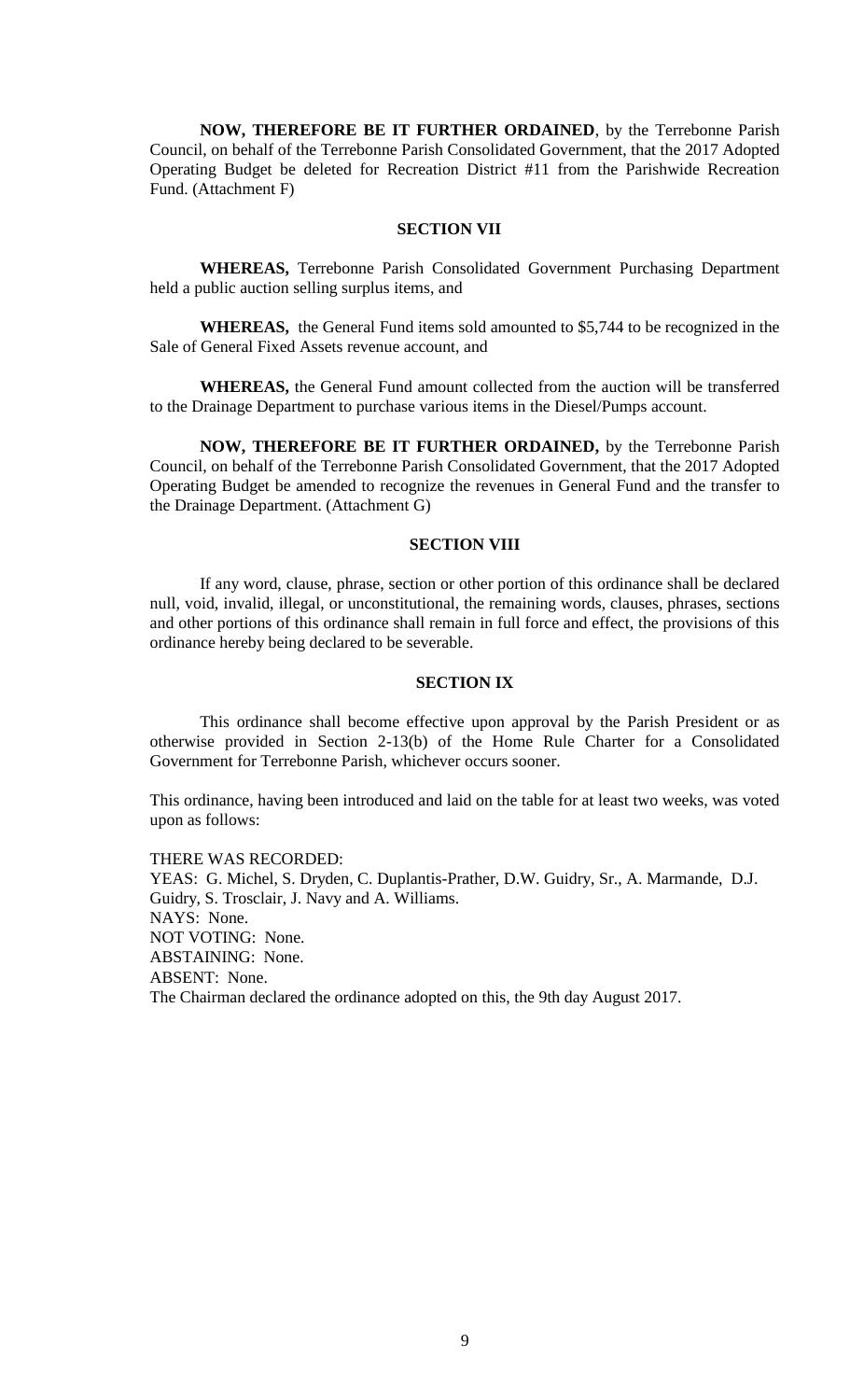## **ATTACHMENT A - General Fund**

|                             | 2017                     |         |         |  |
|-----------------------------|--------------------------|---------|---------|--|
|                             | <b>Adopted</b>           | Change  | Amended |  |
|                             |                          |         |         |  |
| Housing Rehab-ADA Compliant | 87                       | 5,000   | 5,087   |  |
| Handicap Mobility Program   | $\overline{\phantom{0}}$ | (5,000) | (5,000) |  |

## **ATTACHMENT B - Public Safety Fund**

|                         |                 | 2017          |                          |  |  |
|-------------------------|-----------------|---------------|--------------------------|--|--|
|                         | <b>Adopted</b>  | <b>Change</b> | <b>Amended</b>           |  |  |
| JAG 2014 Award          | (17, 141)       | 17,141        | $\overline{\phantom{0}}$ |  |  |
| <b>JAG 2016</b>         | $\qquad \qquad$ | (9,602)       | (9,602)                  |  |  |
| Fund Balance (decrease) | n/a             | (7, 539)      | n/a                      |  |  |

## **ATTACHMENT C - Parish Prisoners**

|                         | 2017           |          |         |  |
|-------------------------|----------------|----------|---------|--|
|                         | <b>Adopted</b> | Change   | Amended |  |
| <b>Building Repairs</b> | 90,958         | 20,000   | 110,958 |  |
| Fund Balance (decrease) | n/a            | (20,000) | n/a     |  |

## **ATTACHMENT D - Road & Bridge**

|                |         |        |         | 2017  |            |        |            |
|----------------|---------|--------|---------|-------|------------|--------|------------|
|                | Adopted | Change | Amended | Level | <b>MIN</b> | MID    | <b>MAX</b> |
|                |         |        |         |       |            |        |            |
| Equip Oper III |         |        |         | 107   | 29,730     | 37,163 | 44,595     |

## **ATTACHMENT E - Criminal Court Fund-SPARC**

|                         |                | 2017          |                |  |  |
|-------------------------|----------------|---------------|----------------|--|--|
|                         | <b>Adopted</b> | <b>Change</b> | <b>Amended</b> |  |  |
| Salries & Wages         | 160,732        | (25,000)      | 135,732        |  |  |
| Fund Balance (increase) | n/a            | 25,000        | n/a            |  |  |

## **ATTACHMENT E - SPARC POSITIONS**

|                  |         | 2017   |         |       |                          |                          |                          |
|------------------|---------|--------|---------|-------|--------------------------|--------------------------|--------------------------|
|                  | Adopted | Change | Amended | Level | <b>MIN</b>               | MID                      | <b>MAX</b>               |
|                  |         |        |         |       |                          |                          |                          |
| Program Director |         | 1)     |         | 208   | $\overline{\phantom{a}}$ | $\overline{\phantom{0}}$ | $\overline{\phantom{0}}$ |
| Caseworker       |         |        |         | 104   | $\overline{\phantom{a}}$ | $\overline{\phantom{0}}$ | $\overline{\phantom{0}}$ |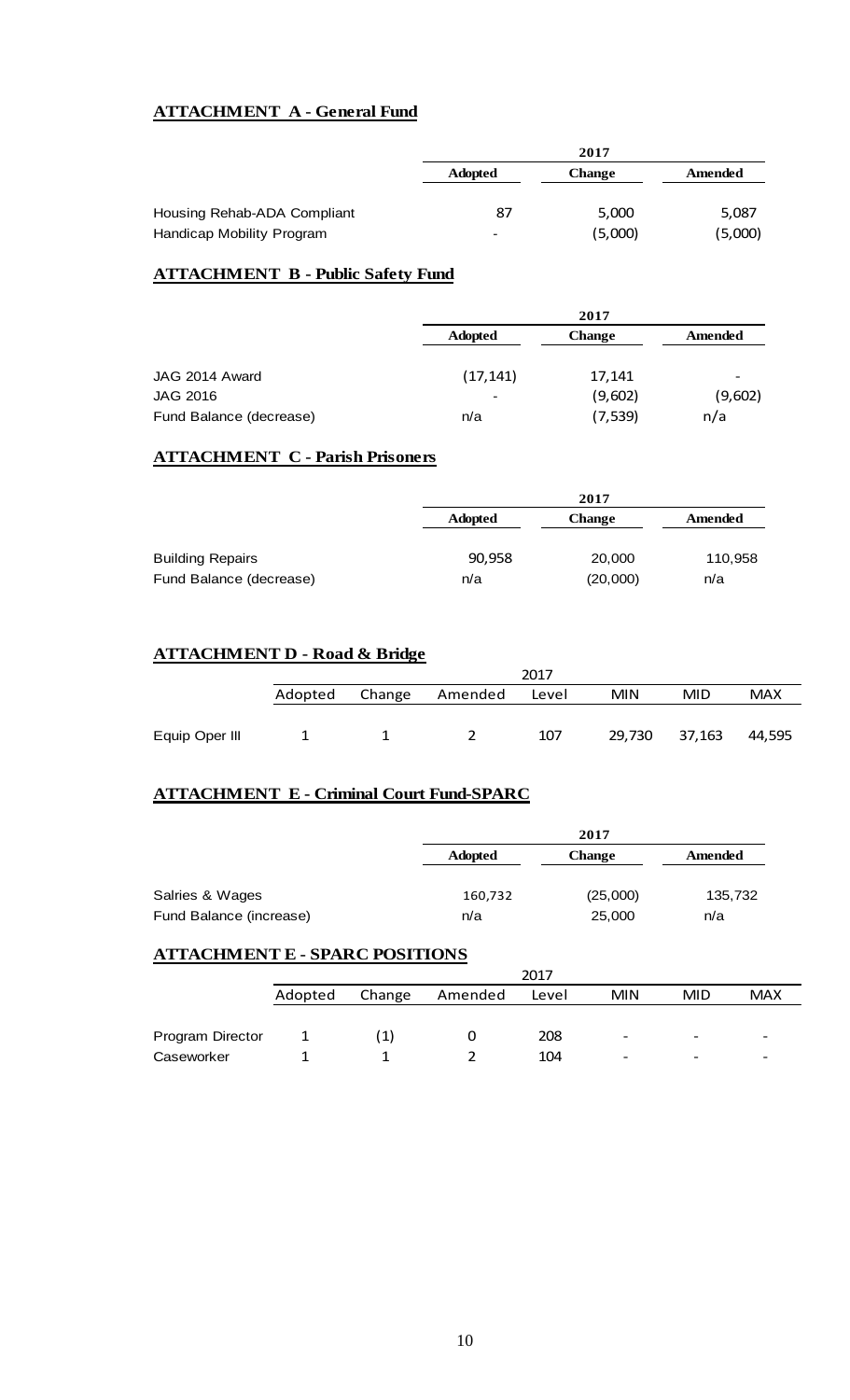## **ATTACHMENT F - Recreation District #11**

|                                     | 2017           |               |         |  |
|-------------------------------------|----------------|---------------|---------|--|
|                                     | <b>Adopted</b> | <b>Change</b> | Amended |  |
|                                     |                |               |         |  |
| Recreation #11-Payroll Reimb        | (228,101)      | 228,101       | 0       |  |
| Salaries & Wages                    | 152,662        | (152,662)     | 0       |  |
| Overtime Pay                        | 300            | (300)         | 0       |  |
| <b>FICA</b>                         | 9,484          | (9, 484)      | 0       |  |
| Medicare                            | 2,218          | (2, 218)      | 0       |  |
| Pension                             | 5,977          | (5, 977)      | 0       |  |
| Group Insurance                     | 37,400         | (37, 400)     | 0       |  |
| Unemployment Compensation           | 1,912          | (1, 912)      | 0       |  |
| Workman's Compensation              | 4,878          | (4,878)       | 0       |  |
| <b>Employment Physical</b>          | 3,500          | (3,500)       | 0       |  |
| <b>Other Employee Requirements</b>  | 250            | (250)         | 0       |  |
| Gasoline & Oil                      | 3,560          | (3,560)       | 0       |  |
| <b>Operating Supplies</b>           | 3,330          | (3, 330)      | 0       |  |
| <b>Communication Equip Services</b> | 1,830          | (1,830)       | 0       |  |
| Auto & Truck Repairs                | 800            | (800)         | 0       |  |

## **ATTACHMENT G - General Fund**

|                              | 2017                                       |         |          |  |
|------------------------------|--------------------------------------------|---------|----------|--|
|                              | <b>Adopted</b><br>Amended<br><b>Change</b> |         |          |  |
|                              |                                            |         |          |  |
| Sale of General Fixed Assets | $\overline{\phantom{a}}$                   | 5,744   | 5,744    |  |
| Transfer to Drainage         |                                            | (5,744) | (5, 744) |  |
| Transfer from General Fund   |                                            | 5,744   | 5,744    |  |
| Diesel/Pumps                 | 659,600                                    | (5,744) | 653,856  |  |

# **ATTACHMENT A - General Fund**

|                             | 2017                     |               |         |  |
|-----------------------------|--------------------------|---------------|---------|--|
|                             | <b>Adopted</b>           | <b>Change</b> | Amended |  |
|                             |                          |               |         |  |
| Housing Rehab-ADA Compliant | 87                       | 5,000         | 5,087   |  |
| Handicap Mobility Program   | $\overline{\phantom{0}}$ | (5,000)       | (5,000) |  |

## **ATTACHMENT B - Public Safety Fund**

|                         |                | 2017          |         |
|-------------------------|----------------|---------------|---------|
|                         | <b>Adopted</b> | <b>Change</b> | Amended |
|                         |                |               |         |
| JAG 2014 Award          | (17, 141)      | 17,141        |         |
| <b>JAG 2016</b>         | $\,$           | (9,602)       | (9,602) |
| Fund Balance (decrease) | n/a            | (7, 539)      | n/a     |

## **ATTACHMENT C - Parish Prisoners**

|                         | 2017           |          |         |
|-------------------------|----------------|----------|---------|
|                         | <b>Adopted</b> | Change   | Amended |
|                         |                |          |         |
| <b>Building Repairs</b> | 90,958         | 20,000   | 110,958 |
| Fund Balance (decrease) | n/a            | (20,000) | n/a     |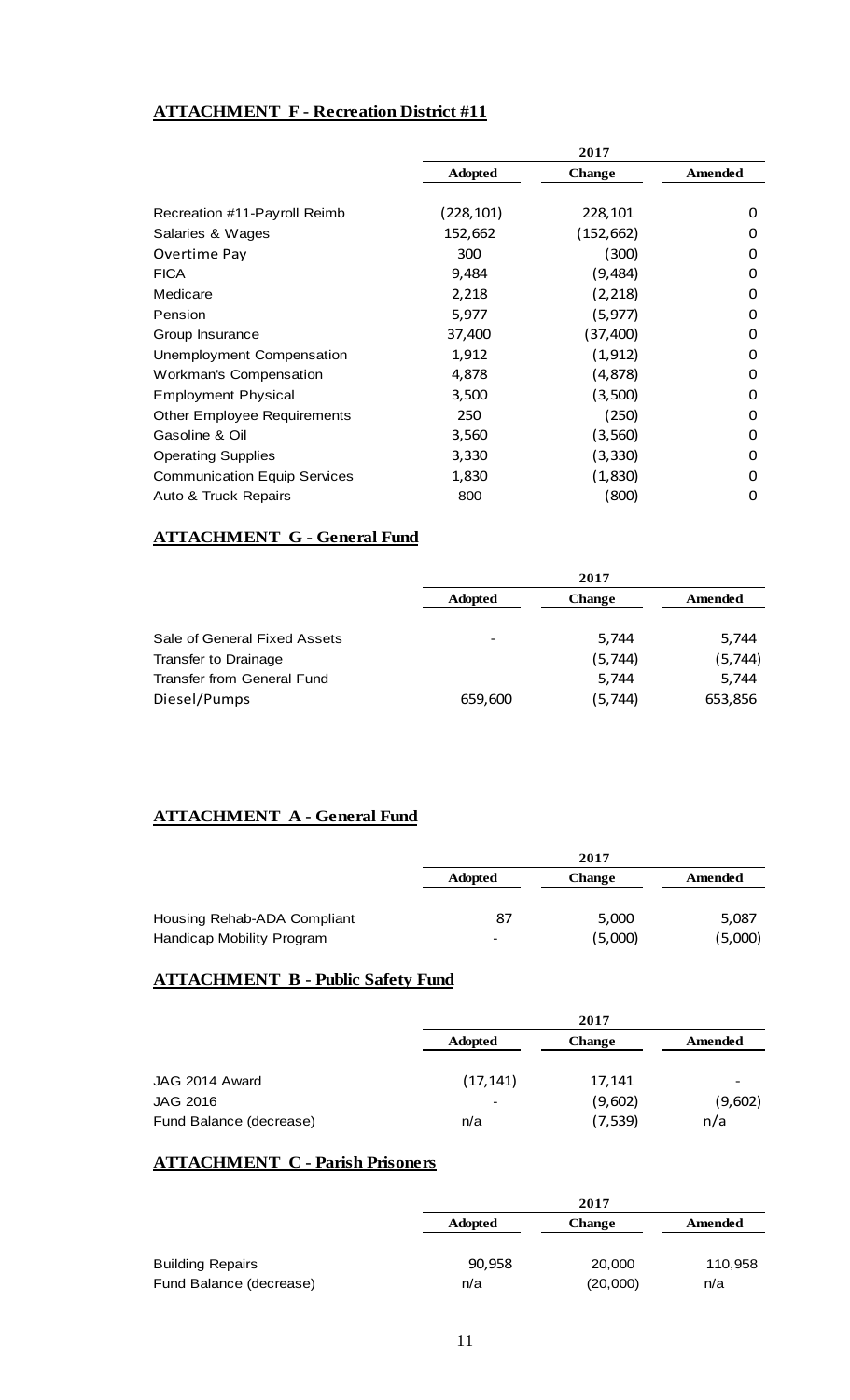## **ATTACHMENT D - Road & Bridge**

|                |         |        |               | 2017 |            |        |            |
|----------------|---------|--------|---------------|------|------------|--------|------------|
|                | Adopted | Change | Amended Level |      | <b>MIN</b> | MID.   | <b>MAX</b> |
|                |         |        |               |      |            |        |            |
| Equip Oper III |         |        |               | 107  | 29,730     | 37,163 | 44.595     |

## **ATTACHMENT E - Criminal Court Fund-SPARC**

|                         |                | 2017          |         |  |
|-------------------------|----------------|---------------|---------|--|
|                         | <b>Adopted</b> | <b>Change</b> | Amended |  |
|                         |                |               |         |  |
| Salries & Wages         | 160,732        | (25,000)      | 135,732 |  |
| Fund Balance (increase) | n/a            | 25,000        | n/a     |  |

## **ATTACHMENT E - SPARC POSITIONS**

|                  |         | 2017   |         |       |                          |                          |            |
|------------------|---------|--------|---------|-------|--------------------------|--------------------------|------------|
|                  | Adopted | Change | Amended | Level | <b>MIN</b>               | <b>MID</b>               | <b>MAX</b> |
|                  |         |        |         |       |                          |                          |            |
| Program Director |         | [1]    |         | 208   | $\overline{\phantom{0}}$ | -                        |            |
| Caseworker       |         |        |         | 104   | $\overline{\phantom{a}}$ | $\overline{\phantom{0}}$ |            |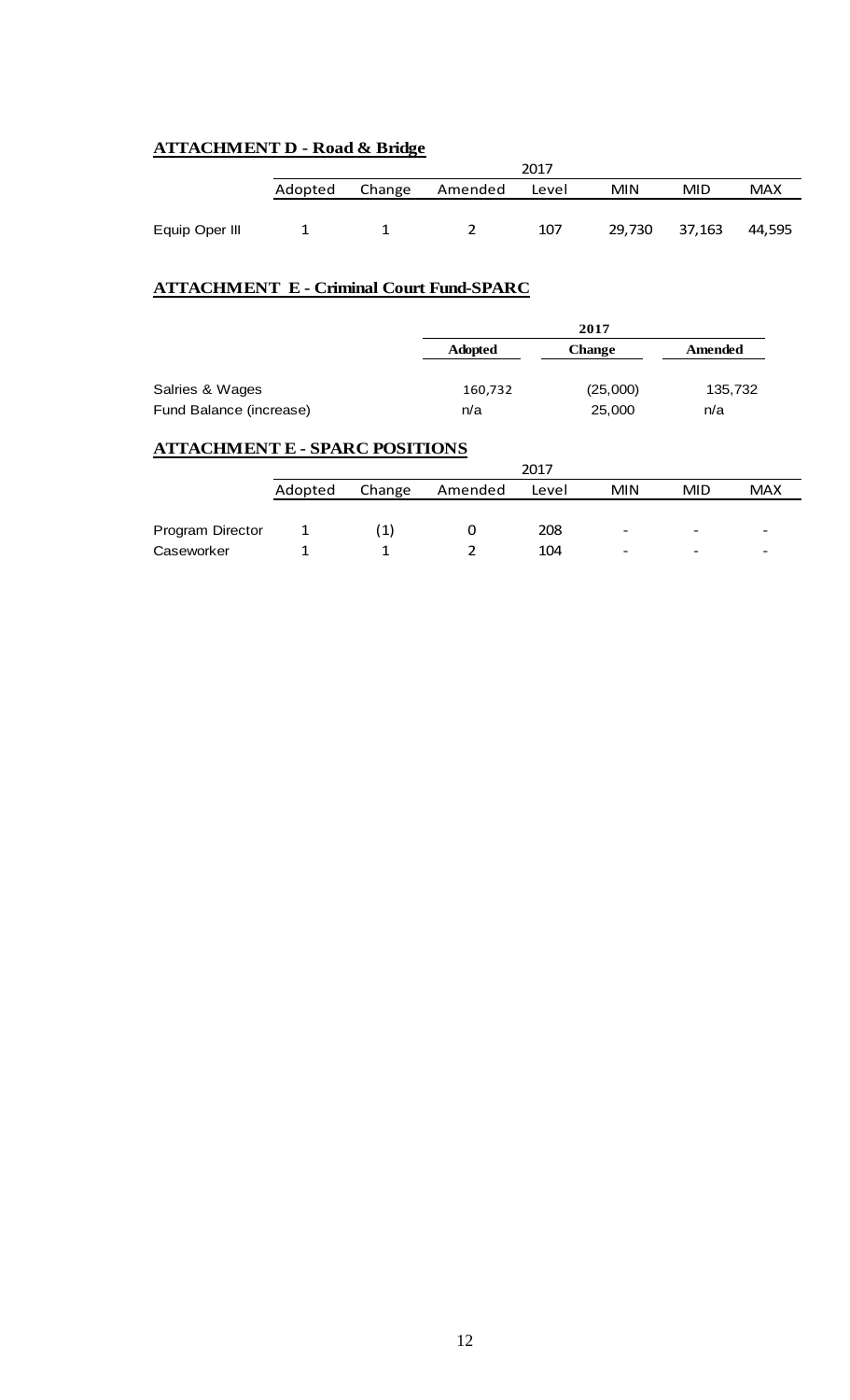## **ATTACHMENT F - Recreation District #11**

|                                     |                | 2017          |         |
|-------------------------------------|----------------|---------------|---------|
|                                     | <b>Adopted</b> | <b>Change</b> | Amended |
|                                     |                |               |         |
| Recreation #11-Payroll Reimb        | (228,101)      | 228,101       | 0       |
| Salaries & Wages                    | 152,662        | (152, 662)    | 0       |
| Overtime Pay                        | 300            | (300)         | 0       |
| <b>FICA</b>                         | 9,484          | (9,484)       | 0       |
| Medicare                            | 2,218          | (2, 218)      | 0       |
| Pension                             | 5,977          | (5, 977)      | 0       |
| Group Insurance                     | 37,400         | (37, 400)     | 0       |
| Unemployment Compensation           | 1,912          | (1, 912)      | 0       |
| Workman's Compensation              | 4,878          | (4,878)       | 0       |
| <b>Employment Physical</b>          | 3,500          | (3,500)       | 0       |
| <b>Other Employee Requirements</b>  | 250            | (250)         | 0       |
| Gasoline & Oil                      | 3,560          | (3,560)       | 0       |
| <b>Operating Supplies</b>           | 3,330          | (3, 330)      | 0       |
| <b>Communication Equip Services</b> | 1,830          | (1,830)       | 0       |
| Auto & Truck Repairs                | 800            | (800)         | 0       |

## **ATTACHMENT G - General Fund**

|                              | 2017           |               |         |
|------------------------------|----------------|---------------|---------|
|                              | <b>Adopted</b> | <b>Change</b> | Amended |
|                              |                |               |         |
| Sale of General Fixed Assets |                | 5,744         | 5,744   |
| <b>Transfer to Drainage</b>  |                | (5,744)       | (5,744) |
| Transfer from General Fund   |                | 5,744         | 5,744   |
| Diesel/Pumps                 | 659,600        | (5, 744)      | 653,856 |

The Chairman recognized the public for comments on the following:

C. A proposed ordinance that will amend Section 21-87 and enact Sections 21-88, 21- 89 and 21-90 of the Terrebonne Parish Code of Ordinances at Article IV of Chapter 21 to provide for the removal of any board member of any Recreation District established by the Terrebonne Parish Consolidated Government to establish fiscal oversight of the Terrebonne Parish Recreation Districts as applicable.

Mr. Lloyd Poinecot, Houma resident, shared his concerns regarding the proposed ordinance and other recent efforts regarding changes to the recreation districts of Terrebonne Parish.

Mr. Kirby Verret, Dulac resident, shared his concerns regarding the proposed ordinance and his views on the operation of Recreation District No. 4 since its inception.

Ms. A. Williams moved, seconded by Mr. J. Navy, "THAT Mr. Kirby Verret's time to speak be extended by one minute."

Mr. Kirby Verret gave a brief report on upcoming projects for Recreation District No. 4 and offered suggestions that could be instated without the need of the proposed ordinance.

Mr. Roger Dehart, Houma resident, shared his concerns with the proposed ordinance relative to serving the youth of Terrebonne Parish and suggested that improvements could be made to the Recreation Districts without the need of consolidation.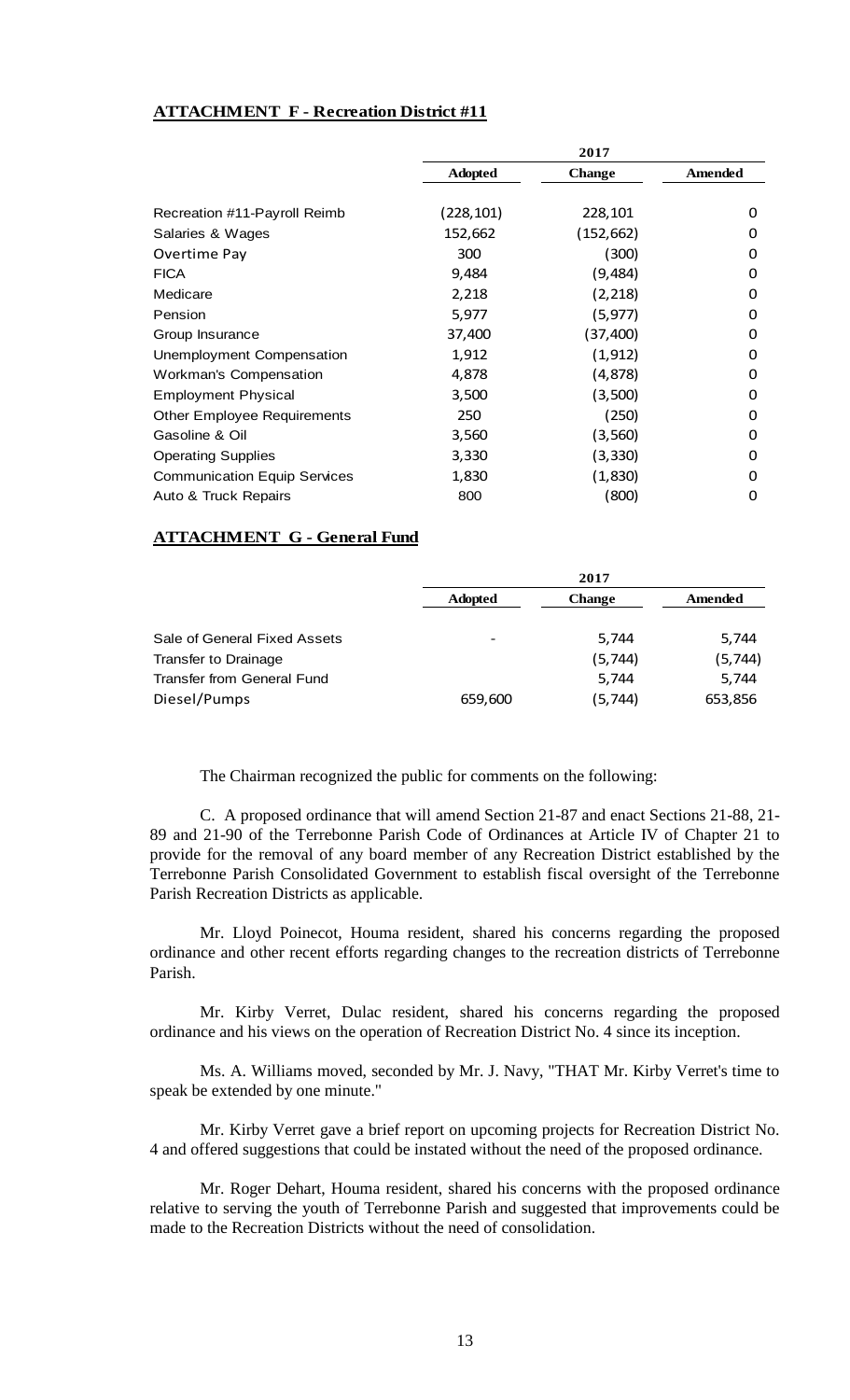Ms. Teri Chatagnier, Gray resident, shared her concern with the proposed ordinance, as written, regarding potential future action by the Council that would be enabled by the proposed ordinance.

Mr. Arnold Adams, Gray resident, spoke to concur with Ms. Chatagnier.

Mr. Kenneth White, Bourg resident, shared his concerns with the proposed ordinance and its effects on the recreation districts as a whole.

Mr. C. J. Stoufflet, Houma resident, gave a brief summary of the reporting done for Mechanicville Gym and plans for repairing and renovating the facility.

Mr. Danny Babin, Houma resident, shared his concerns regarding the proposed ordinance and asked that the Council include those board members and volunteers connected with the recreation districts in future discussions for improvements.

Mr. Benson Fuselier, Houma resident, shared his concerns regarding the proposed ordinance and suggested that an improvement for Recreation District No. 11 be the hiring of a full-time manager to oversee business for the district.

Mr. Lionel Lewis, Houma resident, shared his concerns regarding the condition of Mechanicville Gym and his experiences with previous management.

Mr. Randy Galliano, Houma resident, gave a brief review of Recreation District No. 11's plans for immediate and future improvements.

Mr. Carl Harding, Houma resident, gave his support and shared his agreement with the previous speakers on the ordinance and shared his concerns with previous changes made to recreation facilities.

Ms. Brenda Levoi, Montegut resident, shared her concerns with the proposed ordinance and its potential negative effects on long-serving volunteers with the recreation districts.

Ms. Laura Browning, Houma resident, shared her opposition of the proposed ordinance and suggested that further collaboration and cooperation be used between the Council and the districts to better serve the community.

Ms. A. Williams moved, seconded by Ms. C. Duplantis-Prather, "THAT the Council close the aforementioned public hearing."

The Chairman called for a vote on the motion offered by Ms. A. Williams. THERE WAS RECORDED: YEAS: G. Michel, S. Dryden, C. Duplantis-Prather, D. W. Guidry, Sr., A. Marmande, D. J. Guidry, S. Trosclair, J. Navy, and A. Williams. NAYS: None. ABSENT: None. The Chairman declared the motion adopted.

Upon request, Assistant Parish Attorney Michelle Neil stated that the research completed by the Parish Attorney included case laws and a Louisiana Revised Statute would allow for the removal of a recreation board member with or without cause.

A discussion ensued relative to the clarification, expansion, and refinement of the proposed ordinance as presented to be presented again in two weeks.

Ms. A. Williams moved, seconded unanimously, "THAT the Council take no action on the proposed ordinance as presented."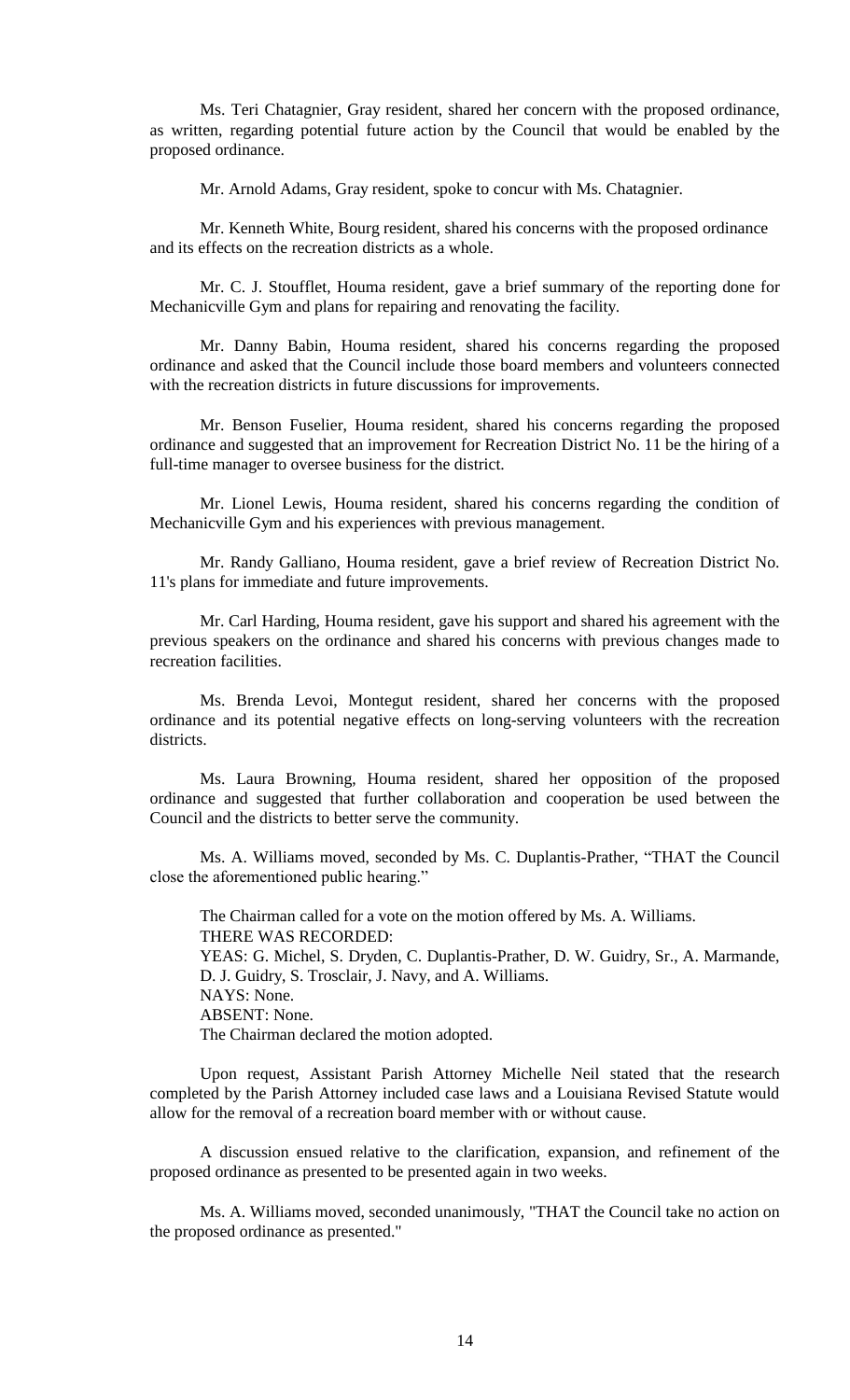The Chairman called for a vote on the motion offered by Ms. A. Williams. THERE WAS RECORDED: YEAS: G. Michel, S. Dryden, C. Duplantis-Prather, D. W. Guidry, Sr., A. Marmande, D. J. Guidry, S. Trosclair, J. Navy, and A. Williams. NAYS: None. ABSENT: None. The Chairman declared the motion adopted.

Mr. J. Navy moved, seconded by Ms. A. Williams, "THAT the proposed ordinance be amended to include 'with cause,' defined as 'reasons to remove Recreation board members and ask the general public for their input' and to include 'If a Recreation District Board submits a request to remove a Board Member(s) regarding possible wrongdoing of the Board Member(s) that it be considered cause for removal' and that the proposed ordinance be reintroduced at the next Policy, Procedure, and Legal Committee meeting."

The Chairman called for a vote on the motion offered by Mr. J. Navy. THERE WAS RECORDED: YEAS: G. Michel, S. Dryden, C. Duplantis-Prather, D. W. Guidry, Sr., A. Marmande, D. J. Guidry, S. Trosclair, J. Navy, and A. Williams. NAYS: None. ABSENT: None. The Chairman declared the motion adopted.

Councilman J. Navy asked Venita Chauvin, Council Clerk, to add to the next Policy, Procedure, and Legal Committee meeting's agenda an item for discussion and possible action to establish direct fiscal oversight immediately over Recreation District No. 11.

Councilman J. Navy asked Venita Chauvin, Council Clerk, to add to the next Policy, Procedure, and Legal Committee meeting's agenda an item for discussion and possible action regarding the removal of the current Board Members of Recreation District No. 11 and the appointment of new board members.

Several Council members thanked the public for voicing their concerns regarding the recreation districts and shared their support toward improving the recreation districts.

The Chairman recognized the public for comments on the following:

D. A proposed ordinance to amend the zoning ordinance that will add Animal Sales and Services (Limited) to the list of permitted uses in C-5 districts.

There were no comments from the public on the proposed ordinance.

Ms. C. Duplantis-Prather moved, seconded by Mr. S. Trosclair, "THAT the Council close the aforementioned public hearing."

The Chairman called for a vote on the motion offered by Ms. C. Duplantis-Prather. THERE WAS RECORDED: YEAS: G. Michel, S. Dryden, C. Duplantis-Prather, D. W. Guidry, Sr., A. Marmande, D. J. Guidry, S. Trosclair, J. Navy, and A. Williams. NAYS: None. ABSENT: None. The Chairman declared the motion adopted.

OFFERED BY: MS. C. DUPLANTIS-PRATHER SECONDED BY MR. TROSCLAIR

## **ORDINANCE NO. 8870**

AN ORDINANCE TO AMEND THE ZONING ORDINANCE, CHAPTER 28, SECTION 28-48(e) C-5 DISTRICTS COMMERCIAL BUSINESS PARK DISTRICTS TO INCLUDE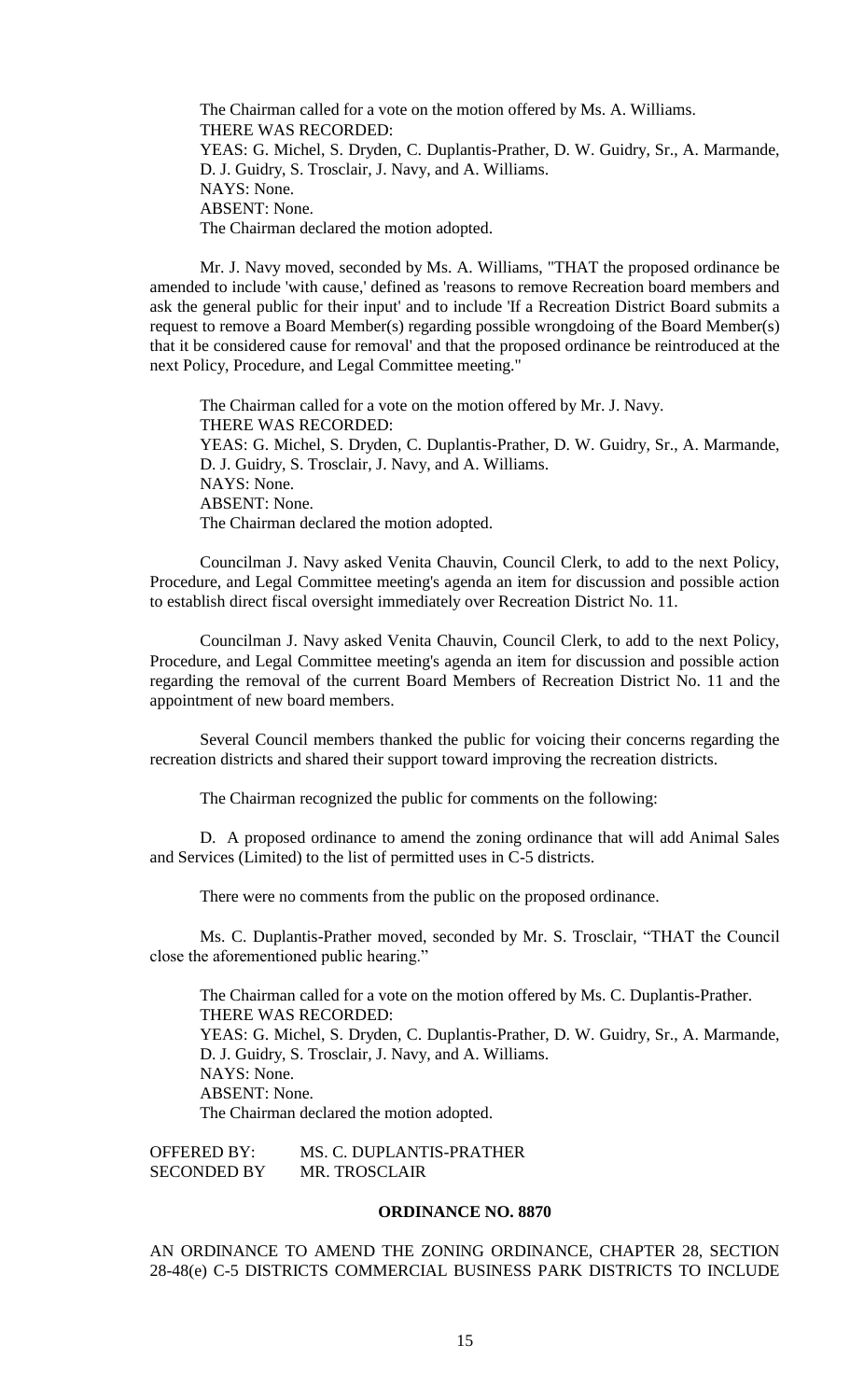## ANIMAL SALES AND SERVICES (LIMITED) AS A PERMITTED USE BY RIGHT, AS PER ATTACHMENT "A".

## **SECTION I**

**WHEREAS** the inclusion of Animal Sales and Services (Limited) to the C-5 Commercial Business Park District as a result in the change of conditions in that the use of the area for this purpose promotes infill development which fulfills the public need for the amendment by reducing the need to further burden the existing infrastructure; and,

**WHEREAS** the description of the C-5 zoning consists of uses that are similar to those in C-2 and include some of the retail goods and services found in neighborhood commercial which does not appear to be a noisy, unsightly, or otherwise objectionable or unattractive so the proposed inclusion would not alter the character of the C-5 District; and,

## **SECTION II**

**BE IT ORDAINED** by the Terrebonne Parish Council, in regular session convened, acting pursuant to the authority invested in it by the Constitution and laws of the State of Louisiana, the Home Rule Charter for a Consolidated Government for Terrebonne Parish, and including, but not limited to, LSA R.S. 33:1368 and other statutes of the State of Louisiana, to amend the Zoning Ordinance, Chapter 28, Section 28-48(e) C-5 Districts Commercial Business Park Districts to include Animal Sales and Services (Limited) as a permitted use by right, as per Attachment "A".

### **SECTION III**

If any word, clause, phrase, section or other portion of this ordinance shall be declared null, void, invalid, illegal, or unconstitutional, the remaining words, clauses, phrases, sections and other portions of this ordinance shall remain in full force and effect, the provisions of this ordinance hereby being declared to be severable.

### **SECTION IV**

This ordinance shall become effective upon approval by the Parish President or as otherwise provided in Section 2-13 (b) of the Home Rule Charter for a Consolidated Government of Terrebonne Parish, whichever occurs sooner.

#### \*\*\*\*\*\*\*\*\*\*\*\*\*\*\*\*\*

This ordinance, having been introduced and laid on the table for at least two weeks, was voted upon as follows:

THERE WAS RECORDED: YEAS: G. Michel, S. Dryden, C. Duplantis-Prather, D.W. Guidry, Sr., A. Marmande, D.J. Guidry, S. Trosclair, J. Navy and A. Williams. NAYS: None. NOT VOTING: None. ABSTAINING: None. ABSENT: None. The Chairman declared the ordinance adopted on this, the 9th day August 2017.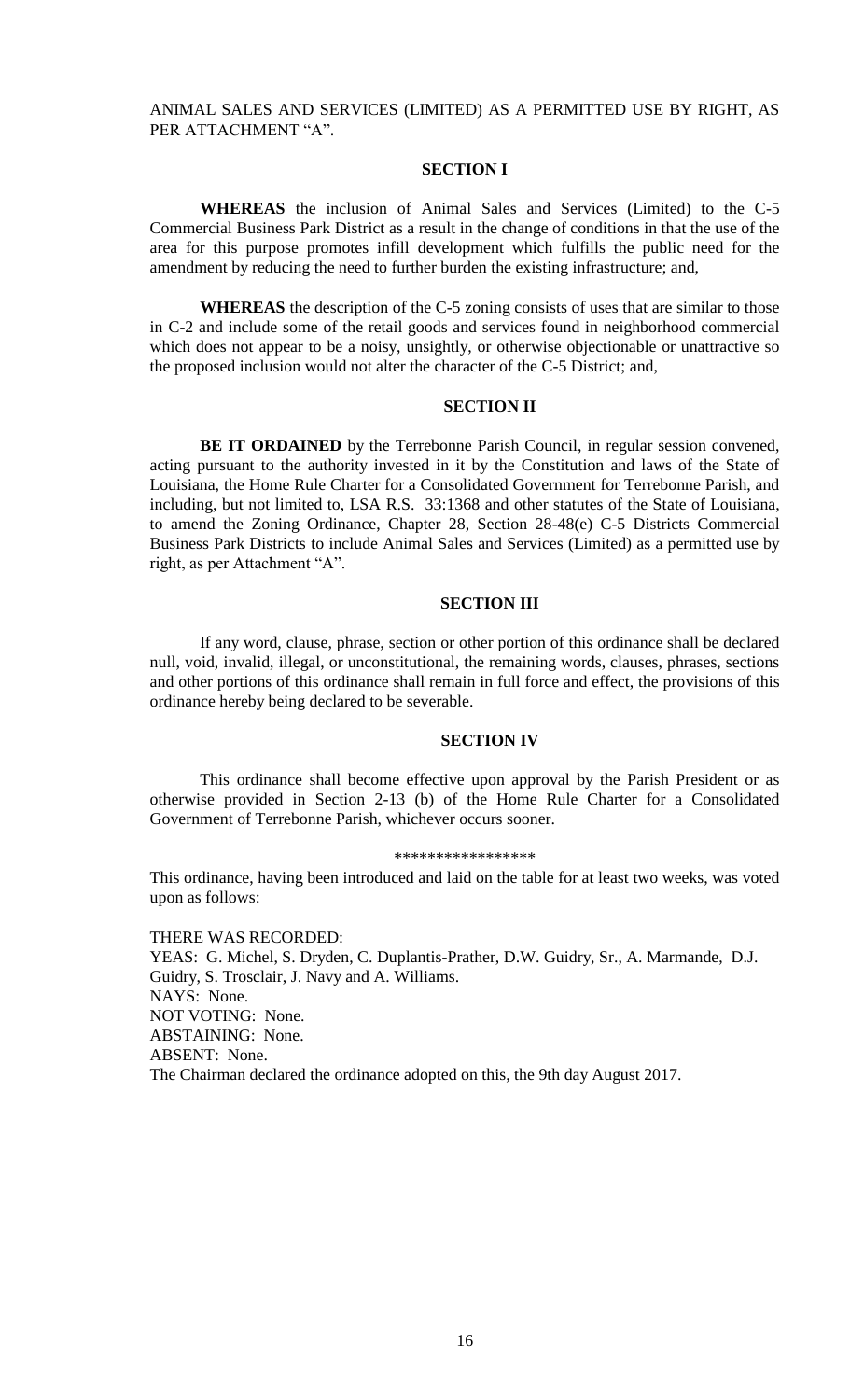### **Attachment A**

*C-5 Districts: Commercial Business Park Districts.* These districts are similar to the C-2 general commercial districts in that they are composed of land and structures used to furnish, in addition to some of the retail goods and services found in neighborhood commercial districts, many of the less frequently needed goods and services found in the general commercial districts. Usually easily accessible from thoroughfares, but not strung out along thoroughfares, these districts contain buildings that are freestanding on large, well-landscaped sites with off-street parking. Uses that are noisy, unsightly or otherwise objectionable or unattractive are seldom found in these districts, and the districts are not intended to accommodate such uses. The district regulations are designed to permit the development of the districts for their purpose in an open, spacious arrangement and to protect the abutting and surrounding residential area by requiring certain minimum yard and area standards to be met, standards that are comparable to those called for in residential districts. It is intended that additional commercial business park districts will be created in accordance with the amendment procedure set forth herein, as they are needed. To insure that such districts are actually developed to supply the business needs of the urban area, the amendment creating the district may set a time limit for its development.

(1)

*Permitted uses.* In the C-5 Districts only the following uses are permitted:

a.

Uses by right—The uses listed below are permitted subject to the conditions specified:

Accessory use.

Air-conditioning sales and services.

Ambulance service.

Amusement, commercial, miniature golf course and golf driving range (need not be enclosed within structure).

**Animal sales and services (limited).**

Antique store.

Apparel and accessory store.

Appliance store.

Apothecary, limited to the sale of pharmaceuticals and medical supplies.

Armory.

Art gallery and museum.

Artificial limb manufacture.

Auditorium.

Automobile and truck salesroom, where the primary function is the retail sale of new automobiles and the retail sale of used

(e)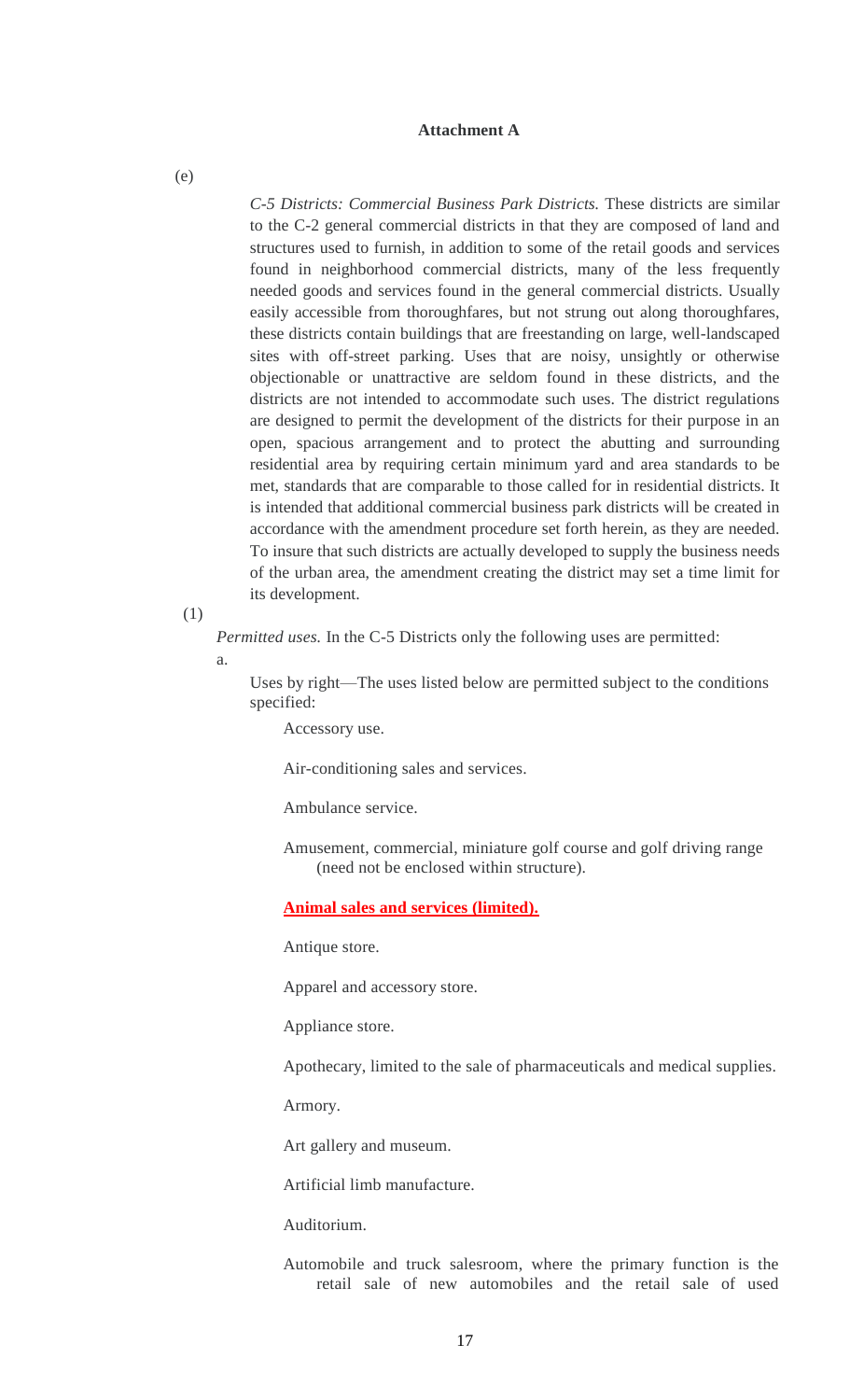automobiles, accessories, tires and batteries is a secondary function only and where services are limited to installation of items sold, making minor mechanical adjustments and washing and polishing (may not rebuild or overhaul engines, repair bodies, repaint automobiles, recap tires, clean automobiles or motors, reupholster automobiles or conduct dismantling; may display and store automobiles only within completely enclosed structures).

Automobile filling station, where the primary function is the retail sale of gasoline, oil, grease, tires, batteries and accessories and where services are limited to installation of items sold, washing, polishing and greasing (fuel pumps need not be enclosed within structure).

Bank.

Barber and beauty supplies and equipment sales.

Barbershop or beauty shop.

Bookstore.

Business machines store.

Camera and photographic supplies store.

City hall, police station, courthouse, federal building.

Clinic, dental or medical.

Club or lodge, private.

Drugstore.

Electric substation (need not be enclosed within structure but must be enclosed within a brick or perforated brick wall at least eight (8) feet high and adequate to obstruct view and passage of persons or materials, provided that the substitution of other masonry materials or a fencing material in lieu of brick may be approved by the zoning commission as being equally satisfactory for meeting enclosure requirements).

Fire station.

Floral shop.

Funeral home, mortuary or undertaking establishment.

Furniture store, retail.

Gas regulator station (need not be enclosed within structure but must be enclosed within a brick or perforated brick wall at least eight (8) feet high and adequate to obstruct view and passage of persons or materials, provided that the substitution of other masonry materials or a fencing material in lieu of brick may be approved by the zoning commission as being equally satisfactory for meeting enclosure requirements).

Gift shop.

Glass store.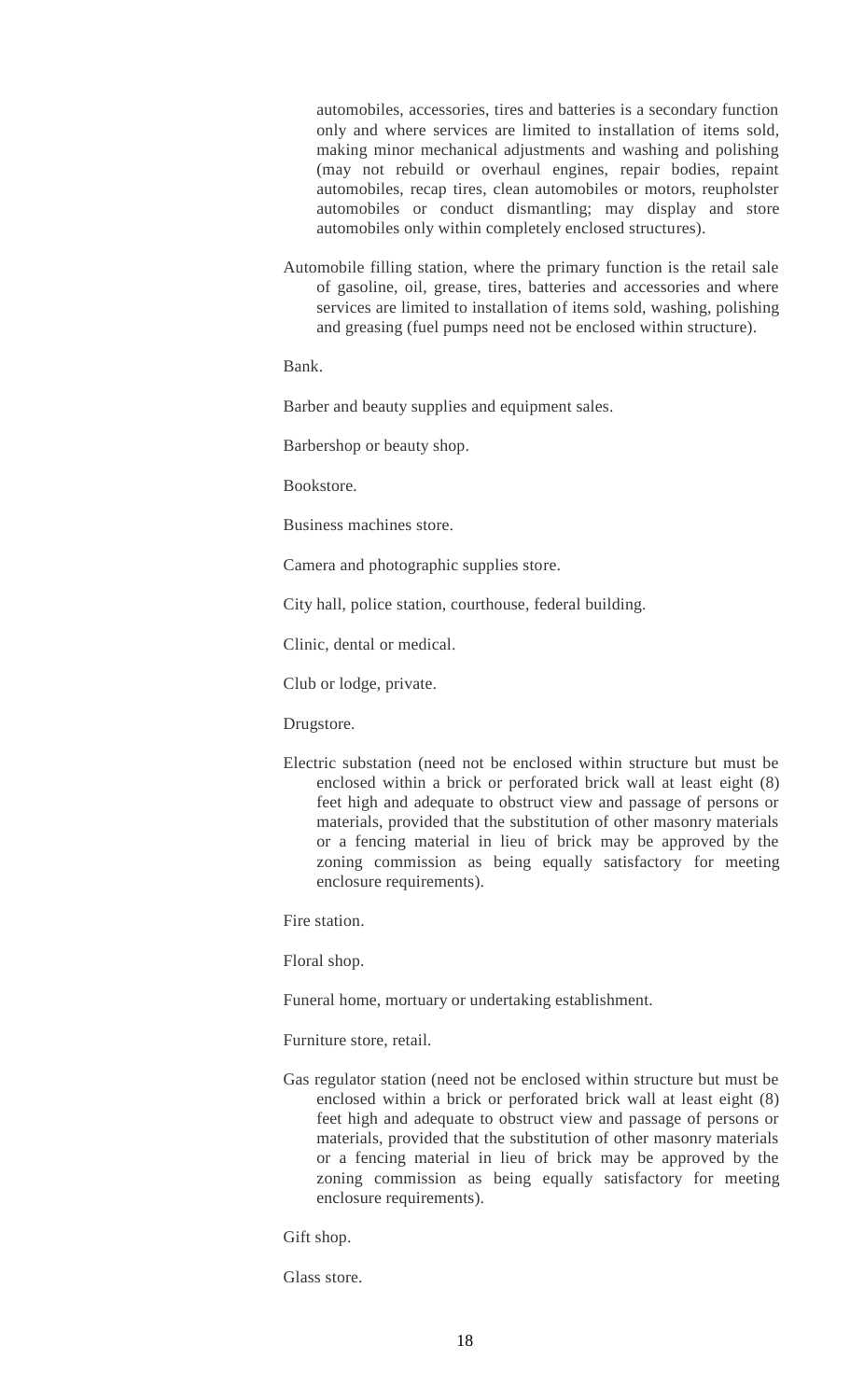Gymnasium, commercial.

Interior decorating shop.

Jewelry store.

Laboratory, dental or medical.

Laundry and/or dry-cleaning pickup station.

Library, public.

Liquor sales, for consumption on the premises.

Liquor sales, not to be consumed on the premises.

Medical offices.

Music store.

Office equipment and supplies, retail.

Optician.

Picture framing and/or mirror silvering.

Police substation.

Post office.

Radio and television broadcasting studio.

Restaurant.

Sporting goods store, retail.

Studio for professional work or teaching of any form of fine arts, photography, music, drama, dance.

Surgical or dental supplies store.

Telephone exchange, but not including shops or garages.

Underground petroleum storage tanks.

Water or sewage pumping station.

Water storage (need not be enclosed within structure).

YMCA, YWCA and similar institutions.

b.

Uses requiring planning approval—The uses listed below are permitted upon approval of the location and site plan thereof by the zoning commission as being appropriate with regard to transportation and access, water supply, waste disposal, fire and police protection and other public facilities, as not causing undue traffic congestion or creating a traffic hazard and as being in harmony with the orderly and appropriate development of the district in which the use is located: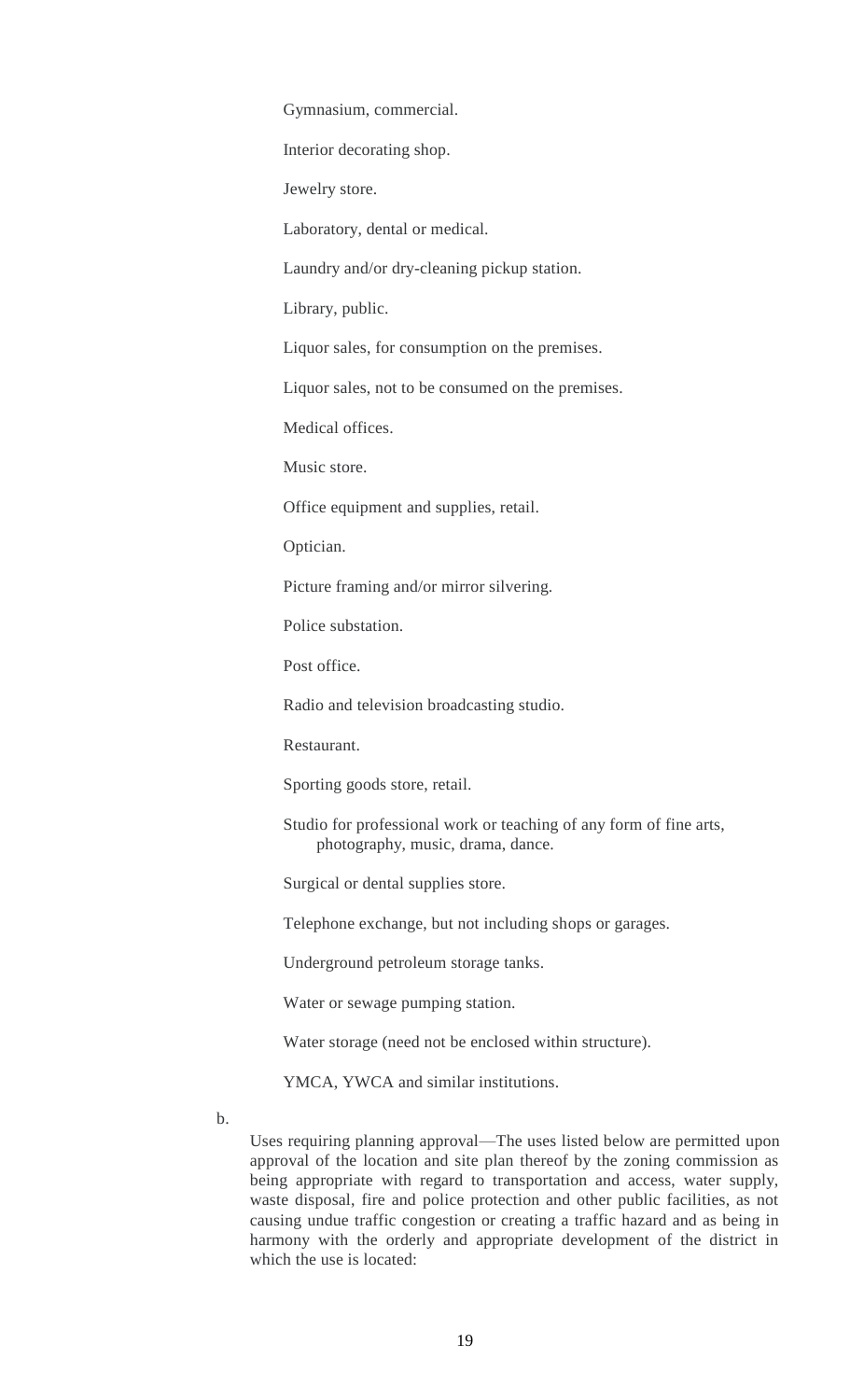- Church, including parish house, community house and educational buildings.
- Pipeline or electric transmission line (need not be enclosed within structure).
- Railroad right-of-way, but not including shops, yard and team tracks (need not be enclosed within structure).
- c.

*Special exception uses* —The uses listed below are subject to the same approval of location and site plan as uses requiring planning approval; in addition, these uses are declared to possess such characteristics of unique or special form that each specific use shall be considered an individual case and shall be subject to approval of the board of adjustments, in accordance with the provisions of Article IX governing special exceptions. Convalescent home.

Hospital or sanitarium.

Hotel, motel, tourist home, all for transient occupancy, except that not more than one-third of the gross floor area may be used for apartments for permanent occupancy.

Institution for children or the aged.

Self-storage warehouse containing rented storage spaces with individual unit area not exceeding seven hundred fifty (750) square feet.

Passenger depot, railway or bus.

(2)

*Building site area.* The minimum building site area shall be:

For electric substation, gas regulator station, water or sewage pumping station: No minimum requirements.

For any other permitted use: Ten thousand (10,000) square feet.

(3)

*Building height limit.* Except as provided in Article IV, no structure shall be erected or altered to exceed thirty-five (35) feet.

(4)

*Yards required.* Except as provided in Article IV, the minimum dimensions of yards shall be:

*Feet*

Front yard ..... 20

Side yard ..... 5

Rear yard ..... 20

Exceptions: A rear yard abutting on a public alley or waterway (bayou or drainage servitude) need only be ten (10) feet in depth, and a rear yard abutting on a lot in a residential or C-4 District shall have the same minimum depth as a rear yard required in the abutting district.

E. A proposed ordinance to amend Section 1-6 of Chapter 1, General Provisions, of the Terrebonne Code of Ordinances to authorize the imposition of Community Service as a penalty for violating a Parish Ordinance.

There were no comments from the public on the proposed ordinance.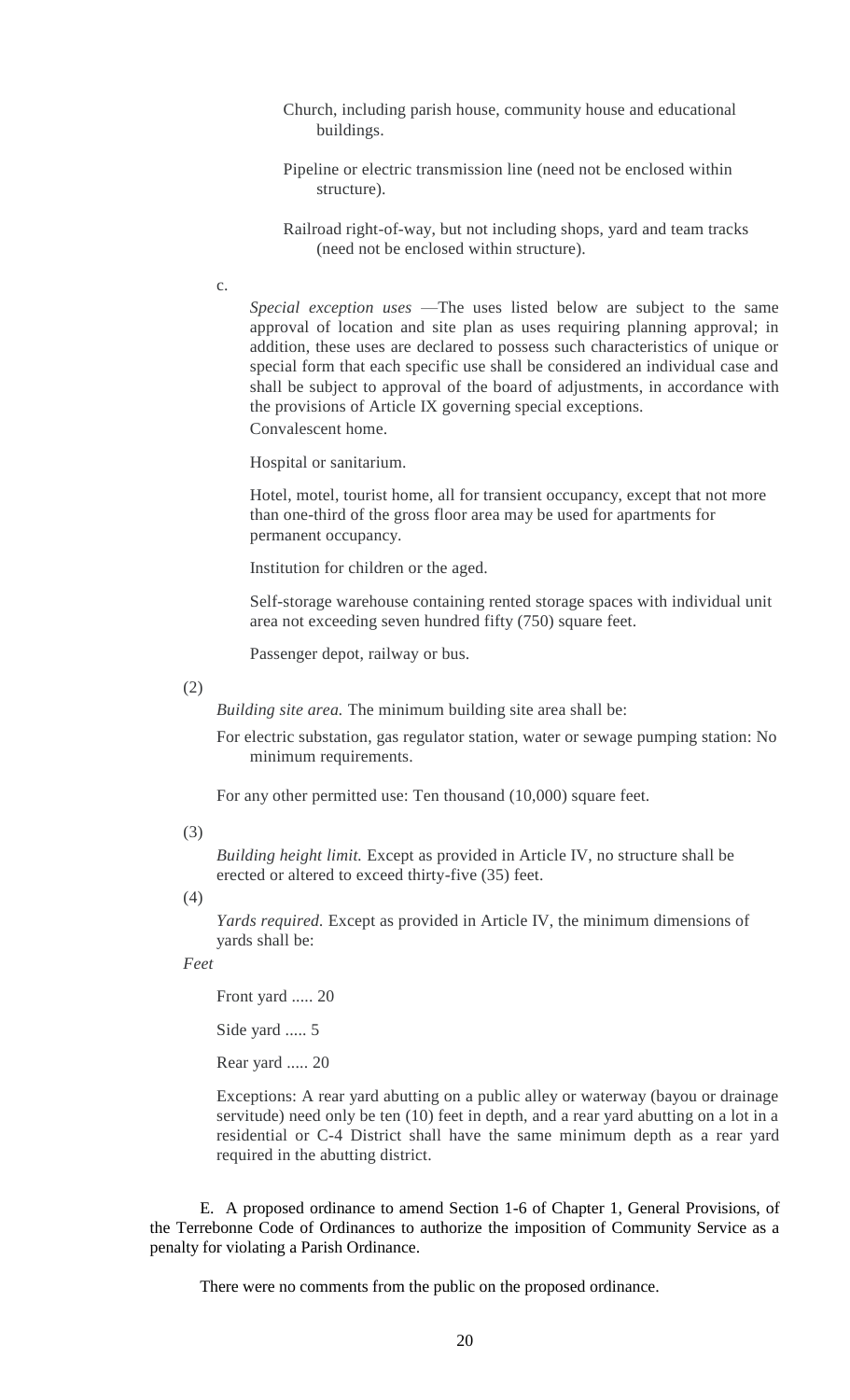Mr. S. Trosclair moved, seconded by Ms. C. Duplantis-Prather, "THAT the Council close the aforementioned public hearing."

The Chairman called for a vote on the motion offered by Mr. S. Trosclair. THERE WAS RECORDED: YEAS: G. Michel, S. Dryden, C. Duplantis-Prather, D. W. Guidry, Sr., A. Marmande, D. J. Guidry, S. Trosclair, J. Navy, and A. Williams. NAYS: None. ABSENT: None. The Chairman declared the motion adopted.

OFFERED BY: MR. S. TROSCLAIR<br>SECONDED BY: MS. C. DUPLANTIS-MS. C. DUPLANTIS-PRATHER

## **ORDINANCE NO. 8871**

## **AN ORDINANCE TO AMEND SECTION 1-6 OF CHAPTER 1, GENERAL PROVISIONS, OF THE TERREBONNE PARISH CODE OF ORDINANCES TO AUTHORIZE THE IMPOSITION OF COMMUNITY SERVICE AS A PENALTY FOR VIOLATING A PARISH ORDINANCE**

**WHEREAS**, Sec. 1-06 of the Home Rule Charter for the Parish of Terrebonne provides that parish government shall have the right, power and authority to pass all ordinances requisite or necessary to promote, protect and preserve the general welfare, safety, health, peace and good order of the parish, including, but not by way of limitation, the right, power and authority to pass ordinances on all subject matter necessary, requisite or proper for the management of parish affairs, and all other subject matter without exception, subject only to the limitation that the same shall not be inconsistent with the constitution or expressly denied by general law applicable to the parish; and

**WHEREAS**, the Terrebonne Parish Council adopted Ordinance 5877 in February 11, 1998 for the purpose of providing penalties for violations of the Terrebonne Parish Code of Ordinances; and

**WHEREAS**, the Terrebonne Parish Council feels that it has been limited by state law to issuing citations for the aforementioned crimes with limited fines and jail time, under misdemeanor authority, as punitive measures. According to state statute, local governments have authority to mandate only the maximum fines (\$500.00) and/or sentences (30-day jail) for criminal offenses, La. R.S.33:1243 (A)(1) & La. R.S. 13:1446; and

**WHEREAS**, the Terrebonne Parish Council desires to add community service penalties as part of its misdemeanor authority. This would allow the judiciary the flexibility to award community service/work programs as part of the sentences and perhaps more effectively deter and rehabilitate those engaged in this activity; and

**NOW, THEREFORE BE IT ORDAINED** by the Terrebonne Parish Council, on behalf of the Terrebonne Parish Consolidated Government, that the following be enacted:

#### **SECTION I**

Section 1-6 of the Terrebonne Parish Code of Ordinances be and is hereby amended (using strikethrough to indicate deletions and underlining to indicate additions) as follows:

**Sec. 1-6. General Penalty; Separate Offenses.**

Whenever in this Code, or in any ordinance of the parish, any act or omission is prohibited or is made or declared to be unlawful or a misdemeanor, or whenever in this Code or in any ordinance the doing of any act or the failure to do any act is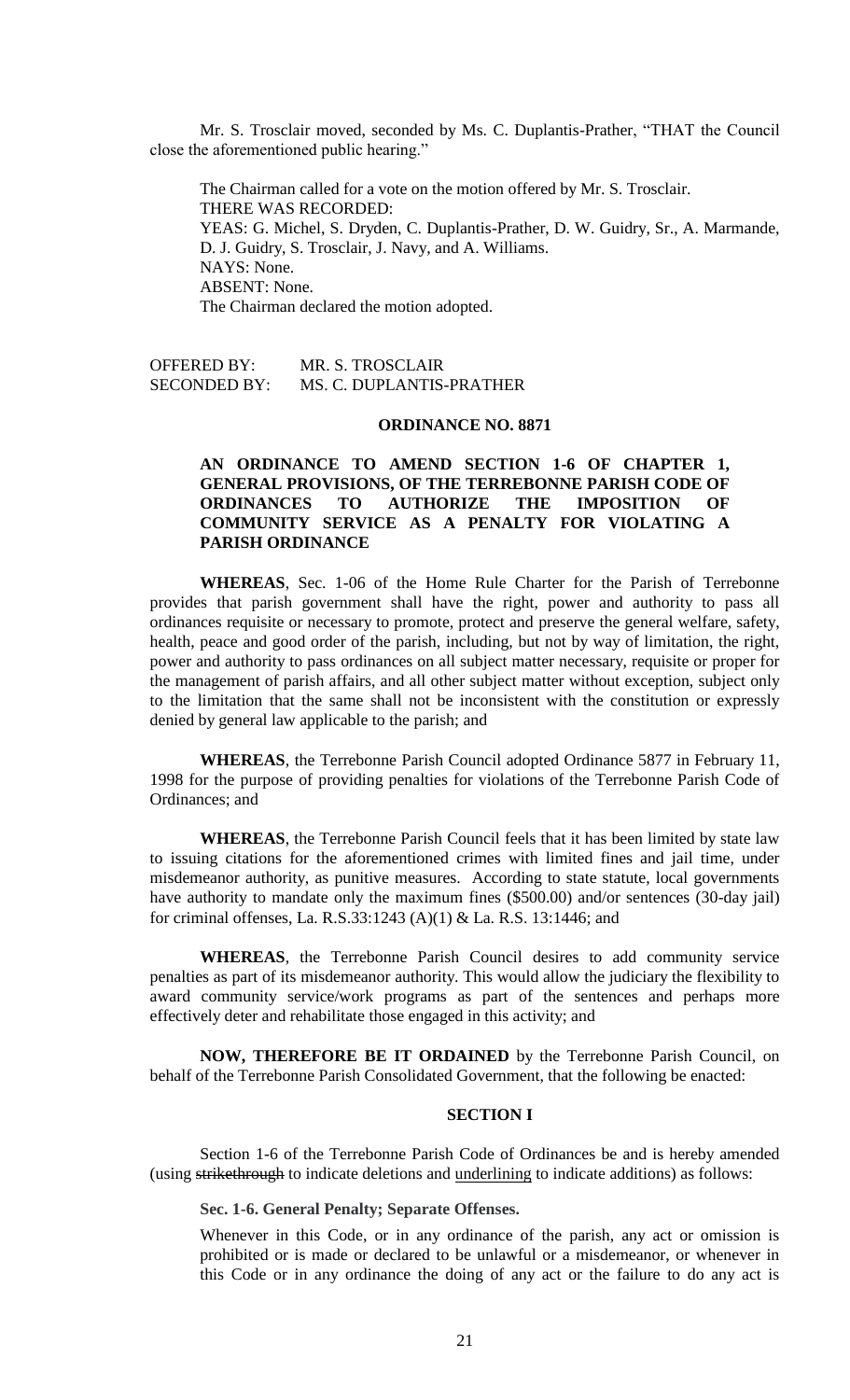declared to be unlawful or a misdemeanor or is prohibited, and no specific penalty is provided therefor, and the state law does not provide otherwise, or for a greater penalty, the violation of any such provision of this Code or of any ordinance shall be a misdemeanor punishable by a term of imprisonment of up to thirty (30) days in the parish jail or by a fine of up to five hundred dollars (\$500.00), or both. A maximum of one hundred hours of community service may be imposed for a violation of any such provision of this Code or of any ordinance in addition to, or in lieu of, any penalty provided in this Section. Unless specifically provided otherwise, or the context thereof so dictates, each day any violation of any provision of this Code or any ordinance continues shall constitute a separate offense.

(City Code 1965, § 1-8; Parish Code 1979, § 1-8; Ord. No. 5877, § II, 2-11-98)

#### **SECTION II**

If any word, clause, phrase, section or other portion of this ordinance shall be declared null, void, invalid, illegal or unconstitutional, the remaining words, clauses, phrases, sections and other portions of this ordinance shall remain in full force and effect, the provisions of this ordinance hereby being declared to be severable.

#### **SECTION III**

This ordinance shall become effective upon approval by the Parish President or as otherwise provided in Section 2-13(b) of the Home Rule Charter for Terrebonne Parish Consolidated Government, whichever occurs first.

#### \*\*\*\*\*\*\*\*\*\*\*\*\*\*\*\*\*

This ordinance, having been introduced and laid on the table for at least two weeks, was voted upon as follows:

#### THERE WAS RECORDED:

YEAS: G. Michel, S. Dryden, C. Duplantis-Prather, D.W. Guidry, Sr., A. Marmande, D.J. Guidry, S. Trosclair, J. Navy and A. Williams. NAYS: None. NOT VOTING: None. ABSTAINING: None. ABSENT: None. The Chairman declared the ordinance adopted on this, the 9th day August 2017.

Mr. S. Trosclair moved, seconded by Mr. J. Navy, "THAT the Council continue with the regular order of business."

The Chairman called for a vote on the motion offered by Mr. S. Trosclair. THERE WAS RECORDED: YEAS: G. Michel, S. Dryden, C. Duplantis-Prather, D. W. Guidry, Sr., A. Marmande, D. J. Guidry, S. Trosclair, J. Navy, and A. Williams. NAYS: None. ABSENT: None. The Chairman declared the motion adopted.

Mr. Titus P. Savoie, Jr. spoke to the Council relative to the American Foundation for Suicide Prevention LifeLines. Mr. Savoie gave a brief report on the mental health issues surrounding suicides and suicide cases in the local area. He then asked the Council and the general public for their assistance in educating the community of the warning signs of depression and/or other illnesses that could lead to suicide. He then announced that his nonprofit organization, Team Lifelines Suicide Awareness and Preventions, would be holding a Community Walk on November 18, 2017 in Thibodaux and asked the public to attend.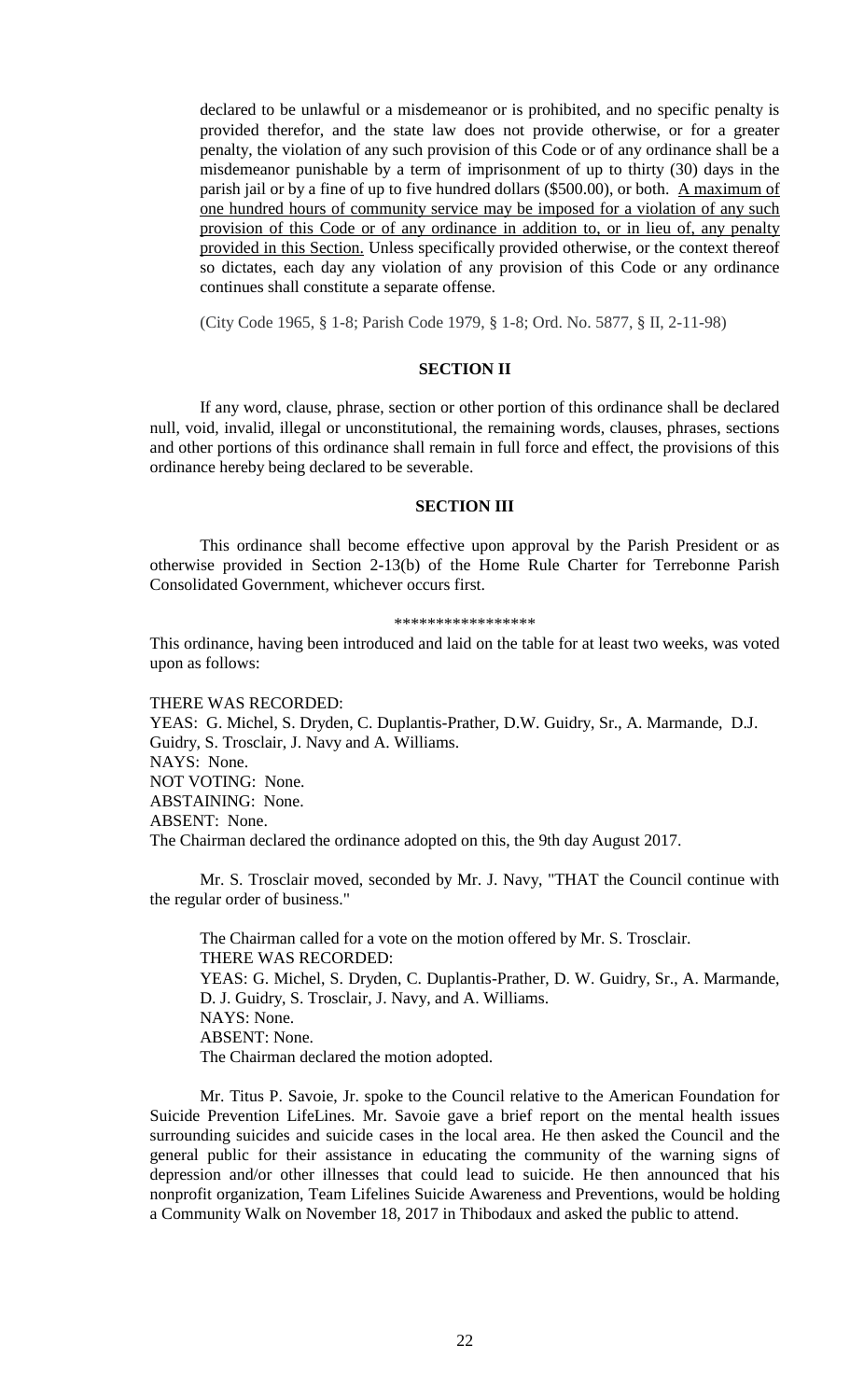Several Council members thanked Mr. Savoie for bringing awareness of the issues with mental illness that could lead to suicide to light and gave their support for his efforts in reaching out to and helping the local community.

Mr. Roger Bourgeois, Houma resident, spoke to Council relative to the issue of members of the public either storing or discarding tires throughout the parish, specifically those found near Acadian School for the past two years. He voiced his concerns for the appearance of the Parish with regards to litter and asked who could provide assistance in cleaning up the tires.

Upon request, Mr. Al Levron, Parish Manager, confirmed that a Parish department would see to the disposal of the tires in question, but did not know of any specific state law with respect to tires.

It was at this time (8:37 p.m.) that Councilman S. Dryden was recorded as exiting the evening's proceedings.

The Chairman called for a report on the Budget and Finance Committee meeting held on 08/07/17, whereupon the Committee Chairwoman, noting ratification of minutes calls public hearings on August 23, 2017 at 6:30 p.m., rendered the following:

## **BUDGET & FINANCE COMMITTEE**

### **AUGUST 7, 2017**

The Chairwoman, Arlanda Williams, called the Budget  $\&$  Finance Committee meeting to order at 5:35 p.m. in the Terrebonne Parish Council Meeting Room with an Invocation offered by Committee member J. Navy and the Pledge of Allegiance led by Committee member S. Trosclair. Upon roll call, Committee Members recorded as present were: G. Michel, S. Dryden, C. Duplantis-Prather, D. W. Guidry, Sr., A, Marmande, D. J. Guidry, S. Trosclair, J. Navy, and A. Williams. A quorum was declared present.

| <b>OFFERED BY:</b>  | MS. C. DUPLANTIS-PRATHER |
|---------------------|--------------------------|
| <b>SECONDED BY:</b> | MR. D. W. GUIDRY, SR.    |

### **RESOLUTION NO. 17-265**

Authorizing the Parish President to enter into a Cooperative Endeavor Agreement with the Best of the Bayou Foundation to provide \$50,000 to supplement the Best of the Bayou Festival in Downtown Houma.

**WHEREAS,** Article VII, Section 14 of the Louisiana Constitution provides that for a public purpose, the state and its political subdivisions or political corporations may engage in cooperative endeavors with each other, with the United States or its agencies, or with any public or private association, corporation or individual; and

**WHEREAS**, the Foundation was a recipient of funds from a BP Tourism Grant, through TPCG for the years 2012 and 2013, administered by the Louisiana Office of Tourism for the purposes of promoting Terrebonne Parish as a coastal destination for seafood, fishing and cultural activities through advertising, special events and festivals; and

**WHEREAS**, the Foundation was a recipient of funds from Terrebonne Parish for the years 2014, 2015 and 2016 for the purposes of promoting Terrebonne Parish as a coastal destination for seafood, fishing and cultural activities through advertising, special events and festivals; and

**WHEREAS**, TPCG and FOUNDATION believe they will continue to substantially benefit the tourism efforts in Terrebonne Parish by entering into this cooperative endeavor.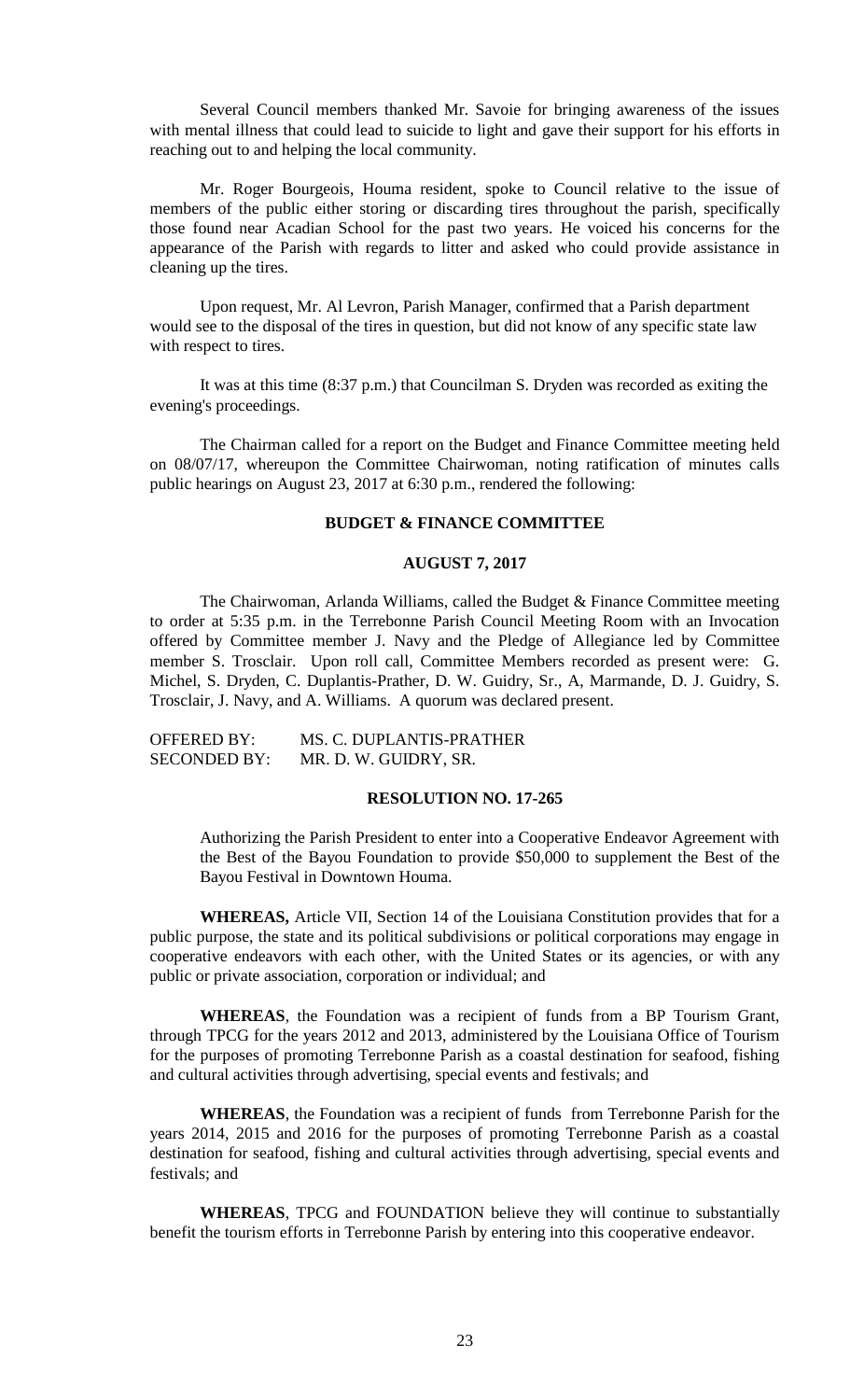**NOW, THEREFORE BE IT RESOLVED,** by the Terrebonne Parish Council (Budget and Finance Committee), on behalf of the Terrebonne Parish Consolidated Government, hereby authorizes the Parish President to enter into a Cooperative Endeavor Agreement pending Legal review with the Best of the Bayou Foundation for an amount not to exceed \$50,000.

### **THERE WAS RECORDED:**

YEAS: G. Michel, S. Dryden, C. Duplantis-Prather, D. W. Guidry, Sr., A. Marmande, D. J. Guidry, S. Trosclair, J. Navy, and A. Williams. NAYS: None. ABSTAINING: None. ABSENT: None. The Chairwoman declared the resolution adopted on this the 7th day of August 2017.

\* \* \* \* \* \* \* \* \*

OFFERED BY: MS. C. DUPLANTIS-PRATHER SECONDED BY: MR. G. MICHEL

#### **RESOLUTION NO. 17-266**

**WHEREAS**, bids were received on July 17, 2017 by Terrebonne Parish Consolidated Government (TPCG) for Bid 17-OEPEMG-24 (Re-Bid) Hotel Accommodations for Personnel in Support of Emergency Operations, and

**WHEREAS,** after careful review by the Purchasing Division and Earl Eues, Director of the Office Homeland Security and Emergency Preparedness, it has been determined that the bids of Mainstay Suites and Fairfield Inn & Suites Houma Southeast should be accepted to establish a prepositioned contract in for Hotel Accommodations Support of Emergency Operations, and

**WHEREAS,** The initial contract term shall be for a one (1) year period. At TPCG's option, the contract may be extended for two (2) additional one (1) year periods provided there is no change in the terms, conditions, specifications and pricing structure.

**WHEREAS**, Parish Administration concurs with this recommendation to award Mainstay Suites and Fairfield Inn & Suites Houma Southeast for Bid 17-OEPEMG-24 (Re-Bid) Hotel Accommodations for Personnel in Support of Emergency Operations and

**NOW, THEREFORE BE IT RESOLVED,** by the Terrebonne Parish Council, on behalf of the Terrebonne Parish Consolidated Government, that Parish President, Gordon C. Dove, is hereby authorized to accept the bids of Mainstay Suites and Fairfield Inn & Suites Houma Southeast for Hotel Accommodations in Support of Emergency Operations in accordance with the bids submitted on July 17, 2017.

**BE IT FURTHER RESOLVED**, that the Parish President and all other appropriate parties be hereby authorized to execute any and all documents associated herewith.

## **THERE WAS RECORDED:**

YEAS: G. Michel, S. Dryden, C. Duplantis-Prather, D. W. Guidry, Sr., A. Marmande, D. J. Guidry, S. Trosclair, J. Navy, and A. Williams. NAYS: None. ABSTAINING: None. ABSENT: None. The Chairwoman declared the resolution adopted on this the 7th day of August 2017.

\* \* \* \* \* \* \* \* \*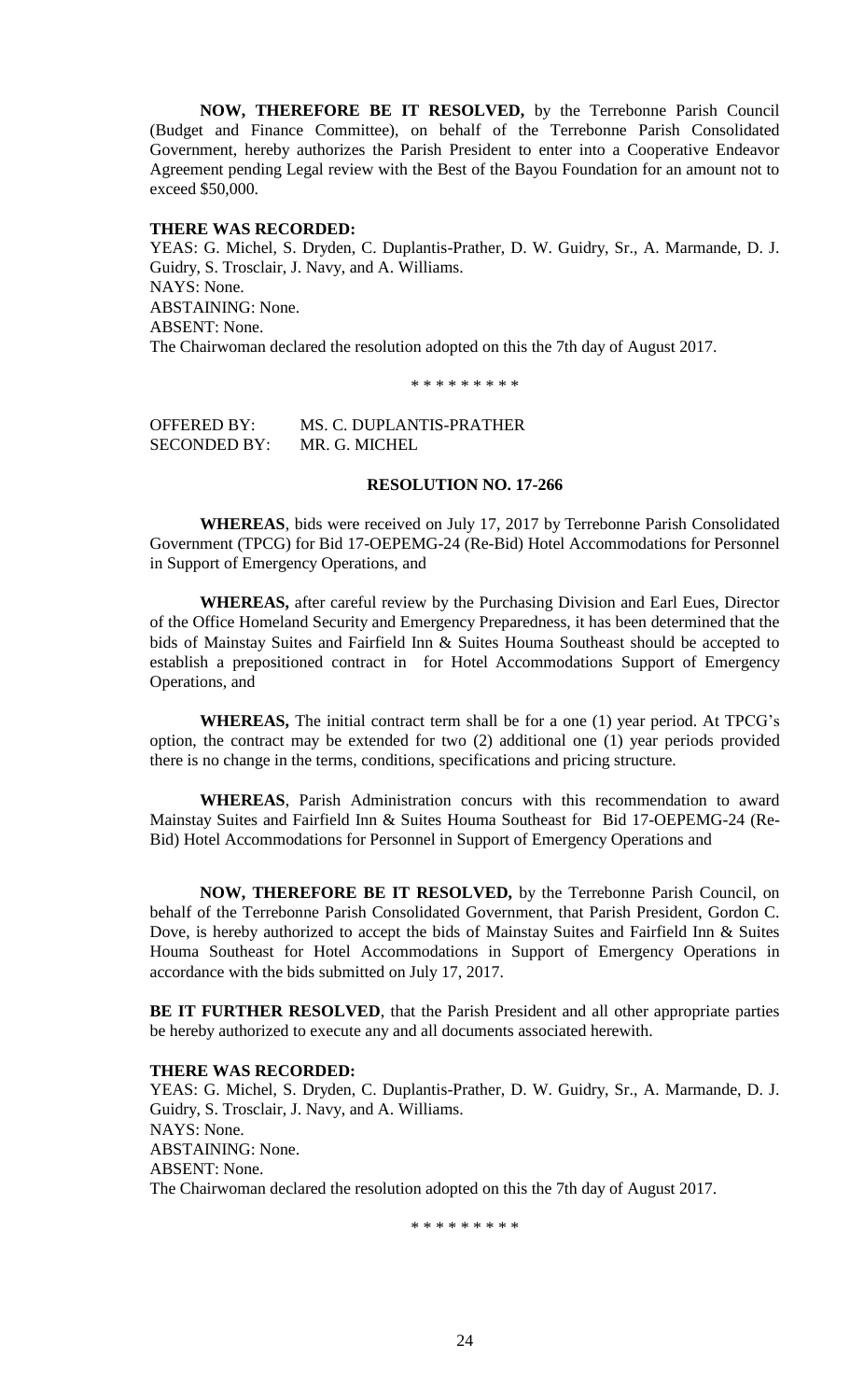| OFFERED BY:         | MR. G. MICHEL           |
|---------------------|-------------------------|
| <b>SECONDED BY:</b> | <b>MR. S. TROSCLAIR</b> |

### **RESOLUTION NO. 17-267**

A RESOLUTION TO LOAN DISASTER IN-FILL HOUSING PROGRAM FUNDS TO OPTIONS FOR AFFORDABLE HOUSING IN AN AMOUNT NOT TO EXCEED \$132,000.00 FOR THE PERMANENT FINANCING OF AN AFFORDABLE SINGLE FAMILY HOME LOCATED AT 117 ANTOINE STREET, HOUMA, LOUISIANA.

**WHEREAS,** Terrebonne Parish Consolidated Government has allocated 3,160,000.00 of its *Community Development Block Grant 2008 Disaster Recovery Supplemental Appropriation* for the specific purpose of revitalizing communities damaged by Hurricanes Gustav and/or Ike by eliminating the blight of vacant properties and increase the availability of affordable rental housing for low to moderate income persons that has been strained as a result of the storms, and

**WHEREAS**, Options For Affordable Housing, a qualified non-profit developer, is committed to developing affordable rental housing for low income and disabled citizens of Terrebonne, and

**WHEREAS**, Options For Affordable Housing submitted a project proposal to acquire and rehabilitate a single family home located at 117 Antoine Street, and

**WHEREAS**, after a thorough review of Options For Affordable Housing's project proposal by the Department of Housing and Human Services, the proposal was approved in an amount not to exceed \$125,000.00, which was authorized by Terrebonne Parish Council Resolution 16-374; and

**WHEREAS**, circumstances require the authorization to be increased to an amount not to exceed \$132,000.00; and

**WHEREAS**, the In-Fill Housing Program budget will allow for the increase and Options For Affordable Housing has met all requirements set forth by the Louisiana Office of Community Development's Disaster Recovery Unit and the Terrebonne Parish Consolidated Government.

**NOW, THEREFORE BE IT RESOLVED**, that the Terrebonne Parish Council (Budget and Finance Committee), on behalf of Terrebonne Parish Consolidated Government, and the Parish President, does hereby agree to loan Disaster In-Fill Housing Program funds in an amount not to exceed \$132,000.00 to Options For Affordable Housing, for the acquisition and rehabilitation of 117 Antoine Street, Houma Louisiana, and

**BE IT FURTHER RESOLVED**, that the Terrebonne Parish Council, on behalf of the Terrebonne Parish Consolidated Government, does, hereby authorize the Parish President to execute all agreements in this regard.

## **THERE WAS RECORDED:**

YEAS: G. Michel, S. Dryden, C. Duplantis-Prather, D. W. Guidry, Sr., A. Marmande, D. J. Guidry, S. Trosclair, J. Navy, and A. Williams. NAYS: None. ABSTAINING: None. ABSENT: None. The Chairwoman declared the resolution adopted on this the 7th day of August 2017.

Mr. D. J. Guidry moved, seconded by Mr. D. W. Guidry, Sr., "THAT, the Budget & Finance Committee introduce an ordinance to amend the 2017 Adopted Operating Budget and 5-year Capital Outlay of the Terrebonne Parish Consolidated Government for the following items and to provide for related matters: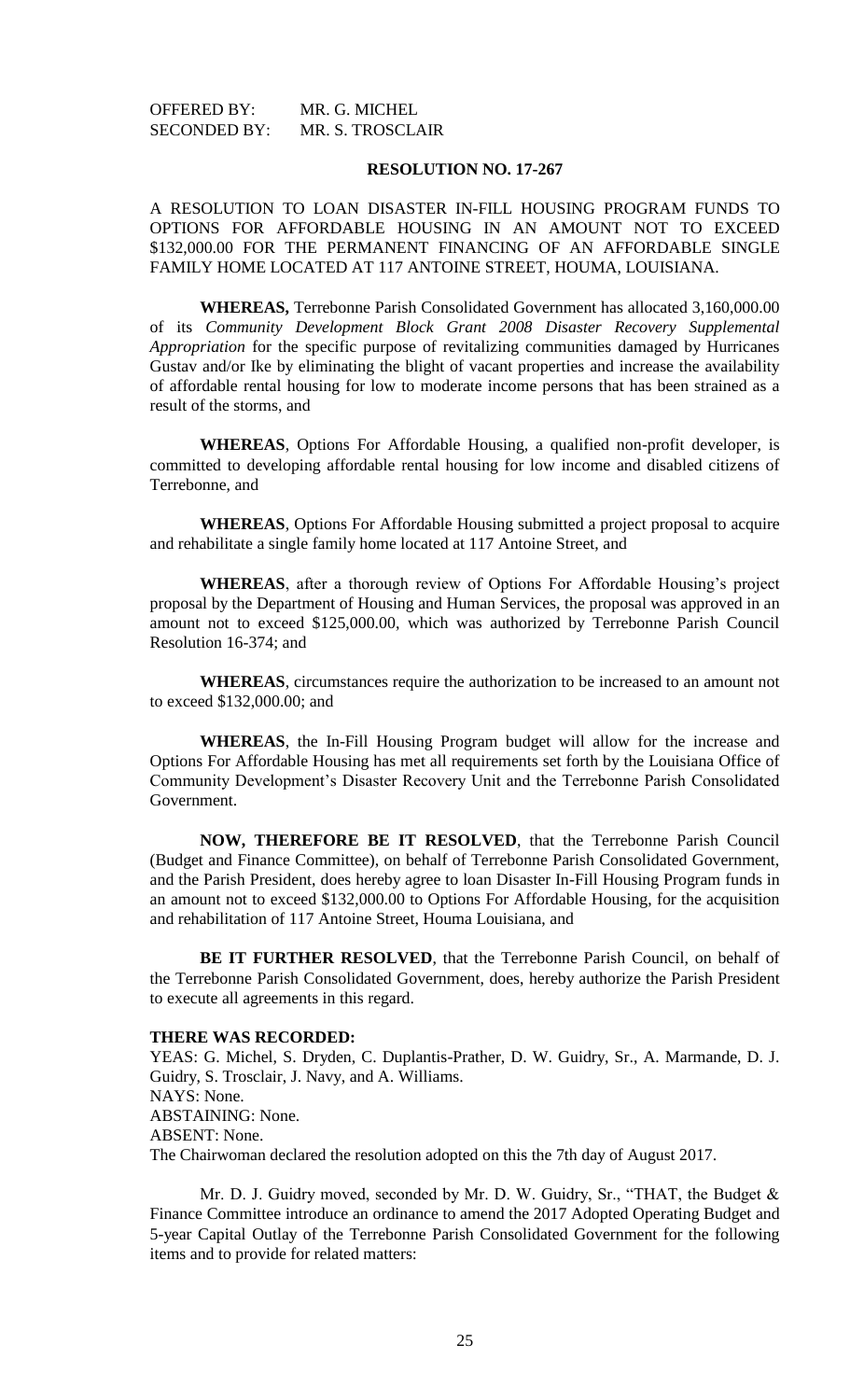I. Parish Sports Park Complex, \$200,000

II. Upper Little Caillou Pump Station, \$399,905

and call a public hearing on said matter on Wednesday, August 23, 2017 at 6:30 p.m."

The Chairwoman called for the vote on the motion offered by Mr. D. J. Guidry. THERE WAS RECORDED: YEAS: G. Michel, S. Dryden, C. Duplantis-Prather, D. W. Guidry, Sr., A. Marmande, D. J. Guidry, S. Trosclair, J. Navy, and A. Williams. NAYS: None. ABSENT: None. The Chairwoman declared the motion adopted.

Mr. S. Trosclair moved, seconded by Mr. D. W. Guidry, Sr., "THAT, the Budget & Finance Committee introduce an ordinance to amend the 2017 Adopted Operating Budget of the Terrebonne Parish Consolidated Government for the following item and to provide for related matters:

I. Houma Navigational Canal (HNC) Dredging, \$1,500,000

and call a public hearing on said matter on Wednesday, August 23, 2017 at 6:30 p.m."

The Chairwoman called for the vote on the motion offered by Mr. S. Trosclair. THERE WAS RECORDED: YEAS: G. Michel, S. Dryden, C. Duplantis-Prather, D. W. Guidry, Sr., A. Marmande, D. J. Guidry, S. Trosclair, J. Navy, and A. Williams. NAYS: None. ABSENT: None. The Chairwoman declared the motion adopted.

Mr. G. Michel moved, seconded by Mr. S. Dryden, "THAT, there being no further business to come before the Budget & Finance Committee, the meeting be adjourned."

The Chairwoman called for the vote on the motion offered by Mr. G. Michel. THERE WAS RECORDED: YEAS: G. Michel, S. Dryden, C. Duplantis-Prather, D. W. Guidry, Sr., A. Marmande, D. J. Guidry, S. Trosclair, J. Navy and A. Williams. NAYS: None. ABSENT: None. The Chairwoman declared the motion adopted and the meeting was adjourned at 5:39 p.m.

Arlanda J. Williams, Chairwoman

Tammy E. Triggs, Minute Clerk

Ms. A. Williams moved, seconded by Mr. G. Michel, "THAT the Council accept and ratify the minutes of the Budget and Finance Committee meeting held on 08/07/17."

The Chairman called for a vote on the motion offered by Ms. A. Williams. THERE WAS RECORDED: YEAS: G. Michel, C. Duplantis-Prather, D. W. Guidry, Sr., A. Marmande, D. J. Guidry, S. Trosclair, J. Navy, and A. Williams. NAYS: None. ABSENT: S. Dryden. The Chairman declared the motion adopted.

The Chairman called for a report on the Policy, Procedure, and Legal Committee meeting held on 08/07/17, whereupon the Committee Chairman, noting ratification of minutes calls public hearings on September 13, 2017 at 6:30 p.m., rendered the following: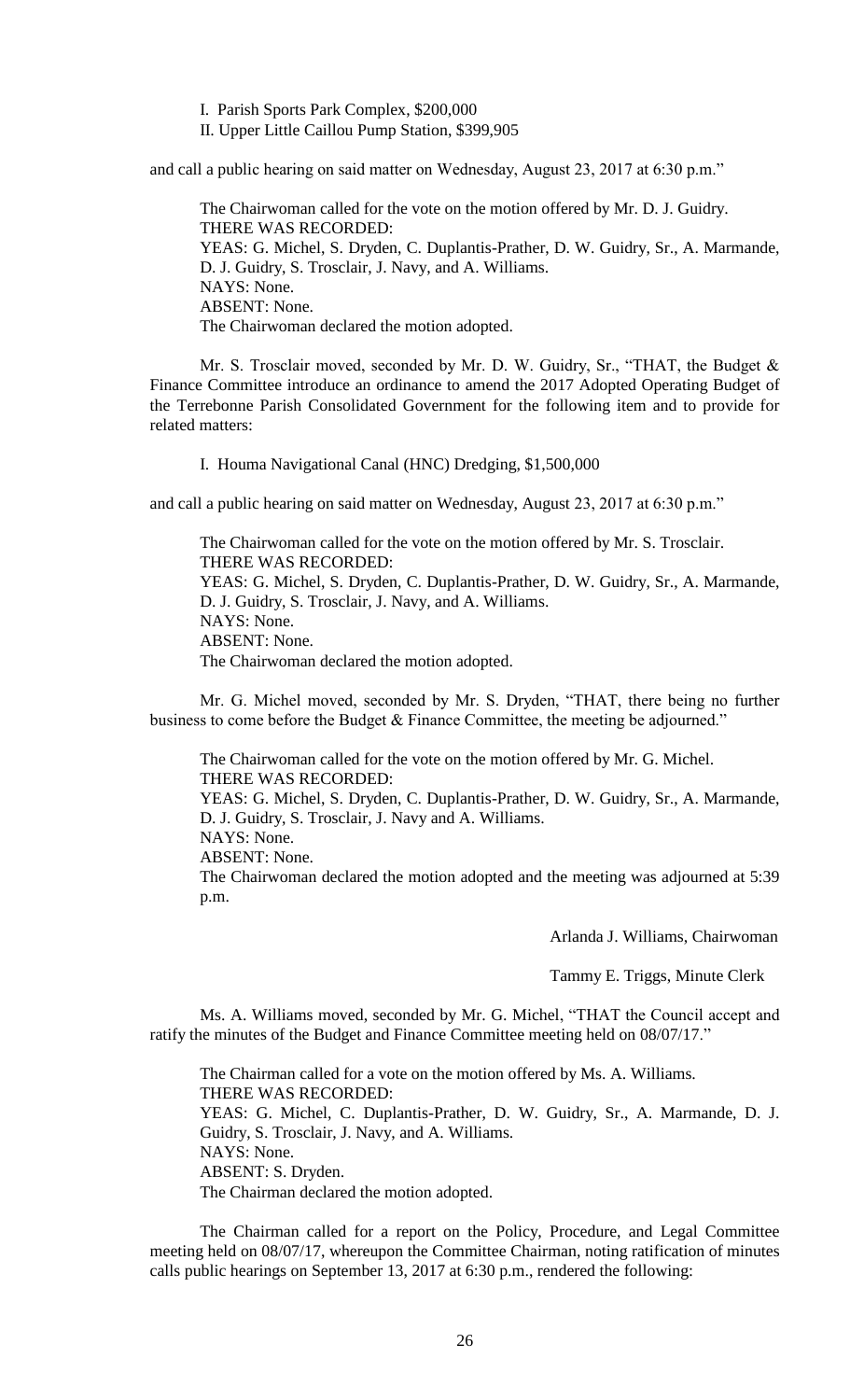### **POLICY, PROCEDURE, & LEGAL COMMITTEE**

## **AUGUST 7, 2017**

The Chairman, Gerald Michel, called the Policy, Procedure, & Legal Committee meeting to order at 5:40 p.m. in the Terrebonne Parish Council Meeting Room with an Invocation offered by Committee member A. Marmande and the Pledge of Allegiance led by Committee member D. J. Guidry. Upon roll call, Committee Members recorded as present were: G. Michel, S. Dryden, C. Duplantis-Prather, D. W. Guidry, Sr., A. Marmande, D. J. Guidry, S. Trosclair, J. Navy, and A. Williams. A quorum was declared present.

Ms. C. Duplantis-Prather moved, seconded by Mr. S. Trosclair, "THAT, the Policy, Procedure, & Legal Committee approve the co-sponsorship request from St. Matthew's Episcopal School's for its Annual Just Kids at Art event to be held on Saturday, October 28, 2017."

The Chairman called for the vote on the motion offered by Ms. C. Duplantis-Prather. THERE WAS RECORDED: YEAS: G. Michel, C. Duplantis-Prather, D.W. Guidry, Sr., A. Marmande, D. J. Guidry, S. Trosclair, and A. Williams. NAYS: S. Dryden and J. Navy. ABSENT: None. The Chairman declared the motion adopted.

Committee member D. W. Guidry, Sr. asked that Agenda Item No. 2 - Discussion and possible action relative to having one Invocation and Pledge for the first meeting on Committee Meeting days – be placed on the agenda to reduce the redundancy of offering prayers and reciting the Pledge of Allegiance before every committee meeting.

Mr. D. W. Guidry, Sr. moved, seconded by Mr. D. J. Guidry, "THAT, the Council accept the proposal of having one prayer offered and the reciting of the Pledge of Allegiance once before the beginning of Committee meetings." *\*(MOTION FAILED)*

The Chairman called for the vote on the motion offered by Mr. D. W. Guidry, Sr. THERE WAS RECORDED: YEAS: G. Michel, S. Dryden, D.W. Guidry, Sr., and D. J. Guidry. NAYS: C. Duplantis-Prather, A. Marmande, S. Trosclair, J. Navy, and A. Williams. ABSENT: None. The Chairman declared the motion *failed*.

Committee member A. Williams explained that she could not vote in favor of the aforementioned proposal because each individual meeting is different and designed for a specific purpose; noting that the offering of prayer and the reciting of the Pledge of Allegiance has been the proper protocol.

Committee member J. Navy stated that he could not support the aforementioned proposal because, in his opinion, prayer is sometimes needed before some of the Committee meetings; although he does understand the concept behind this proposed item.

Ms. A. Williams moved, seconded by Mr. D. W. Guidry, Sr., "THAT, the Policy, Procedure, & Legal Committee introduce an ordinance to amend the Civic Center Authorized Contract Agreement User Fee and call a public hearing on said matter on Wednesday, September 13, 2017 at 6:30 p.m."

The Chairman called for the vote on the motion offered by Ms. A. Williams. THERE WAS RECORDED: YEAS: G. Michel, S. Dryden, C. Duplantis-Prather, D.W. Guidry, Sr., A. Marmande, D. J. Guidry, S. Trosclair, J. Navy, and A. Williams. NAYS: None. ABSENT: None. The Chairman declared the motion adopted.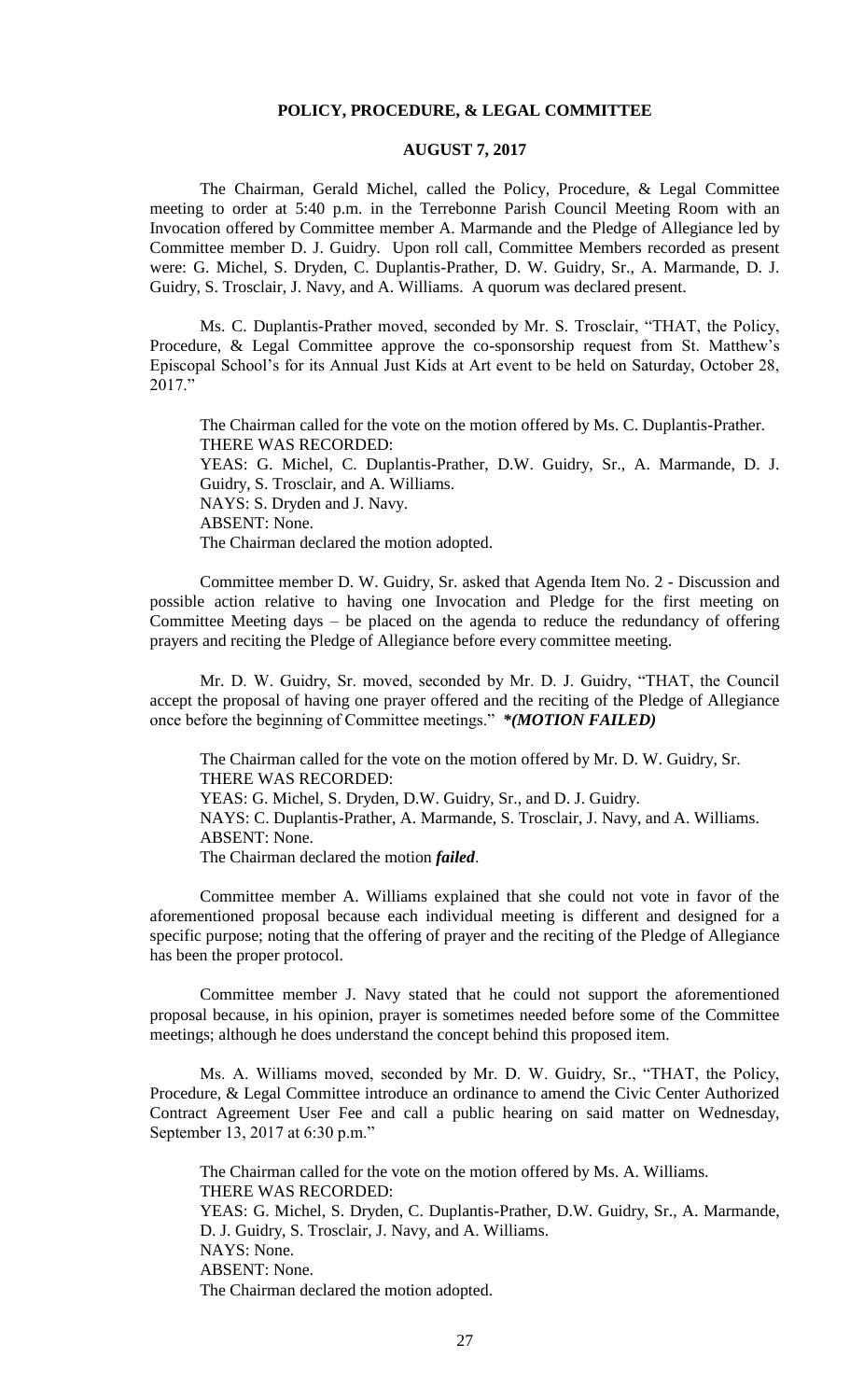Mr. D. W. Guidry, Sr. moved, seconded by Ms. A. Williams, "THAT, there being no further business to come before the Policy, Procedure, & Legal Committee, the meeting be adjourned."

The Chairman called for the vote on the motion offered by Mr. D. W. Guidry, Sr. THERE WAS RECORDED: YEAS: G. Michel, S. Dryden, C. Duplantis-Prather, D. W. Guidry, Sr., A. Marmande, D. J. Guidry, S. Trosclair, J. Navy, and A. Williams. NAYS: None. ABSENT: None. The Chairman declared the motion adopted and the meeting was adjourned at 5:44 p.

m.

Gerald Michel, Chairman

Tammy E. Triggs, Minute Clerk

Mr. G. Michel moved, seconded by Mr. S. Trosclair, "THAT the Council accept and ratify the minutes of the Budget and Finance Committee meeting held on 08/07/17."

The Chairman called for a vote on the motion offered by Mr. G. Michel. THERE WAS RECORDED: YEAS: G. Michel, C. Duplantis-Prather, D. W. Guidry, Sr., A. Marmande, D. J. Guidry, S. Trosclair, J. Navy, and A. Williams. NAYS: None. ABSENT: S. Dryden. The Chairman declared the motion adopted.

The Chairman called for a report on the Public Services Committee meeting held on 08/07/17, whereupon the Committee Chairman, noting ratification of minutes calls public hearings on August 23, 2017 at 6:30 p.m., rendered the following:

### **PUBLIC SERVICES COMMITTEE**

## **AUGUST 7, 2017**

The Chairman, Alidore "Al" Marmande, called the Public Services Committee meeting to order at 5:46 p.m. in the Terrebonne Parish Council Meeting Room with an Invocation offered by Committee Chairman A. Marmande and the Pledge of Allegiance led by Committee member S. Dryden. Upon roll call, Committee Members recorded as present were: J. Navy, A. Williams, G. Michel, S. Dryden, C. Duplantis-Prather, D. W. Guidry, Sr., A. Marmande, D. J. Guidry and S. Trosclair. A quorum was declared present.

| <b>OFFERED BY:</b>  | MS. A. WILLIAMS          |
|---------------------|--------------------------|
| <b>SECONDED BY:</b> | MS. C. DUPLANTIS-PRATHER |

#### **RESOLUTION NO. 17-268**

Authorizing the execution of Deductive Change Order No. 2 for the Construction Agreement for Parish Project No. 15-LIBR-03, Gibson Branch Library Project, Terrebonne Parish, Louisiana.

**WHEREAS**, the Terrebonne Parish Consolidated Government will award the construction to Onshore Construction Company, LLC, for Parish Project No. 15-LIBR-03, Gibson Branch Library Project, Terrebonne Parish, Louisiana, and

**WHEREAS**, this change order has been recommended so as to adjust the estimated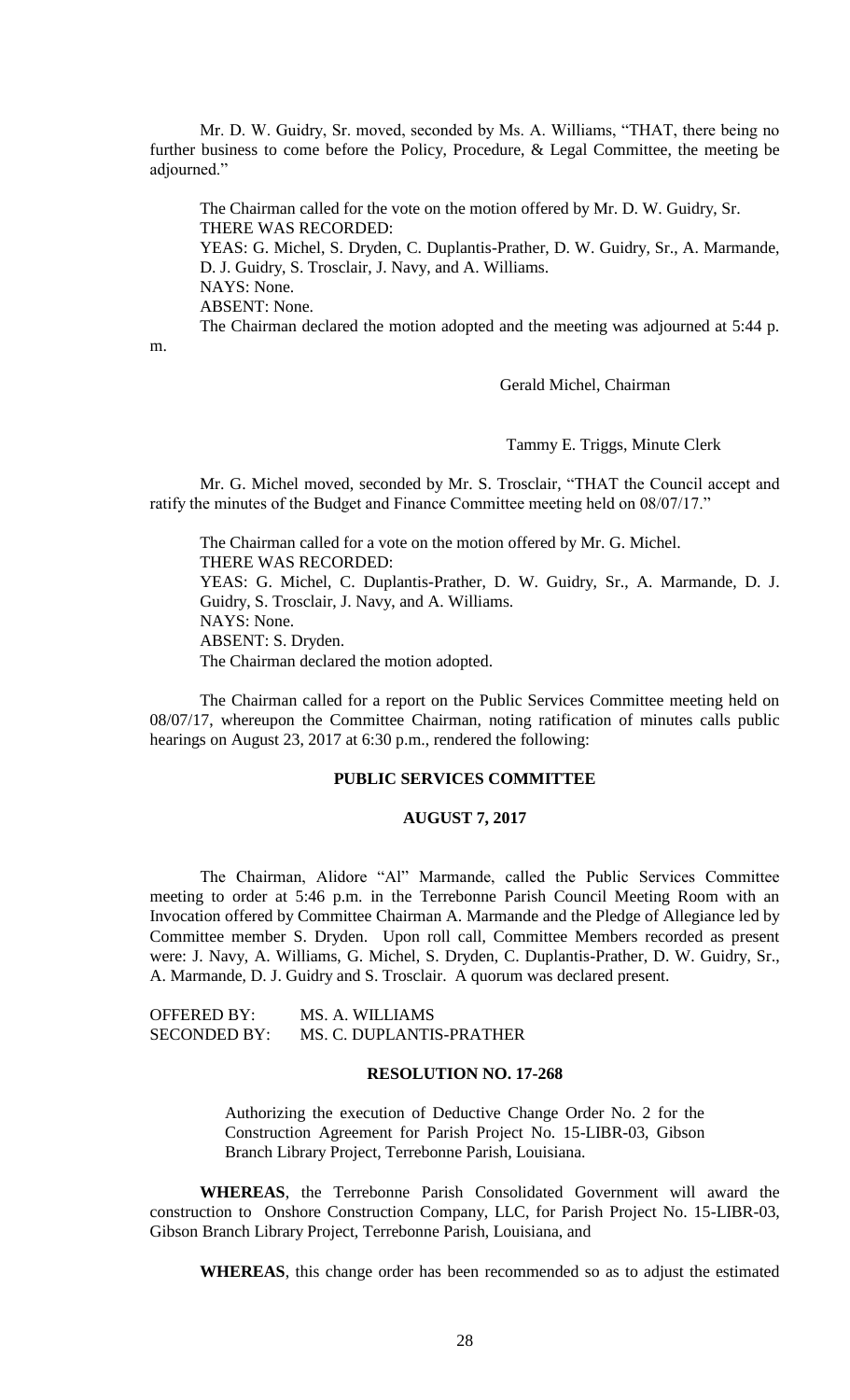contract item quantities for the completion of the project described on the attached Change Order No. 2 for the above referenced project, and

**WHEREAS**, this change order will decrease the overall contract price by Six Thousand and Thirty-Five Dollars (\$6,035.00), and

**WHEREAS**, the contractor is requesting a total of Fifty-Seven (57) calendar days because of inclement weather throughout the contract, and

**WHEREAS**, Deductive Change Order No. 2 had been recommended by the Architect, Cheramie+Bruce Architects, APC, for this project.

**NOW, THEREFORE BE IT RESOLVED** that the Terrebonne Parish Council on behalf of the Terrebonne Parish Consolidated Government, does hereby approve and authorize the execution by Terrebonne Parish President Gordon E. Dove of Deductive Change Order No. 2 to the construction agreement with Onshore Construction Company, LLC for Parish Project No. 15-LIBR-03, Gibson Branch Library, Terrebonne Parish, Louisiana, for an decrease to the contract amount in the amount of Six Thousand and Thirty-Five Dollars (\$6,035.00), and

**BE IT FURTHER RESOLVED** that a certified copy of the resolution be forwarded to Architect, Cheramie+Bruce Architects, APC.

#### **THERE WAS RECORDED:**

YEAS: G. Michel, S. Dryden, C. Duplantis-Prather, D. W. Guidry, Sr., A. Marmande, D. J. Guidry, S. Trosclair, J. Navy, and A. Williams. NAYS: None. ABSTAINING: None. ABSENT: None. The Chairwoman declared the resolution adopted on this the 7th day of August 2017.

\* \* \* \* \* \* \* \* \*

OFFERED BY: MS. A. WILLIAMS SECONDED BY: MS. C. DUPLANTIS-PRATHER

### **RESOLUTION NO. 17-269**

A resolution providing for the acceptance of work performed by Onshore Construction Company, LLC, in accordance with the Certificate of Substantial Completion for Parish Project 15- LIBR-03, Gibson Branch Library, Terrebonne Parish, Louisiana.

**WHEREAS**, the Terrebonne Parish Consolidated Government entered into a contract dated July 25, 2014 with Onshore Construction Company, LLC, for Parish Project 15-LIBR-03, Gibson Branch Library, Terrebonne Parish, Louisiana, as will be seen by reference to said contract which is recorded under Entry No. 1514919 of the records of Terrebonne Parish, and

**WHEREAS**, the work performed has been inspected by authorized representatives of the Owner, Engineer, and Contractor and found to be substantially complete, and

**WHEREAS**, the Engineer for this project, Cheramie+Bruce Architects, APC, recommends the acceptance of the substantial completion,

**NOW, THEREFORE BE IT RESOLVED** that the Terrebonne Parish Council, on behalf of the Terrebonne Parish Consolidated Government, does hereby accept the work performed, effective as of the date of recording of this resolution, and does authorize and direct the Clerk of Court and Ex-Officio Recorder of Mortgages of Terrebonne Parish to note this acceptance thereof in the margin of the inscription of said contract under Entry No. 1514919 of the Records of Terrebonne Parish, Louisiana, and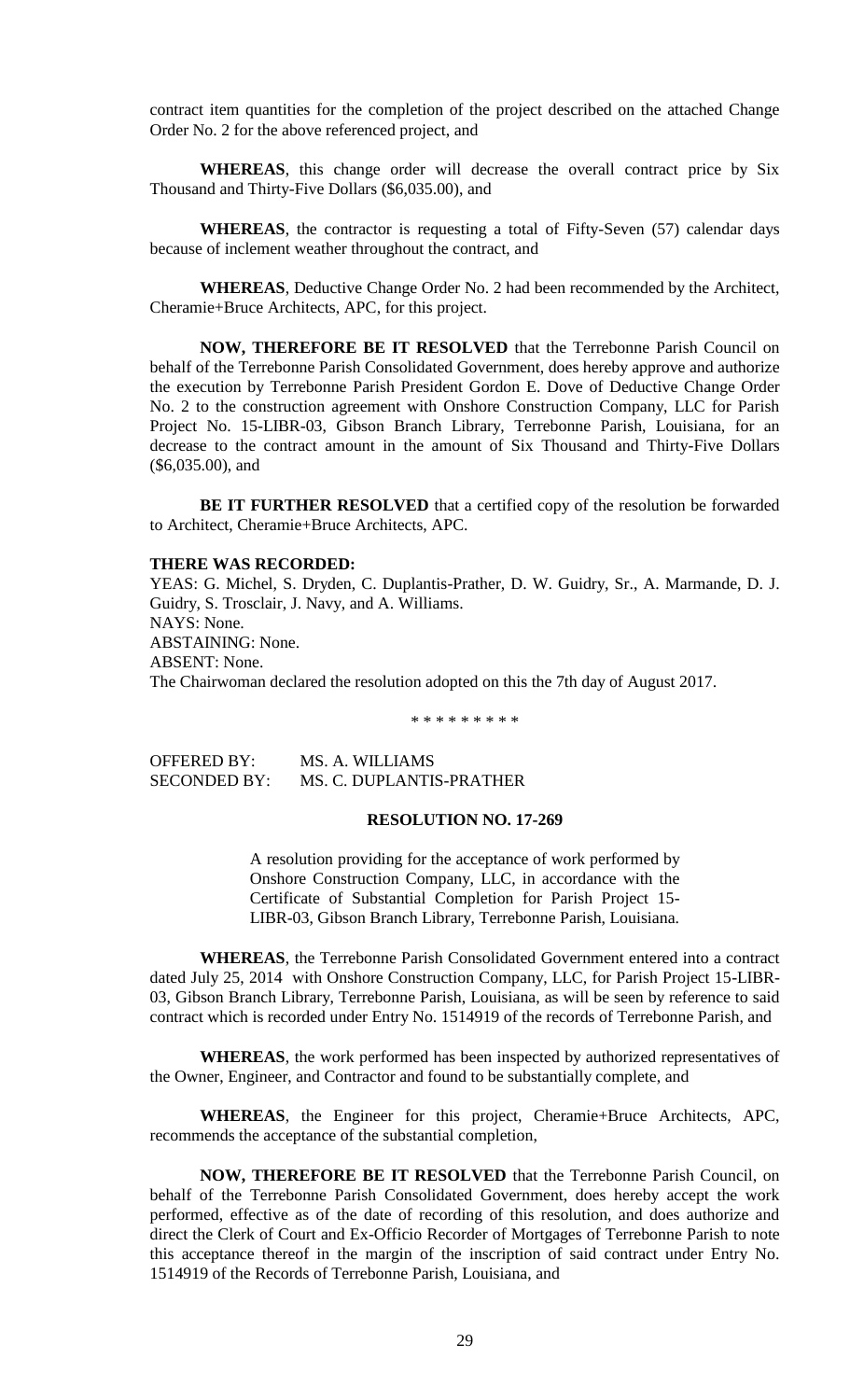**BE IT FURTHER RESOLVED** that a certified copy of the resolution be forwarded to the Engineer Cheramie+Bruce Architects, APC, and

**BE IT FURTHER RESOLVED** that a certified copy of the resolution be recorded in the office of the Clerk of Court of Terrebonne Parish to commence a 45-day clear lien period, and

**BE IT FURTHER RESOLVED** that the Administration is authorized to make payment of retainage upon the presentation of a Clear Lien Certificate.

## **THERE WAS RECORDED:**

YEAS: G. Michel, S. Dryden, C. Duplantis-Prather, D. W. Guidry, Sr., A. Marmande, D. J. Guidry, S. Trosclair, J. Navy, and A. Williams. NAYS: None. ABSTAINING: None. ABSENT: None. The Chairwoman declared the resolution adopted on this the 7th day of August 2017.

\* \* \* \* \* \* \* \* \*

OFFERED BY: MS. A. WILLIAMS SECONDED BY: MS. C. DUPLANTIS-PRATHER

## **RESOLUTION NO. 17-270**

A resolution authorizing the signing of the Entity/State agreement with Louisiana Department of Transportation and Development for **LA 24 Sidewalk Rehab**.

**WHEREAS,** the Terrebonne Parish Consolidated Government desires to provide protection to the people of this Parish, whenever possible, and

**WHEREAS,** the Parish would like to rehabilitate the sidewalk along LA 24 in downtown Houma, and

**WHEREAS**, the funds have been appropriated out of the Highway Trust Fund to finance improvement projects under the direct administration of DOTD, and

**WHEREAS**, the Civic Center Sidewalk project will be funded on a cost disbursement basis with 80% of project costs provided by the Louisiana Department of Transportation and Development and the Terrebonne Parish Consolidated Government providing 20% of the remaining costs, and

**NOW, THEREFORE BE IT FURTHER RESOLVED,** the President of Terrebonne Parish Consolidated Government, be authorized and empowered to sign subsequent agreements and documentation necessary with the Louisiana Department of Transportation and Development for said project.

#### **THERE WAS RECORDED:**

YEAS: G. Michel, S. Dryden, C. Duplantis-Prather, D. W. Guidry, Sr., A. Marmande, D. J. Guidry, S. Trosclair, J. Navy, and A. Williams. NAYS: None. ABSTAINING: None. ABSENT: None. The Chairwoman declared the resolution adopted on this the 7th day of August 2017.

\* \* \* \* \* \* \* \* \*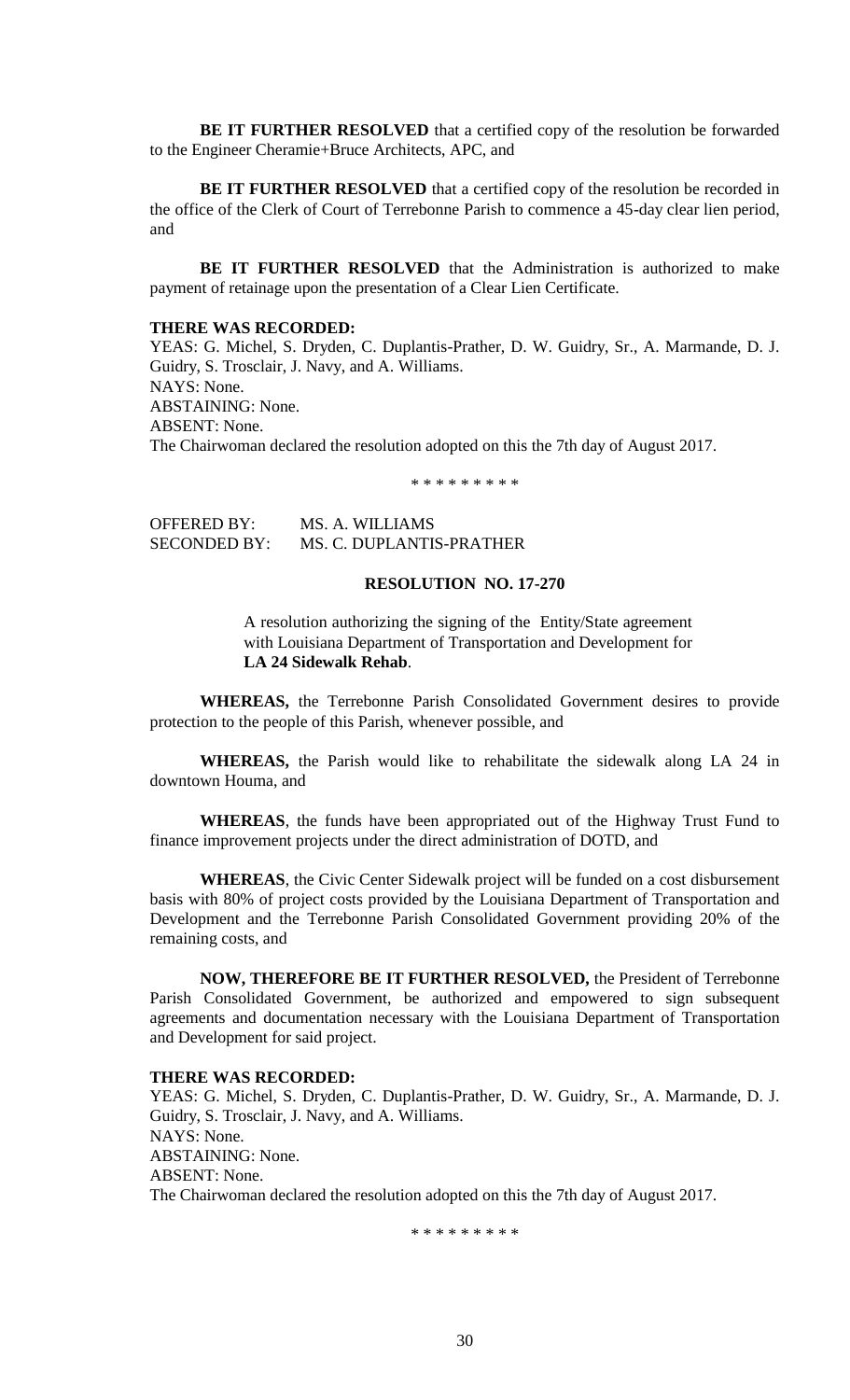OFFERED BY: MR. S. DRYDEN SECONDED BY: MS. A. WILLIAMS

## **RESOLUTION NO. 17-271**

Providing for the acceptance of work performed by Sealevel Construction, Inc., in accordance with the Certificate of Substantial Completion for Parish Project 15-BRG-29, Kings Bayou Bridge, Terrebonne Parish, Louisiana.

**WHEREAS**, the Terrebonne Parish Consolidated Government entered into a contract dated June 9, 2015 with Sealevel Construction, Inc., for Parish Project 15-BRG-29, Kings Bayou Bridge, Terrebonne Parish, Louisiana, as will be seen by reference to said contract which is recorded under Entry No. 1526508 of the records of Terrebonne Parish, and

**WHEREAS**, the work performed has been inspected by authorized representatives of the Owner, Engineer, and Contractor and found to be substantially complete, and

**WHEREAS**, the Engineer for this project, David A. Waitz Engineering and Surveying, Inc., recommends the acceptance of the substantial completion,

**NOW, THEREFORE BE IT RESOLVED** that the Terrebonne Parish Council, on behalf of the Terrebonne Parish Consolidated Government, does hereby accept the work performed, effective as of the date of recording of this resolution, and does authorize and direct the Clerk of Court and Ex-Officio Recorder of Mortgages of Terrebonne Parish to note this acceptance thereof in the margin of the inscription of said contract under Entry No. 1526508 of the Records of Terrebonne Parish, Louisiana, and

**BE IT FURTHER RESOLVED** that a certified copy of the resolution be forwarded to the David A. Waitz Engineering and Surveying, Inc., and

**BE IT FURTHER RESOLVED** that a certified copy of the resolution be recorded in the office of the Clerk of Court of Terrebonne Parish to commence a 45-day clear lien period, and

**BE IT FURTHER RESOLVED** that the Administration is authorized to make payment of retainage upon the presentation of a Clear Lien Certificate.

#### **THERE WAS RECORDED:**

YEAS: G. Michel, S. Dryden, C. Duplantis-Prather, D. W. Guidry, Sr., A. Marmande, D. J. Guidry, S. Trosclair, J. Navy, and A. Williams. NAYS: None. ABSTAINING: None. ABSENT: None. The Chairwoman declared the resolution adopted on this the 7th day of August 2017.

\* \* \* \* \* \* \* \* \*

OFFERED BY: MR. D. J. GUIDRY SECONDED BY: MR. S. TROSCLAIR

## **RESOLUTION NO. 17-272**

Awarding and authorizing the signing of the construction Contract for Parish Project No. 13-DRA-22, Upper Little Caillou Drainage Pump Station, Terrebonne Parish Consolidated Government, Terrebonne Parish, Louisiana, and authorizing the issuance of the Notice to Proceed.

**WHEREAS**, the Terrebonne Parish Consolidated Government did receive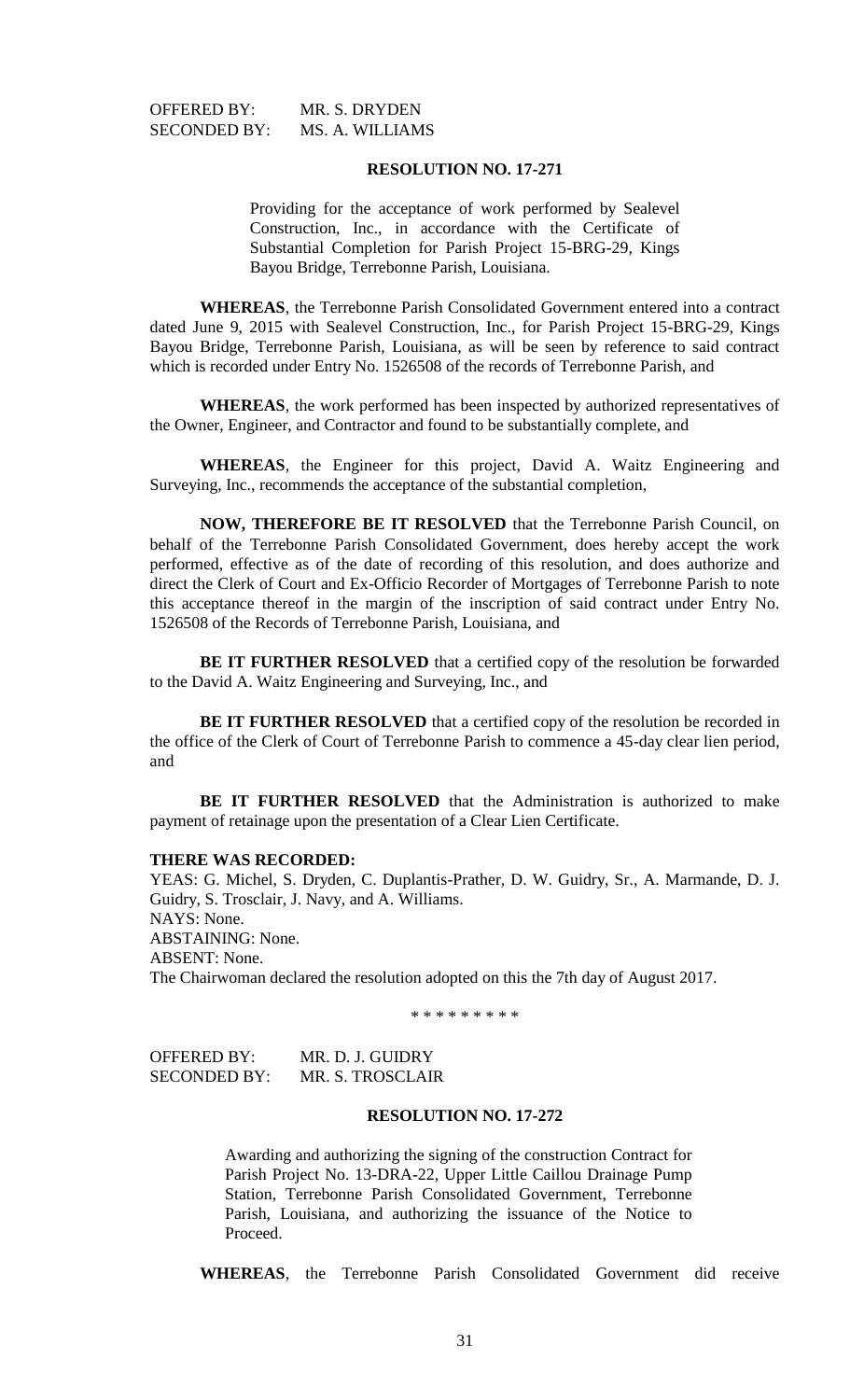construction bids on Parish Project No. 13-DRA-22, Upper Little Caillou Drainage Pump Station, Terrebonne Parish, Louisiana, and,

**WHEREAS**, the lowest and best bid was that submitted by Sealevel Construction , Inc., in the bid amount of \$4,624,154.00 for the Base Bid and \$457,000.00 for Alternate No. 1 for a total of \$5,081,154.00, and

**NOW, THEREFORE, BE IT RESOLVED** that the Terrebonne Parish Consolidated Government award the construction contract to Sealevel Construction, Inc. of Thibodaux, Louisiana, in the overall amount of \$5,081,154.00 contingent upon a budget amendment, and

**BE IT FURTHER RESOLVED,** that the President of Terrebonne Parish Consolidated Government, be and he is hereby authorized and empowered to sign a construction contract for and on behalf of the Terrebonne Parish Consolidated Government with Sealevel Construction, Inc., upon receipt of the performance bond in the amount of the contract price, and

BE IT FURTHER RESOLVED, that upon receipt of necessary servitudes and required certificates of insurance evidencing coverage as provided in the project specifications and upon execution and recordation of all contract documents, that the Engineer is hereby authorized to issue the Notice to Proceed to the Contractor to commence construction of the project, and

**WHEREUPON** the motion was put to a vote and the vote thereon was as follows:

#### **THERE WAS RECORDED:**

YEAS: G. Michel, S. Dryden, C. Duplantis-Prather, D. W. Guidry, Sr., A. Marmande, D. J. Guidry, S. Trosclair, J. Navy, and A. Williams. NAYS: None. ABSTAINING: None. ABSENT: None. The Chairwoman declared the resolution adopted on this the 7th day of August 2017.

\* \* \* \* \* \* \* \* \*

| OFFERED BY:         | MR. D. J. GUIDRY |
|---------------------|------------------|
| <b>SECONDED BY:</b> | MR. S. TROSCLAIR |

### **RESOLUTION NO.** 17-273

Providing for the acceptance of work performed by Associated Diversified Services, Inc.. in accordance with the Certificate of Substantial Completion for Parish Project No. 15-UTL-20, Power Pole Relocation, LA Hwy. 57 Widening, Industrial Boulevard to Thompson Road, Terrebonne Parish, Louisiana.

**WHEREAS**, the Terrebonne Parish Consolidated Government entered into a contract dated January 20, 2017 with Associated Diversified Services, Inc. for Parish Project No. 15- UTL-20, Power Pole Relocation, LA Hwy. 57 Widening, Industrial Boulevard to Thompson Road, Terrebonne Parish, Louisiana, as will be seen by reference to said contract which is recorded under Entry No. 1525877 of the Records of Terrebonne Parish, and

**WHEREAS**, the work performed under the contract has been inspected by authorized representatives of Owner, Engineer, and Contractor and found to be substantially complete, and

**WHEREAS**, the Engineer for this project, Providence Engineering and Design, LLC recommends the acceptance of the substantial completion, and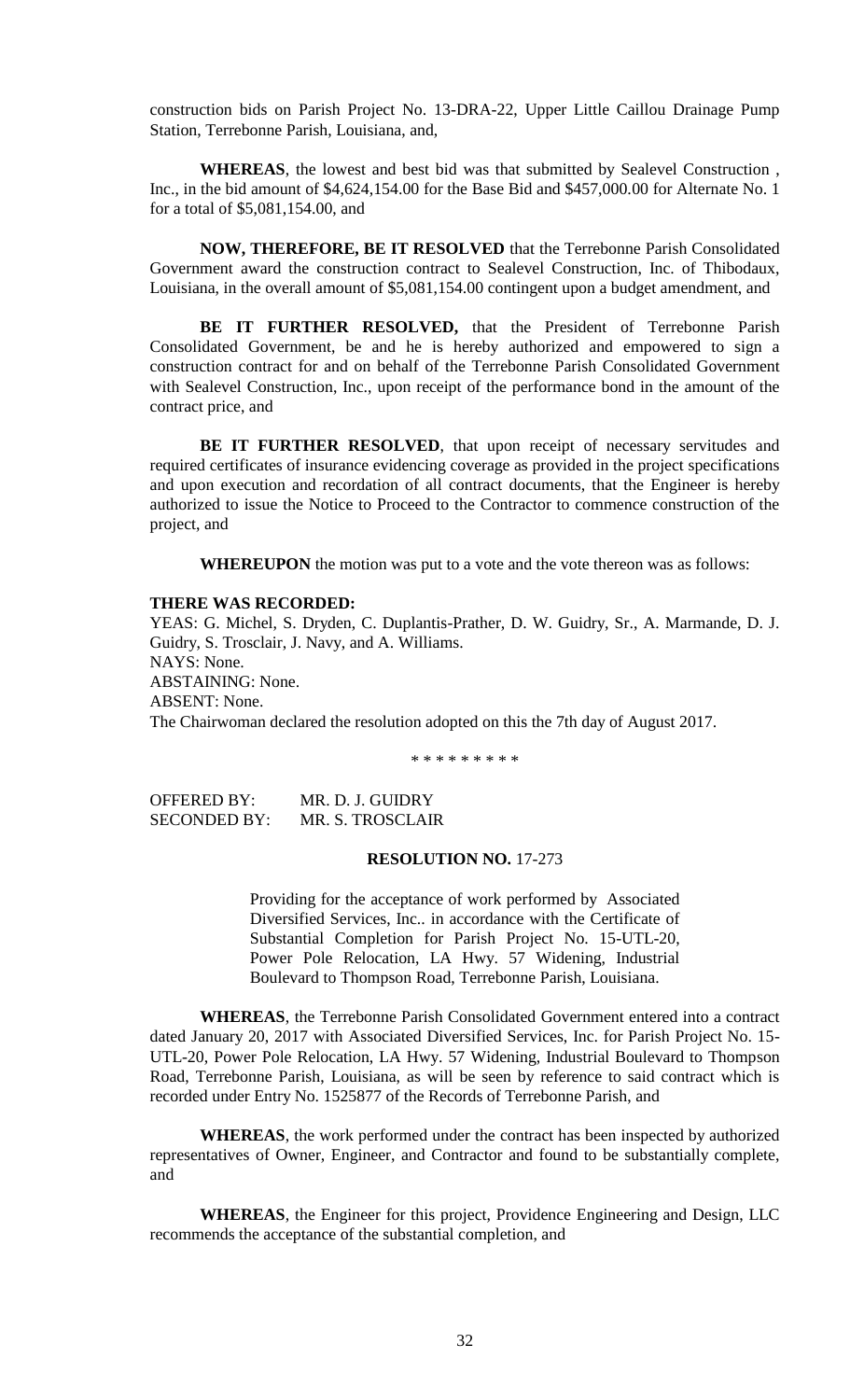**NOW, THEREFORE BE IT RESOLVED** that the Terrebonne Parish Council, on behalf of the Terrebonne Parish Consolidated Government, does hereby accept the work performed, effective as of the date of recording of this resolution, and does authorize and direct the Clerk of Court and Ex-Officio Recorder of Mortgages of Terrebonne Parish to note this acceptance thereof in the margin of the inscription of said contract under Entry No. 1525877 of the Records of Terrebonne Parish, Louisiana, and

**BE IT FURTHER RESOLVED** that a certified copy of this resolution be forwarded to the Engineer, Providence Engineering and Design, LLC, and

**BE IT FURTHER RESOLVED** that a certified copy of this resolution be recorded in the office of the Clerk of Court of Terrebonne Parish to commence a 45-day clear lien period, and

**BE IT FURTHER RESOLVED** that the Administration is authorized to make payment of retainage upon the presentation of a Clear Lien Certificate.

## **THERE WAS RECORDED:**

YEAS: G. Michel, S. Dryden, C. Duplantis-Prather, D. W. Guidry, Sr., A. Marmande, D. J. Guidry, S. Trosclair, J. Navy, and A. Williams. NAYS: None. ABSTAINING: None. ABSENT: None. The Chairwoman declared the resolution adopted on this the 7th day of August 2017.

\* \* \* \* \* \* \* \* \*

| <b>OFFERED BY:</b>  | MR. S. TROSCLAIR      |
|---------------------|-----------------------|
| <b>SECONDED BY:</b> | MR. D. W. GUIDRY, SR. |

### **RESOLUTION NO. 17-274**

Ratifying the appointment of the engineering firm of Providence Engineering and Design, LLC to provide engineering services for **Parish Project 115KV Transmission Line Improvements**, and also authorizing execution of the appropriate engineering contract documents for this project.

**WHEREAS**, Terrebonne Parish wishes to construct a 115KV transmission line on the west and east side of the Intracoastal Canal, and

**WHEREAS**, Terrebonne Parish Consolidated Government would like to proceed with the design of this project, and

**WHEREAS**, Parish President Gordon E. Dove has recommended that the firm of Providence Engineering and Design, LLC, be retained to provide the necessary professional services for this project, and

**NOW THEREFORE BE IT RESOLVED**, that the Terrebonne Parish Council (Public Services Committee), on behalf of the Terrebonne Parish Consolidated Government, that the recommendation of Parish President Gordon E. Dove be ratified and that the engineering firm of Providence Engineering and Design, LLC be retained to provide the necessary professional services for **Parish Project No. \_\_\_\_\_\_\_\_\_\_\_\_\_\_\_, 115KV Transmission Line Improvements**, and that Parish President Gordon E. Dove be authorized to execute any and all documents with said firm for this project.

BE IT FURTHER RESOLVED, that a certified copy of the resolution be forwarded to the Engineer, Providence Engineering and Design, LLC.

## **THERE WAS RECORDED:**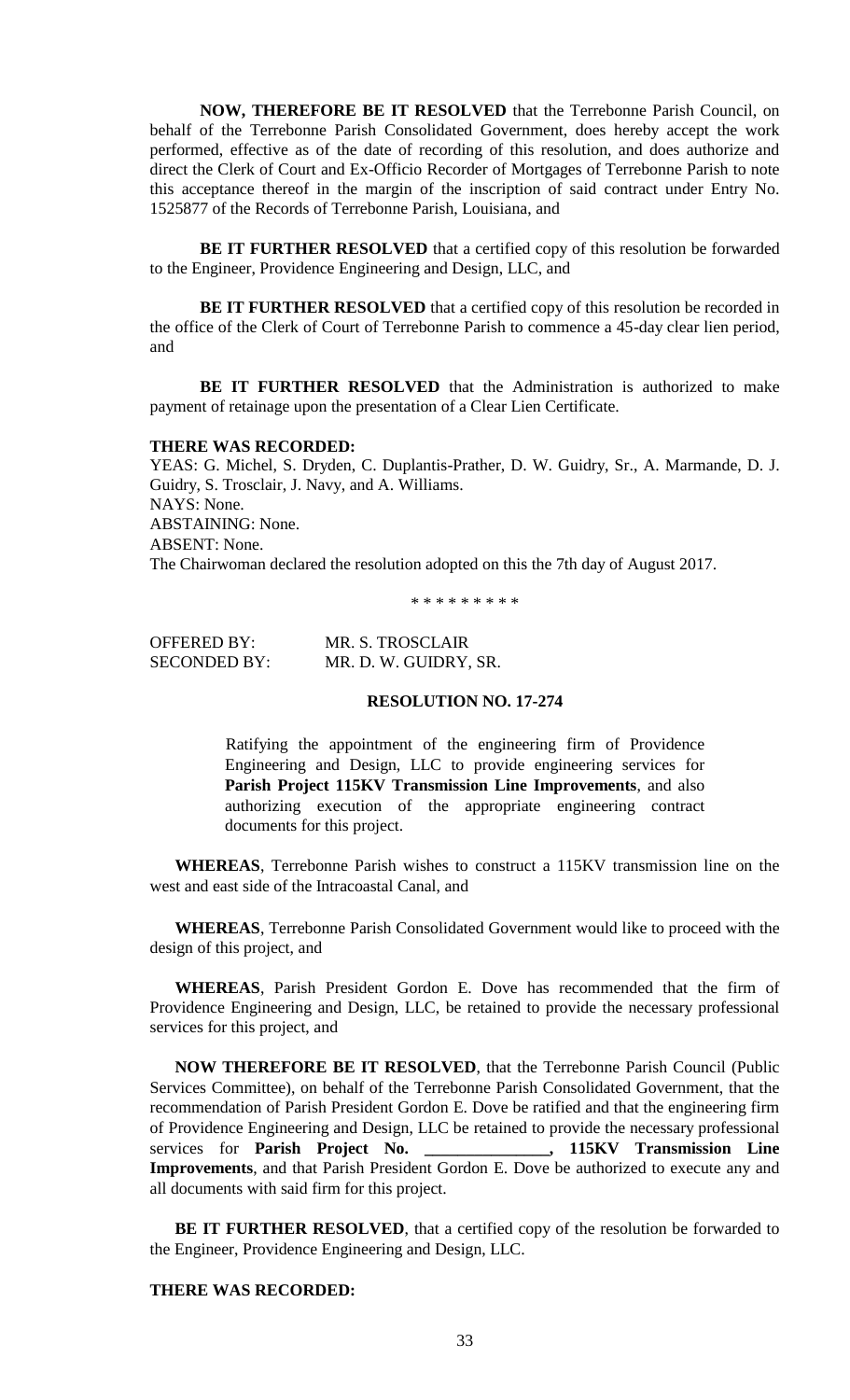YEAS: G. Michel, S. Dryden, C. Duplantis-Prather, D. W. Guidry, Sr., A. Marmande, D. J. Guidry, S. Trosclair, J. Navy, and A. Williams. NAYS: None. ABSTAINING: None. ABSENT: None. The Chairwoman declared the resolution adopted on this the 7th day of August 2017.

\* \* \* \* \* \* \* \* \*

OFFERED BY: MS. C. DUPLANTIS-PRATHER SECONDED BY: MS. A. WILLIAMS

## **RESOLUTION NO. 17-275**

Ratifying the Parish President's appointment of GDS Associates, Inc. to provide consulting services for an Electric Utility Cost of Service Study.

**WHEREAS,** GDS Associates, Inc. has proposed to provide such services, and

**WHEREAS,** it has been determined that the proposal of GDS Associates, Inc. is suitable to fulfill the department's need, and

**NOW THEREFORE BE IT RESOLVED,** by the Terrebonne Parish Council, on behalf of the Terrebonne Parish Consolidated Government, that the Parish President's appointment of GDS Associates, Inc. to provide professional services for an Electric Utility Cost of Service Study be, and is hereby, ratified, and

**BE IT FURTHER RESOLVED,** that the Parish President and all other appropriate parties be, and they are hereby authorized to execute any and all contract documents associated therewith.

### **THERE WAS RECORDED:**

YEAS: G. Michel, S. Dryden, C. Duplantis-Prather, D. W. Guidry, Sr., A. Marmande, D. J. Guidry, S. Trosclair, J. Navy, and A. Williams. NAYS: None. ABSTAINING: None. ABSENT: None. The Chairwoman declared the resolution adopted on this the 7th day of August 2017.

\* \* \* \* \* \* \* \* \*

OFFERED BY: MR. S. TROCLAIR SECONDED BY: MS. C. DUPLANTIS-PRATHER

## **RESOLUTION NO. 17-276**

Ratifying the Parish President's appointment of GDS Associates, Inc. to provide consulting services for a Gas Utility Cost of Service Study.

**WHEREAS,** GDS Associates, Inc. has proposed to provide such services, and

**WHEREAS,** it has been determined that the proposal of GDS Associates, Inc. is suitable to fulfill the department's need, and

**NOW THEREFORE BE IT RESOLVED,** by the Terrebonne Parish Council, on behalf of the Terrebonne Parish Consolidated Government, that the Parish President's appointment of GDS Associates, Inc. to provide professional services for a Gas Utility Cost of Service Study be, and is hereby, ratified, and

**BE IT FURTHER RESOLVED,** that the Parish President and all other appropriate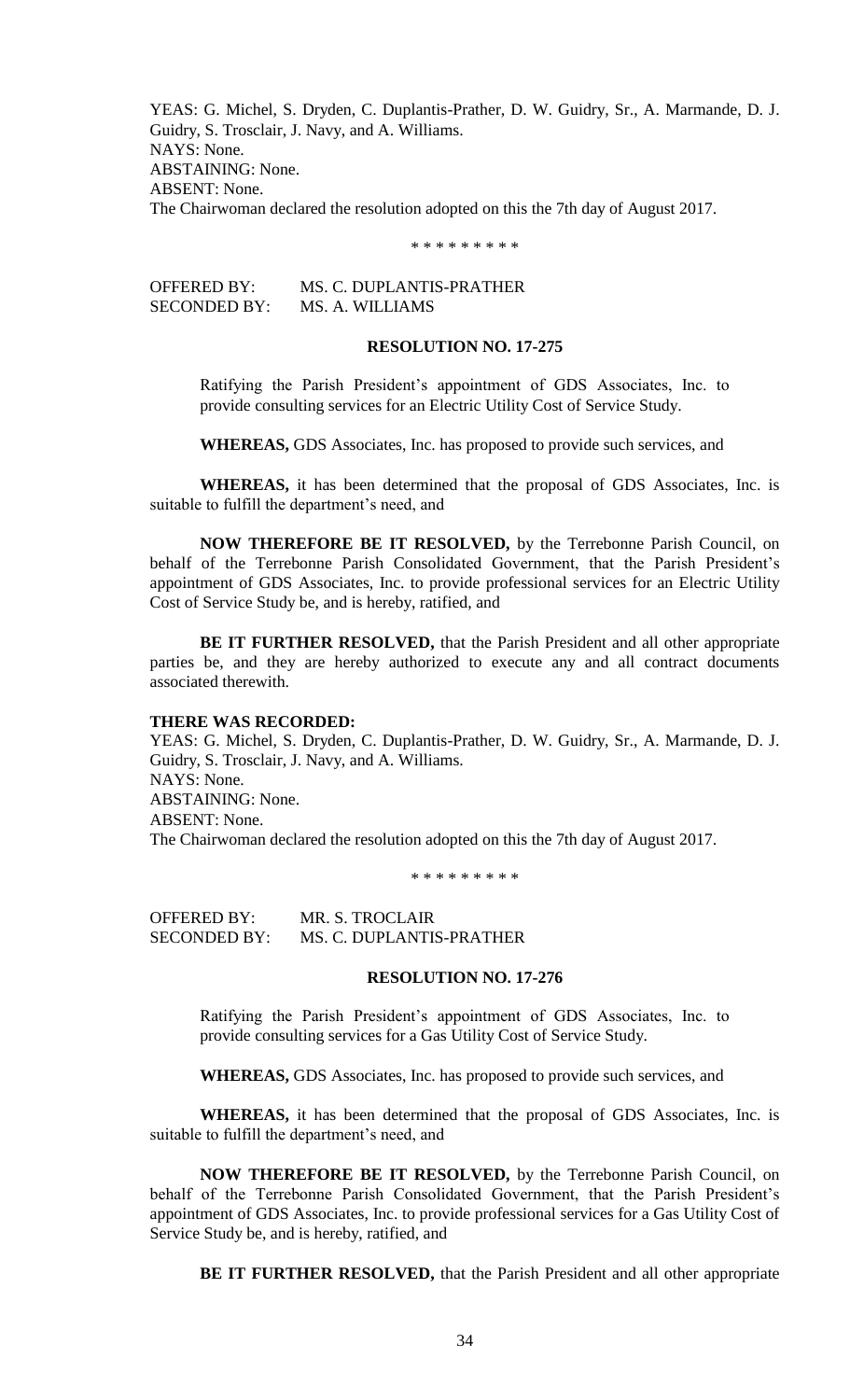parties be, and they are hereby authorized to execute any and all contract documents associated therewith.

## **THERE WAS RECORDED:**

YEAS: G. Michel, S. Dryden, C. Duplantis-Prather, D. W. Guidry, Sr., A. Marmande, D. J. Guidry, S. Trosclair, J. Navy, and A. Williams. NAYS: None. ABSTAINING: None. ABSENT: None. The Chairwoman declared the resolution adopted on this the 7th day of August 2017.

\* \* \* \* \* \* \* \* \*

Mr. D. W. Guidry, Sr. moved, seconded by Mr. S. Trosclair, "THAT, the Public Services Committee introduce an ordinance to establish a 'No Parking Zone' during school hours around Mulberry School on Cougar Drive and call a public hearing on said matter on Wednesday, August 23, 2017 at 6:30 p.m."

The Chairman called for the vote on the motion offered by Mr. D. W. Guidry, Sr. THERE WAS RECORDED: YEAS: G. Michel, S. Dryden, C. Duplantis-Prather, D. W. Guidry, Sr., A. Marmande, D. J. Guidry, S. Trosclair and J. Navy. NAYS: None. ABSENT: A. Williams. The Chairman declared the motion adopted.

Mr. S. Trosclair moved, seconded by Mr. S. Dryden, "THAT, the Public Services Committee introduce an ordinance to establish a '3-Way Stop' at the intersection of Eldred Street and Guidry Street, and call a public hearing on Wednesday, August 23, 2017 at 6:30 p.m."

The Chairman called for the vote on the motion offered by Mr. S. Trosclair. THERE WAS RECORDED: YEAS: G. Michel, S. Dryden, C. Duplantis-Prather, D. W. Guidry, Sr., A. Marmande, D. J. Guidry, S. Trosclair, and J. Navy. NAYS: None. ABSENT: A. Williams. The Chairman declared the motion adopted.

Mr. S. Trosclair moved, seconded by Mr. S. Dryden, "THAT, there being no further business to come before the Public Services Committee, the meeting be adjourned."

The Chairman called for the vote on the motion offered by Mr. S. Trosclair. THERE WAS RECORDED: YEAS: G. Michel, S. Dryden, C. Duplantis-Prather, D. W. Guidry, Sr., A. Marmande, D. J. Guidry, S. Trosclair, and J. Navy. NAYS: None. ABSENT: A. Williams. The Chairman declared the motion adopted and the meeting was adjourned at 5:52

p.m.

Alidore Marmande, Chairman

Tammy E. Triggs, Minute Clerk

Mr. A. Marmande moved, seconded by Mr. S. Trosclair, "THAT the Council accept and ratify the minutes of the Public Services Committee meeting held on 08/07/17."

The Chairman called for a vote on the motion offered by Mr. A. Marmande. THERE WAS RECORDED: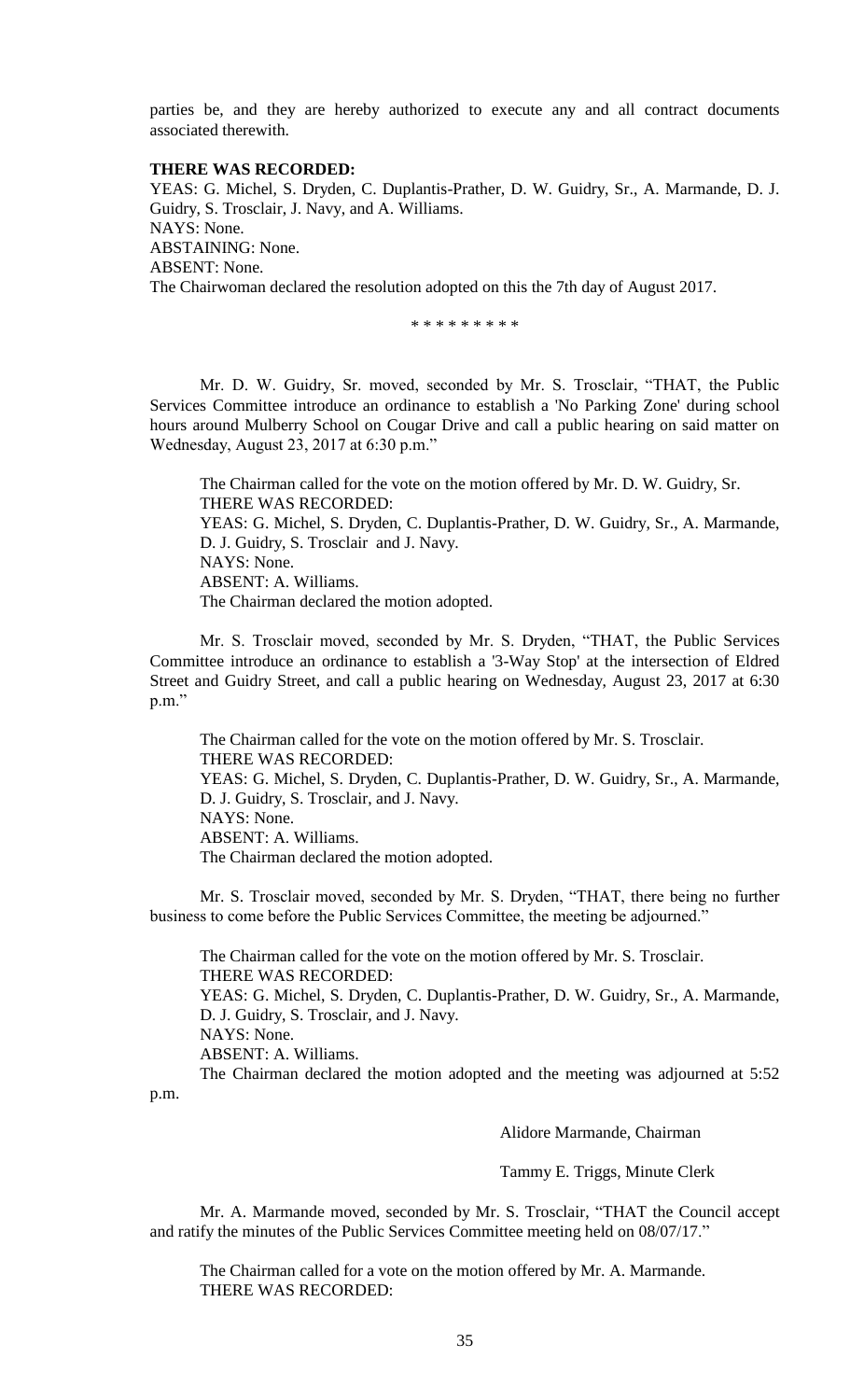YEAS: G. Michel, C. Duplantis-Prather, D. W. Guidry, Sr., A. Marmande, D. J. Guidry, S. Trosclair, J. Navy, and A. Williams. NAYS: None. ABSENT: S. Dryden. The Chairman declared the motion adopted.

The Chairman called for a report on the Community Development and Planning Committee meeting held on 08/07/17, whereupon the Committee Chairman rendered the following:

#### **COMMUNITY DEVELOPMENT & PLANNING COMMITTEE**

## **AUGUST 7, 2017**

The Chairman, Steve Trosclair, called the Community Development & Planning Committee meeting to order at 5:53 p.m. in the Terrebonne Parish Council Meeting Room with an Invocation offered by Committee member A. Marmande and the Pledge of Allegiance led by Committee member S. Dryden. Upon roll call, Committee Members recorded as present were: G. Michel, S. Dryden, C. Duplantis-Prather, D. W. Guidry, Sr., A. Marmande, D. J. Guidry, S. Trosclair, J. Navy, and A. Williams. A quorum was declared present.

| OFFERED BY:  | MR. D. J. GUIDRY |
|--------------|------------------|
| SECONDED BY: | MR. A. MARMANDE  |

## **RESOLUTION NO. 17-277**

OBLIGATING THE NECESSARY FUNDING UNDER THE TERREBONNE PARISH FLOOD MITIGATION ASSISTANCE GRANT PROGRAM PROJECT NO. FMA-PJ-LA-2015-005 TO COMPLETE THE STRUCTURE ELEVATION OF 521 WOODSIDE DRIVE, HOUMA, LA 70363.

**WHEREAS,** the Terrebonne Parish Consolidated Government has been formally notified by FEMA and the Governor's Office of Homeland Security and Preparedness that the Flood Mitigation Assistance Grant Program, Project No. FMA-PJ-LA-2015-005, that the Parish is authorized to proceed with the mitigation of the following property:

Address: **521 Woodside Drive Houma, LA 70363;**

Owned by: **Mary and Efmiel Dehart**

**WHEREAS,** under the administrative guidance of Solutient, the required "elevation packet" has been prepared and executed by the Solutient Corporation recommending elevation through the FMA program.

**NOW, THEREFORE, BE IT RESOLVED,** by the Terrebonne Parish Council that the necessary funding under the Terrebonne Parish FEMA funded Flood Mitigation Assistance Program, Project No FMA-PJ-LA-2015-005 be hereby obligated to mitigate 521 Woodside Drive, Houma, LA 70363.

#### **THERE WAS RECORDED:**

YEAS: G. Michel, S. Dryden, C. Duplantis-Prather, D. W. Guidry, Sr., A. Marmande, D. J. Guidry, S. Trosclair, J. Navy, and A. Williams. NAYS: None. ABSTAINING: None. ABSENT: None. The Chairwoman declared the resolution adopted on this the 7th day of August 2017.

**\* \* \* \* \* \* \* \* \***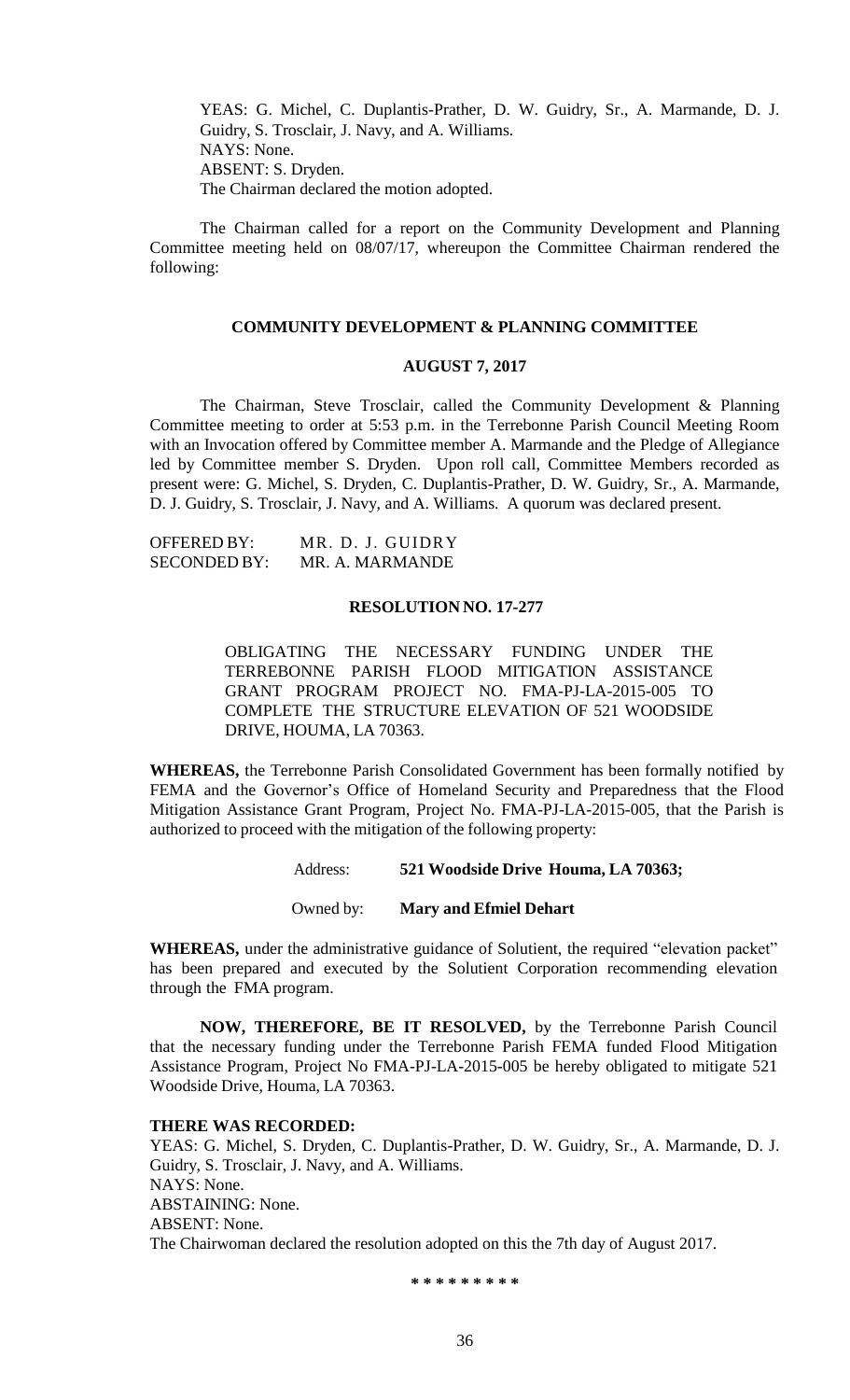| <b>OFFERED BY:</b>  | MR. D. J. GUIDRY      |
|---------------------|-----------------------|
| <b>SECONDED BY:</b> | MR. D. W. GUIDRY, SR. |

#### **RESOLUTION NO. 17-278**

## OBLIGATING THE NECESSARY FUNDING UNDER THE TERREBONNE PARISH FLOOD MITIGATION ASSISTANCE GRANT PROGRAM PROJECT NO. FMA-PJ-LA-2015-002 TO COMPLETE THE STRUCTURE ELEVATION OF 500 MIDDLEWOOD DRIVE, HOUMA, LA 70363.

**WHEREAS,** the Terrebonne Parish Consolidated Government has been formally notified by FEMA and the Governor's Office of Homeland Security and Preparedness that the Flood Mitigation Assistance Grant Program, Project No. FMA-PJ-LA-2015-002, that the parish is authorized to proceed with the mitigation of the following property:

## **ADDRESS:** 500 MIDDLEWOOD DRIVE HOUMA, LA 70363;

### **OWNED BY:**JOSEPH BOUDWIN

**WHEREAS**, under the administrative guidance of Solutient, the required "Elevation Packet" has been prepared and executed by the Solutient Corporation recommending elevation through the FMA Program.

**NOW, THEREFORE, BE IT RESOLVED**, by the Terrebonne Parish Council that the necessary funding under the Terrebonne Parish FEMA Funded Flood Mitigation Assistance Program, Project No. FMA-PJ-LA-2015-002 be hereby obligated to mitigate 500 Middlewood Drive, Houma, LA 70363.

## **THERE WAS RECORDED:**

YEAS: G. Michel, S. Dryden, C. Duplantis-Prather, D. W. Guidry, Sr., A. Marmande, D. J. Guidry, S. Trosclair, J. Navy, and A. Williams. NAYS: None. ABSTAINING: None. ABSENT: None. The Chairwoman declared the resolution adopted on this the 7th day of August 2017.

**\* \* \* \* \* \* \* \* \***

Ms. A. Williams moved, seconded by Mr. G. Michel, "THAT, there being no further business to come before the Community Development & Planning Committee, the meeting be adjourned."

The Chairman called for the vote on the motion offered by Ms. A. Williams. THERE WAS RECORDED: YEAS: G. Michel, S. Dryden, C. Duplantis-Prather, D. W. Guidry, Sr., A. Marmande, D. J. Guidry, S. Trosclair, J. Navy, and A. Williams. NAYS: None. ABSENT: None. The Chairman declared the motion adopted and the meeting was adjourned at 5:55

p.m.

Steve Trosclair, Chairman

Tammy E. Triggs, Minute Clerk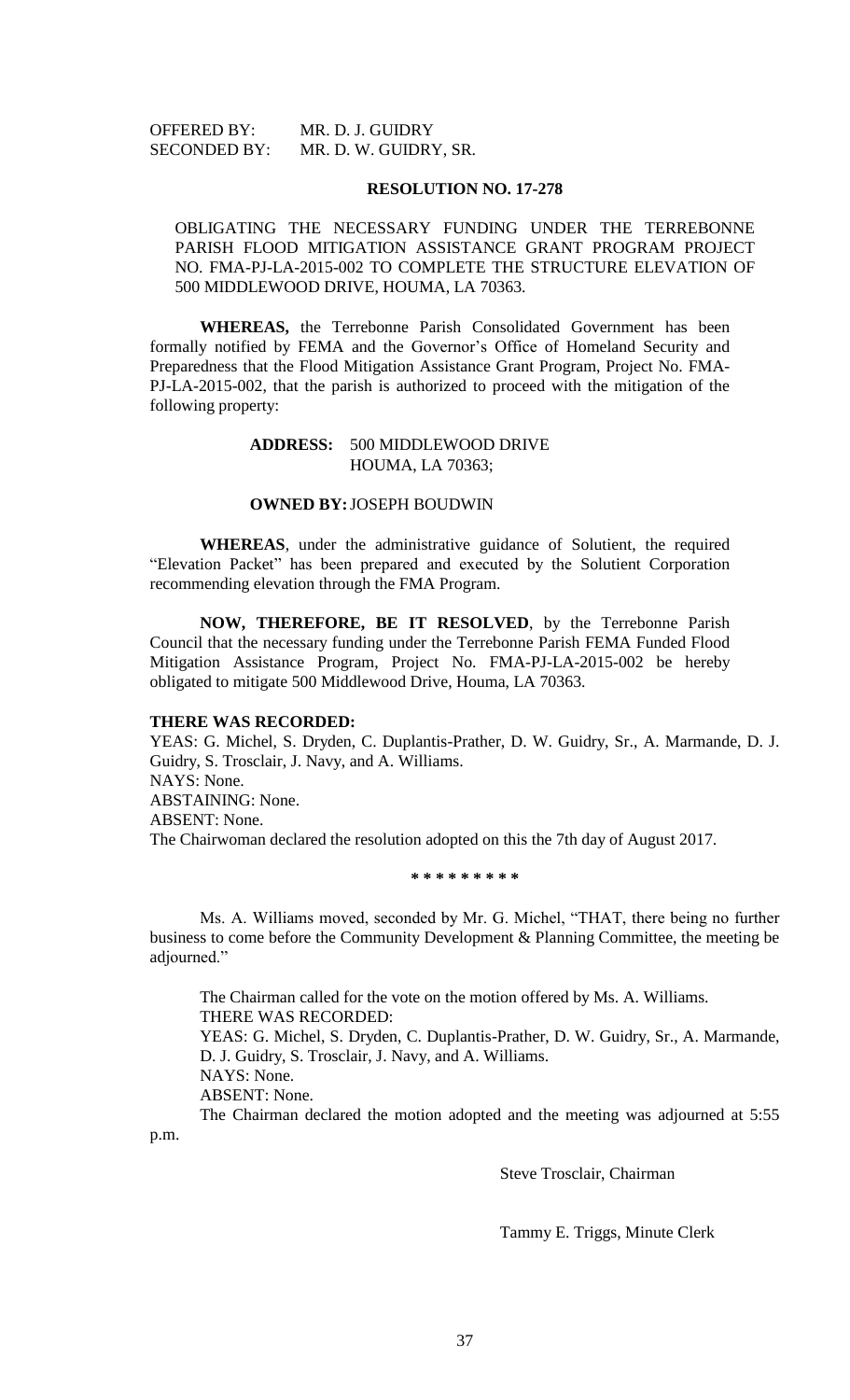Mr. S. Trosclair moved, seconded by Ms. A. Williams, "THAT the Council accept and ratify the minutes of the Community Development and Planning Committee meeting held on 08/07/17."

The Chairman called for a vote on the motion offered by Mr. S. Trosclair. THERE WAS RECORDED: YEAS: G. Michel, C. Duplantis-Prather, D. W. Guidry, Sr., A. Marmande, D. J. Guidry, S. Trosclair, J. Navy, and A. Williams. NAYS: None. ABSENT: S. Dryden. The Chairman declared the motion adopted.

Ms. C. Duplantis-Prather moved, seconded by Ms. A. Williams, "THAT the Council approve the following street light list:

## **STREET LIGHT LIST 08-09-17**

CHANGE EXISTING STREET LIGHTS TO LED EQUIVALENT LIGHTS ON NINE (9) POLES ON LIBERTY STREET BETWEEN MAIN STREET AND BELANGER STREET; URBANS SERVICES; CITY OF HOUMA; CHRISTA DUPLANTIS-PRATHER; DISTRICT 5

CHANGE EXISTING STREET LIGHTS TO LED EQUIVALENT LIGHTS ON FIVE (5) POLES ON SAINT ANTHONY STREET BETWEEN LIBERTY STREET AND DUNN STREET; URBAN SERVICES; CITY OF HOUMA; CHRISTA DUPLANTIS-PRATHER; DISTRICT 5

CHANGE EXISTING STREET LIGHTS TO LED EQUIVALENT LIGHTS ON ONE (1) EXISTING POLE ON HOUMA STREET; URBAN SERVICES; CITY OF HOUMA; CHRISTA DUPLANTIS-PRATHER; DISTRICT 5."

The Chairman called for a vote on the motion offered by Ms. C. Duplantis-Prather. THERE WAS RECORDED:

YEAS: G. Michel, C. Duplantis-Prather, D. W. Guidry, Sr., A. Marmande, D. J. Guidry, S. Trosclair, J. Navy, and A. Williams. NAYS: None.

ABSENT: S. Dryden.

The Chairman declared the motion adopted.

Ms. A. Williams moved, seconded by Mr. A. Marmande, "THAT the Council hold nominations open for two weeks for the two terms on the Recreation District #3A Board."

The Chairman called for a vote on the motion offered by Ms. A. Williams. THERE WAS RECORDED: YEAS: G. Michel, S. Dryden, C. Duplantis-Prather, D. W. Guidry, Sr., A. Marmande, D. J. Guidry, S. Trosclair, J. Navy, and A. Williams. NAYS: None. ABSENT: None. The Chairman declared the motion adopted.

Mr. A. Marmande moved, seconded by Mr. G. Michel, "THAT the Council open nominations for the one expiring term on the Recreation District No. 10 Board, nominate Mr. Lee Molaison; close nominations and re-appoint Mr. Lee Molaison to serve another term on the Recreation District No. 10 Board."

The Chairman called for a vote on the motion offered by Mr. A Marmande. THERE WAS RECORDED:

YEAS: G. Michel, C. Duplantis-Prather, D. W. Guidry, Sr., A. Marmande, D. J. Guidry, S. Trosclair, J. Navy, and A. Williams. NAYS: None.